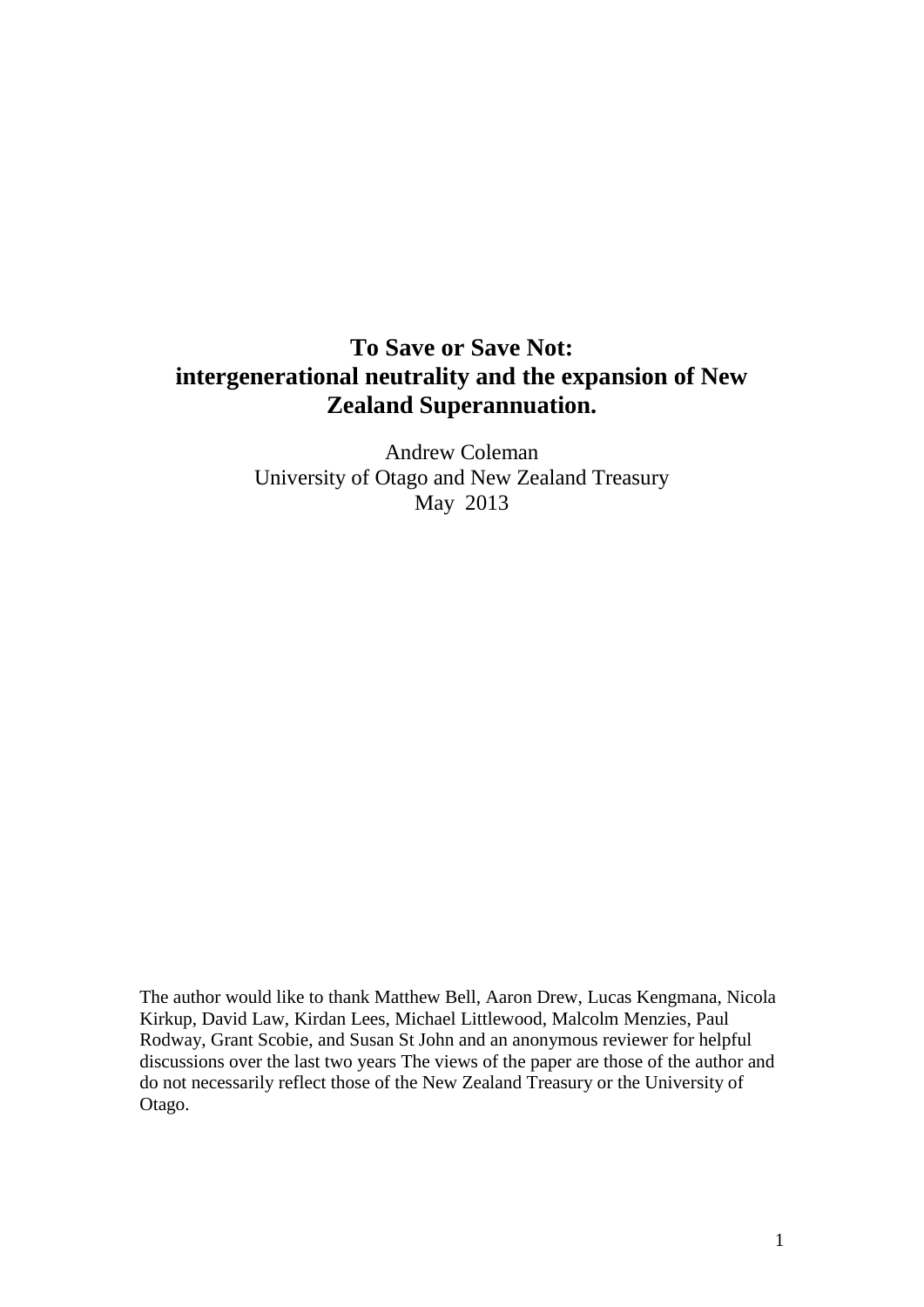#### **Abstract**

Increases in longevity mean the size of New Zealand's public retirement income programme, New Zealand Superannuation, will automatically expand unless the age of eligibility is increased. This paper analyses the consequences of expanding New Zealand Superannuation on a save-as-you-go basis through the New Zealand Superannuation Fund rather than on a pay-as-you-go basis. These funding mechanisms differ in terms of their effects on different cohorts, on long run tax rates, on capital accumulation, and on risk. The paper argues that an automatic pay-as-yougo funded expansion of New Zealand Superannuation is unattractive on many grounds, even if pay-as-you-go funding remains for much of the programme. In addition to reducing long run tax rates, the use of save-as-you-go funding through the New Zealand Superannuation Fund provides households with a means of reducing income risk over the course of their lives.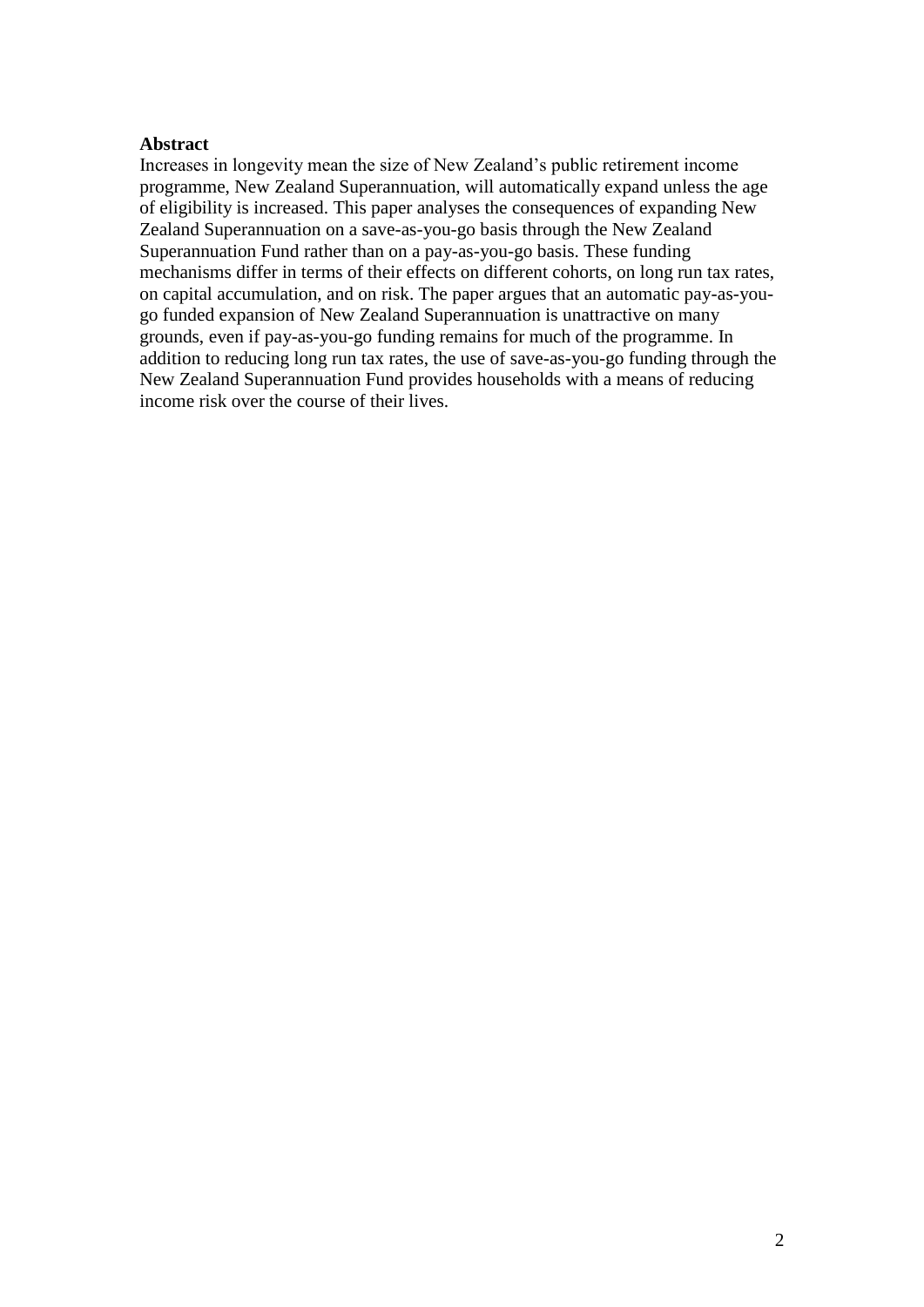## **1. Introduction**

1

Societies have adopted a wide range of methods to provide people with financial resources when they are elderly. In broad terms, these methods can be categorized by the extent they are arranged privately rather than by the government, and the extent they are funded on a save-as-you-go (SAYGO) basis rather than a pay-as-you-go (PAYGO) basis (see Table 1). In SAYGO-funded schemes, people accumulate assets while they are working, and exchange them for resources when they are old. This accumulation can be voluntary, it can be done through government-mandated retirement saving accounts, or it can be done through the accumulation of taxrevenues in a government fund. In PAYGO-funded schemes, resources are directly transferred from working age people to elderly people. These transfers can be made privately through families, or they can be made through tax-funded retirement income schemes. If the transfers passed from the young to the old are consumed immediately, no capital is accumulated.

All OECD countries have government retirement income schemes and most of these are funded on a PAYGO basis to some degree. In recent years many countries have debated whether they should increase the extent their retirement income systems are funded on a SAYGO basis.<sup>1</sup> The debate has been driven by the realization that the conditions that made PAYGO-funded retirement systems attractive in the  $20<sup>th</sup>$  century are unlikely to prevail in the  $21<sup>st</sup>$  century. During the middle of the  $20<sup>th</sup>$  century growing populations, high productivity growth rates and relatively short life-spans meant PAYGO-funded retirement incomes could be provided with relatively low taxes. In the  $21<sup>st</sup>$  century, stable or falling birth rates and increasing longevity mean taxes will need to be increased substantially to maintain the same level of retirement incomes if PAYGO-based funding is continued, or retirement incomes will need to be cut if taxes are not increased.

The argument that increasing the amount of SAYGO-based funding can reduce the long-term cost of a retirement income scheme was developed by Diamond (1965). He showed that the relative cost of funding depends on whether an economy is dynamically efficient or inefficient, that is, whether the rate of return to capital is greater than or smaller than the growth rate of the economy. When the return to capital is higher than the rate of economic growth, retirement incomes can be funded with lower long run contributions under a SAYGO system because the contributions made when a person is working age are invested in productive capital, earning a return that compounds quickly through time. In contrast, when the return to capital is lower than the rate of economic growth retirement incomes can be funded with lower contributions under a PAYGO system.

Empirical evidence suggests that most developed countries were dynamically efficient for most periods of the twentieth century. Economic theory indicates economies are likely to remain dynamically efficient so long as capital can be invested productively. This means that the taxes or retirement income contributions needed to pay for any retirement income system could be reduced in the long run if the system were funded on a SAYGO- rather than PAYGO- basis.

<sup>1</sup> For example, see Diamond (1997), Sinn (2000), Feldstein and Liebman (2002b), Lindbeck and Persson (2003), Barr and Diamond (2006) or, in the New Zealand context, Littlewood (2010).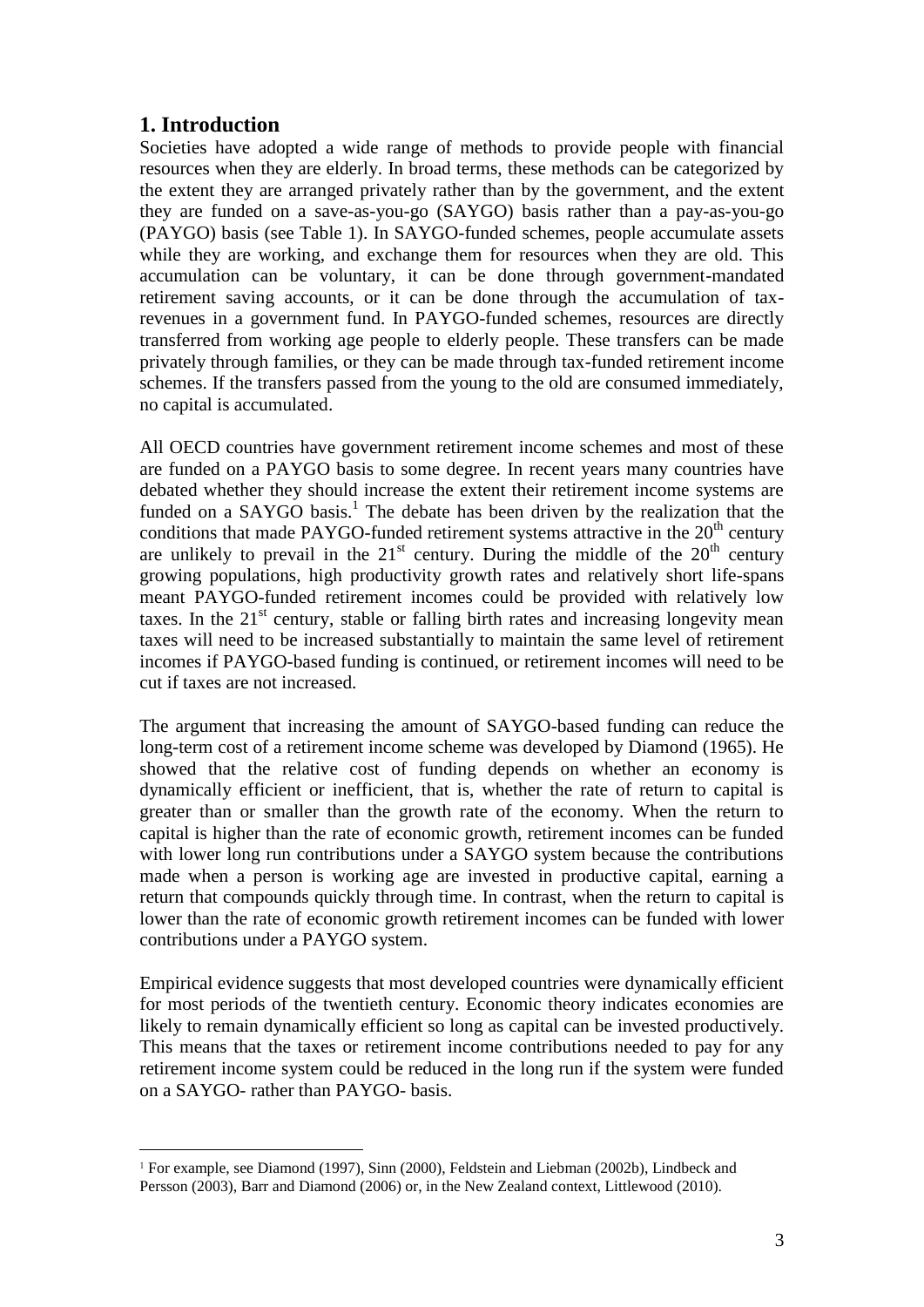If the long term tax or contribution rates needed to fund a retirement income scheme can be reduced by adopting a SAYGO-funded scheme, does this mean a country should adopt SAYGO-funding? Again the answer is well established. A country adopting a new retirement income system or expanding an existing one will be able to reduce the cost to the first generation of recipients if it funds it on a PAYGO basis, even though this requires higher taxes on subsequent generations. A country with an established retirement scheme seeking to convert it to a SAYGO-funded basis will only be able to reduce future tax burdens if contemporary generations are required to increase their payments by making them "double pay": that they will have to pay taxes to fund the retirement incomes of the currently retired, and make contributions to fund some or all of their own retirements. In both cases, the adoption of a SAYGOfunded system requires that higher current taxes or contributions are needed to reduce taxes or contributions in the future. Such changes are politically contentious even if they can be justified on a variety of dimensions, as the costs fall on current voters while the benefits accrue to future voters.

Currently the New Zealand Government provides a flat rate retirement income benefit, New Zealand Superannuation, to all people aged 65 or more meeting a residency requirement.<sup>2</sup> New Zealand Superannuation is largely funded on a PAYGO basis from general taxation, although it has been partially SAYGO-funded since 2002 when the New Zealand Superannuation Fund was created to accumulate assets to partially prefund future retirement benefits. By international standards the taxes required to fund New Zealand Superannuation are low, as the New Zealand population has a relatively young age structure and average payment levels are relatively low. However, population ageing and increases in longevity mean the size of the New Zealand Superannuation scheme will expand significantly over the next fifty years unless the age of eligibility is changed.

This paper outlines the case for expanding New Zealand Superannuation on a PAYGO or a SAYGO funding basis, assuming that a SAYGO-funded expansion uses the New Zealand Superannuation Fund to accumulate assets. The paper argues that a SAYGO-funded expansion of New Zealand Superannuation would result in smaller intergenerational transfers to current generations from future generations, lower long run taxes, and a greater accumulation of wealth than a PAYGO-funded expansion. The size of the effects is considerable. It is plausible that the tax increases needed to fund an expansion of New Zealand Superannuation on a PAYGO basis are twice as large as those required to fund it on a SAYGO basis. Moreover, while a SAYGO funding structure would change the nature of the risks facing each generation, it is plausible it will reduce each generations' exposure to its greatest economic risk, that of low domestic wage growth.

The scope of the paper is deliberately narrow. The paper discusses the case for expanding New Zealand Superannuation on a PAYGO-basis rather than discussing whether the extent of PAYGO-funding should be reduced, as the issues can be presented more simply because they avoid the transition problem. The wider issues are discussed at length in the international literature (e.g. Diamond (1997), Sinn

<u>.</u>

 $2$  New Zealand's scheme is classified as a Tier 1 scheme as the retirement benefit is independent of contributions or capital market returns. It is unusual as it is funded out of general tax revenues, not a dedicated social security tax.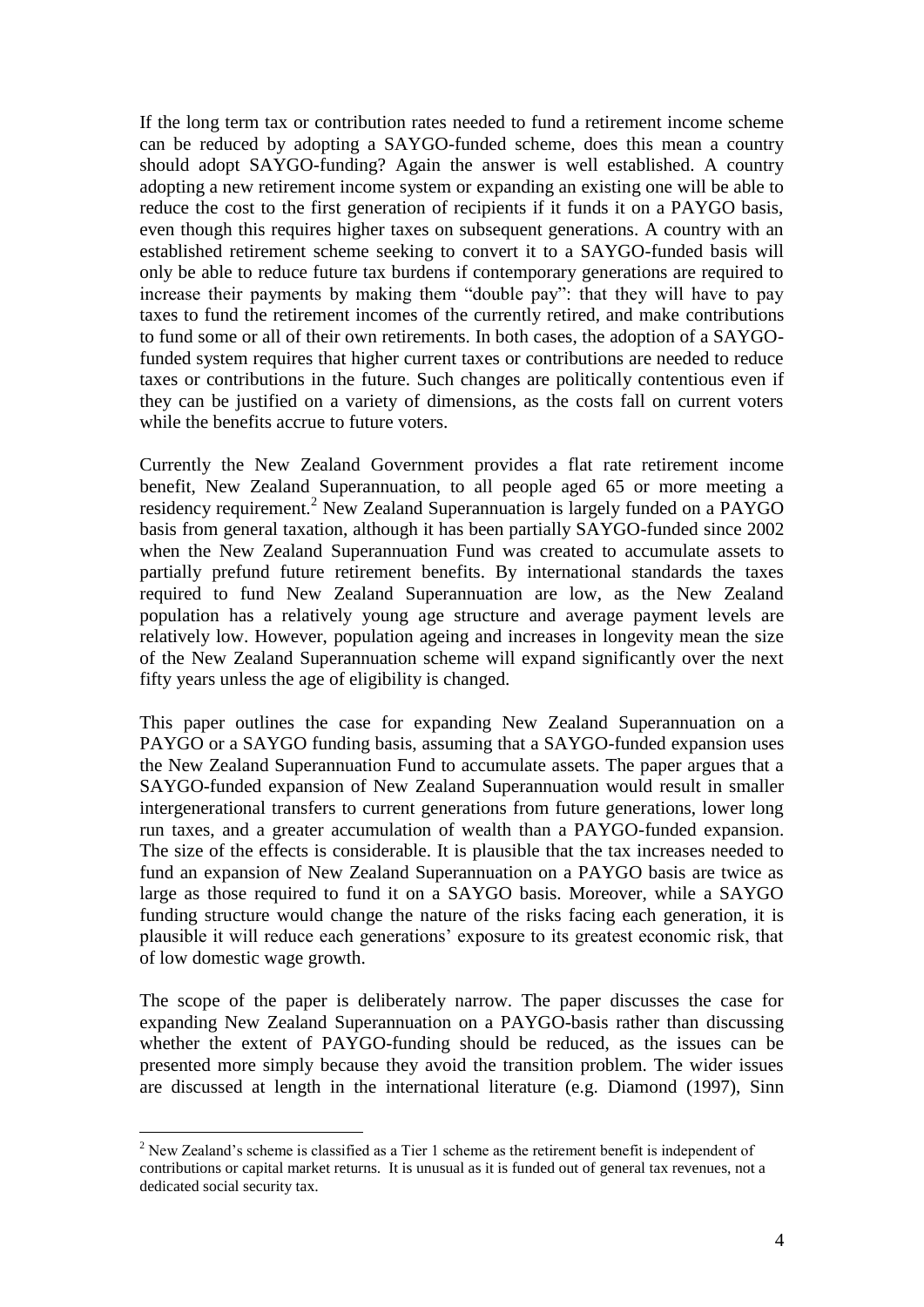(2000), Feldstein and Liebman (2002b), Lindbeck and Persson (2003) and Feldstein 2005) and by Coleman (2012a) in the New Zealand context.

In addition, this paper does not directly consider SAYGO-funding options other than an expansion of the New Zealand Superannuation Fund. There is a vast international literature on the advantages and disadvantages of mandatory individual account schemes, which Coleman (2012b) discusses at length in the New Zealand context.<sup>3</sup> Many of these alternatives are very attractive. Nonetheless, as the focus of the paper is the differences between funding mechanisms, and as these differences are most easily understood when the structure of retirement income benefits is the same, SAYGO funding schemes based on mandatory accounts are not analysed in this paper.

## **2. The economics of funding an expansion of New Zealand Superannuation**

This section examines the different economic outcomes that occur when a new or expanded retirement income programme is funded on a PAYGO- or SAYGO- basis. To make the analysis concrete, it is conducted in the context of New Zealand's tier-1 government retirement income programme, New Zealand Superannuation.

The effects of expanding New Zealand Superannuation are most easily considered by tracing out the receipts and payments made to different cohorts in a framework that ignores migration.<sup>4</sup> Suppose that a cohort born in year *s* initially comprising  $N^0(s)$ people is entitled to New Zealand Superannuation at age *k(s)*, and that *p(t)* is the amount of retirement income paid to each eligible person in year *t.* Given mortality rates for each cohort at each age*,* it is straightforward to calculate the total amount that is paid each year to all eligible people,  $P(t)$ , the total number of years of retirement income received by a cohort born in year *s*, *K(s)*, and the average number of years that each member of the cohort receives a retirement income,  $\kappa(s) = K(s)/N^0(s)$ . The average number of years of entitlement will depend on mortality rates and the age of entitlement and typically differs by cohort.

The size or scope of a retirement income programme can be changed in several ways. For example, a government could increase the size of the retirement programme by raising the payment schedule  $p(t)$  from some year  $t^*$  while keeping the age of entitlement schedule *k(s)* constant. Alternatively, the government could keep the payment schedule  $p(t)$  constant but increase the average number of years  $\kappa(s)$  that some cohorts receive a retirement income by reducing the age of entitlement schedule *k(s)*. More subtly, the scope of a programme would expand if the average number of years that cohorts receive retirement income increases because longevity increases faster than the age of entitlement. In this case later cohorts will get retirement income for longer periods than earlier cohorts: a later cohort may receive a retirement income for 22 years on average, for example, but only have to fund earlier cohorts for 17 years. Given that life expectancy in OECD countries including New Zealand has been increasing by  $2 - 3$  years per decade because of a decrease in age-specific mortality rates for people over 50, (Christensen et al 2009), the automatic expansion of New

<u>.</u>

 $3$  See, for instance, Feldstein, Ranguelova and Samwick (2001), Holzmann and Stiglitz (2001), Feldstein and Liebman (2002a), Holzmann and Hinz (2005), or Arenas de Mesa and Mesa-Lago (2006).

 $4\overline{4}$  Migration does not fundamentally alter the analysis, but complicates the nomenclature. The case when there is migration is analysed in Coleman (2012a).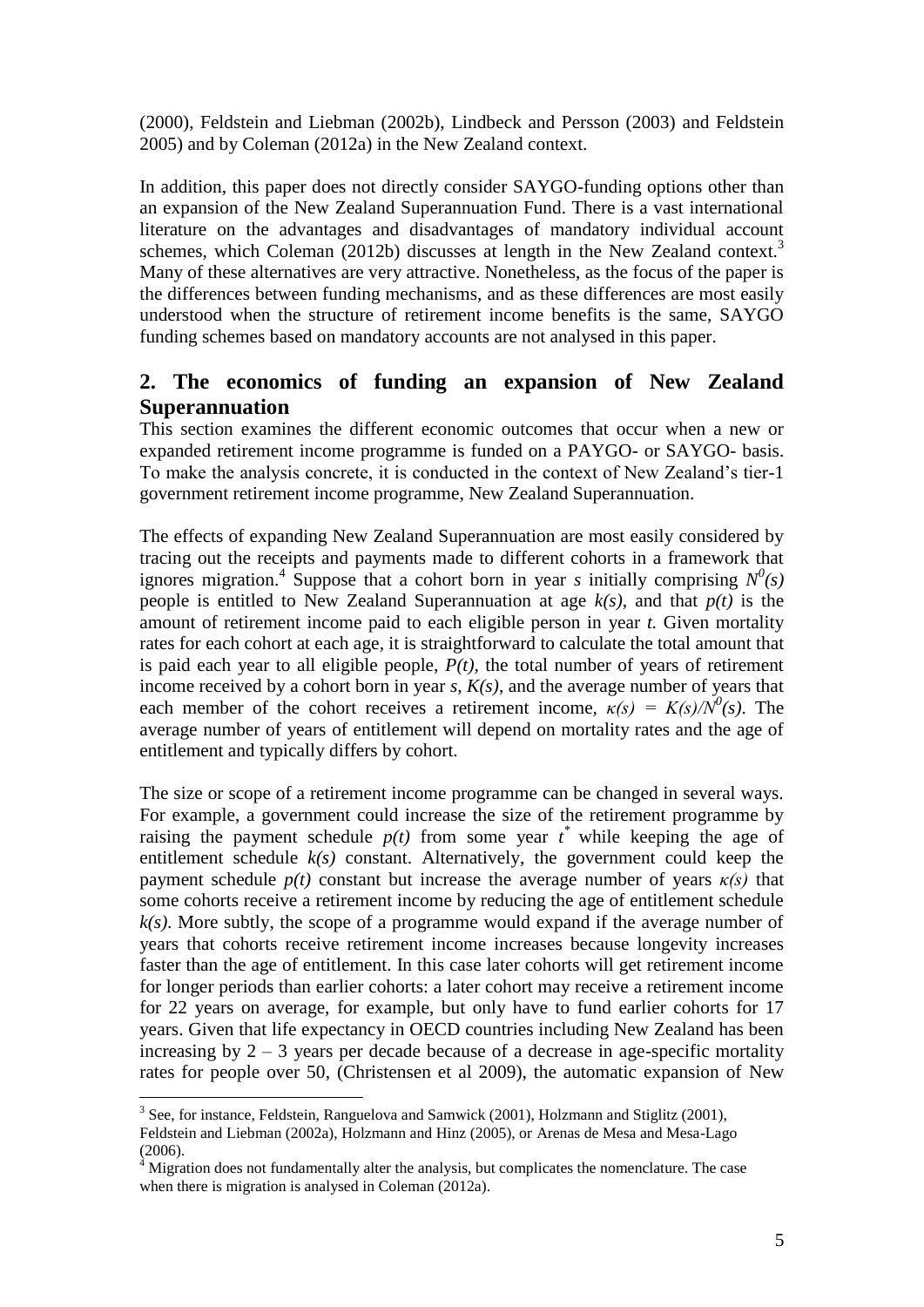Zealand Superannuation payments that may occur if the age of entitlement is held constant is sizeable.<sup>56</sup>

The quantity of taxes each cohort pays each year to fund the retirement income system can also be easily calculated. If *T(t)* is the aggregate amount of taxes paid, and *τ(m,t)* is the fraction of the total tax-take paid by people aged *m* in year t, then in year t people born in year s can be considered to made contributions to the retirement income system of  $\theta(s,t) = \tau(t-s,t)T(t)$ . In a PAYGO funded system,  $P(t) = T(t)$ , that is, sufficient taxes are collected to exactly pay for the retirement income payments. In a SAYGO-funded system the two quantities are not usually equal.

This framework directs attention to a key issue in the analysis of PAYGO-funded retirement income polices. In a particular year *t*, the average ages of the people making payments and the people receiving payments are very different. An example of this can be seen in Figure 1, which shows the age profile of tax payments and income support payments (including retirement income payments) made in 2010. The figure indicates that the average age of tax payers was much lower than the average age of benefit recipients. A key insight of the literature on PAYGO-funded transfer programmes is that the overall costs and benefits of a programme to a cohort born in year *s* can be measured using the differences in the tax payments made and benefits received in successive years over the course of their lives. This literature shows that when a retirement income programme is expanded on a PAYGO-funded basis in a dynamically efficient economy, there is a transfer to the first generation of recipients that comes at the expense of lower life-time consumption of subsequent generations. This is not true if the expansion is funded on a SAYGO basis. Consequently, a key difference of PAYGO-funded and SAYGO-funded systems is the way they distribute costs and benefits onto different generations because of differences in the size and timing of the payments through time.

These funding choices have four major consequences.

- (i) A SAYGO-funded expansion of New Zealand Superannuation requires tax rates to be increased earlier than a PAYGO-funded expansion, but long-term tax rates increase by a smaller amount.
- (ii) A SAYGO-funded expansion of New Zealand Superannuation is largely intergenerationally neutral, as cohorts contribute the funds that

<sup>&</sup>lt;sup>5</sup> There is ongoing debate about whether age-specific mortality rates are likely to continue to decrease, and whether life-expectancy is likely to continue to increase, at the rates that occurred during the previous century. Wilmoth (2000) argues that as age specific death rates are continuing to decline, and as there is no evidence that the rate of decline is decreasing, there are no reasons to believe the increases in life expectancy will stop. The rate of increase will be slower than in the early parts of the twentieth century, however, as there are fewer gains to be had at very young ages. See the review by Sonnega (2006).

<sup>&</sup>lt;sup>6</sup> Coleman (2012a) uses Statistics New Zealand census data and population projections to show that the cohort born in 1951 can expect to have the same average number of years of entitlement as the cohort born in 1916, even though the age of entitlement was five years lower for the earlier cohort. If the age of eligibility had not been increased, the members of the cohort born in 1951 would have received 25 percent more superannuation payments than the cohort born in 1916. Cutler, Liebman, and Smyth (2007) have similar calculations for the U.S.A.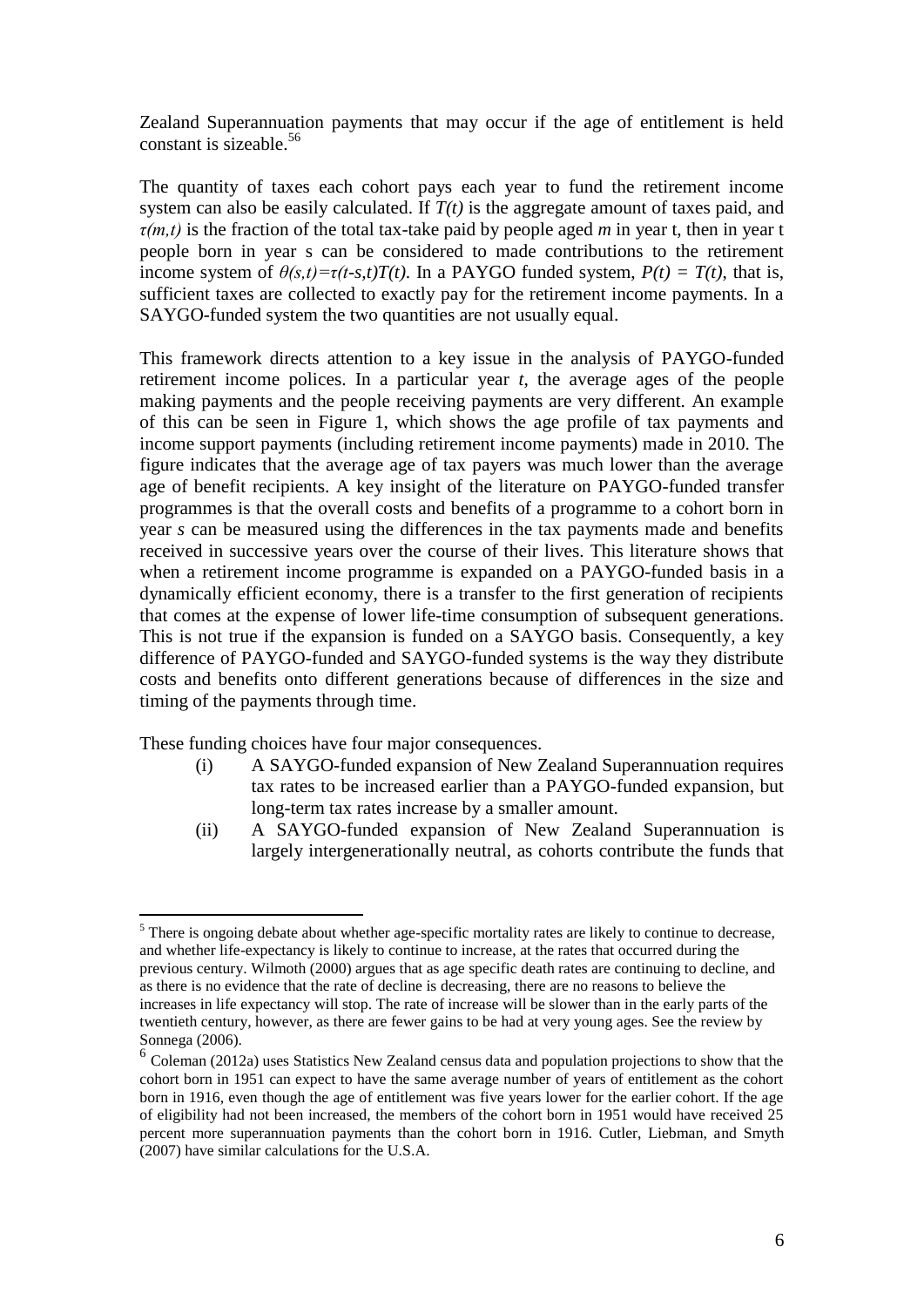pay for their own retirements. In contrast, a PAYGO-funded expansion transfers resources from future generations to the first generation.<sup>7</sup>

- (iii) A SAYGO-funded expansion of New Zealand Superannuation accumulates additional capital assets. While a reduction in private capital accumulation can be expected to offset some of the increase in funds in the New Zealand Superannuation Fund, overall domestic wealth is likely to increase. In contrast, a PAYGO-funded expansion of New Zealand Superannuation can be expected to reduce a country's wealth.
- (iv) A SAYGO-funded expansion of New Zealand Superannuation changes the risk profile of the economy.

The first three of these differences are discussed in sections 2.1 and 2.2, while risk is discussed in section 2.3.

#### **2.1 The effect of a PAYGO-funded retirement income system on different cohorts.**

### *The Samuelson-Diamond-Phelps framework and dynamic efficiency*

<u>.</u>

The standard framework for measuring the costs and benefits of funding a new or expanded retirement income programme on a PAYGO basis was developed in the 1950s and 1960s by authors including Samuelson (1958), Diamond (1965) and Phelps (1965). They analysed what happens when a society adopts a policy that transfers

additional resources from younger to older people every year beginning some year *t \** . In the year that the policy begins, the older generation gets a net resource transfer, for they have previously not been required to make payments, while the working age people making the transfer have lower disposable income, as they pay more taxes.<sup>8</sup> The elderly are likely to increase their consumption by nearly the amount of the government transfer. $\frac{9}{9}$  In contrast, working age people are likely to reduce their consumption by less than the amount of the transfer, as they will need to make less private provision for retirement as they will receive a government retirement income when they are old. Consequently, aggregate consumption can be expected to increase. The overall increase in consumption means savings falls when the policy is introduced, and the amount of capital accumulated by the economy's residents is smaller than otherwise.

 $7$  When there is migration, a SAYGO system also involves transfers away from outward migrating agents and transfers to inward migrating agents that, ceteris paribus, favour older generations. New Zealand has agreements with various governments around the world that are aimed at offsetting some of the fiscal effects of these transfers, meaning they are likely to be of second order importance unless migration flows are particularly large, or many immigrants arrive in middle age (so are entitled to retirement income benefits, but contribute relatively little).

<sup>&</sup>lt;sup>8</sup> This assumes there are not fully offsetting reductions in the private PAYGO-funded transfers received by the elderly, such as gifts from children. While it can be expected there will be some reduction in private within-family transfers, the reduction in elderly poverty that has typically occurred when social security is introduced suggests not all elderly have been in receipt of private transfers. See Englehardt and Gruber (2006) for a discussion on the effect of social security on elderly poverty rates.

<sup>&</sup>lt;sup>9</sup> This assumes the marginal propensity to consume for older people is near one. The value of the marginal propensity to consume out of income or wealth for elderly people is a contentious topic, as many studies indicate that elderly people dissave much less out of wealth than can be expected on the basis of life-cycle considerations alone (e.g. Dynan, Skinner and Zeldes (2004) or Poterba, Venti, and Wise (2011)). Nonetheless, the evidence suggests most elderly do dissave slowly, indicating a marginal propensity greater than one, and there is little if any evidence that they save large amounts of current income.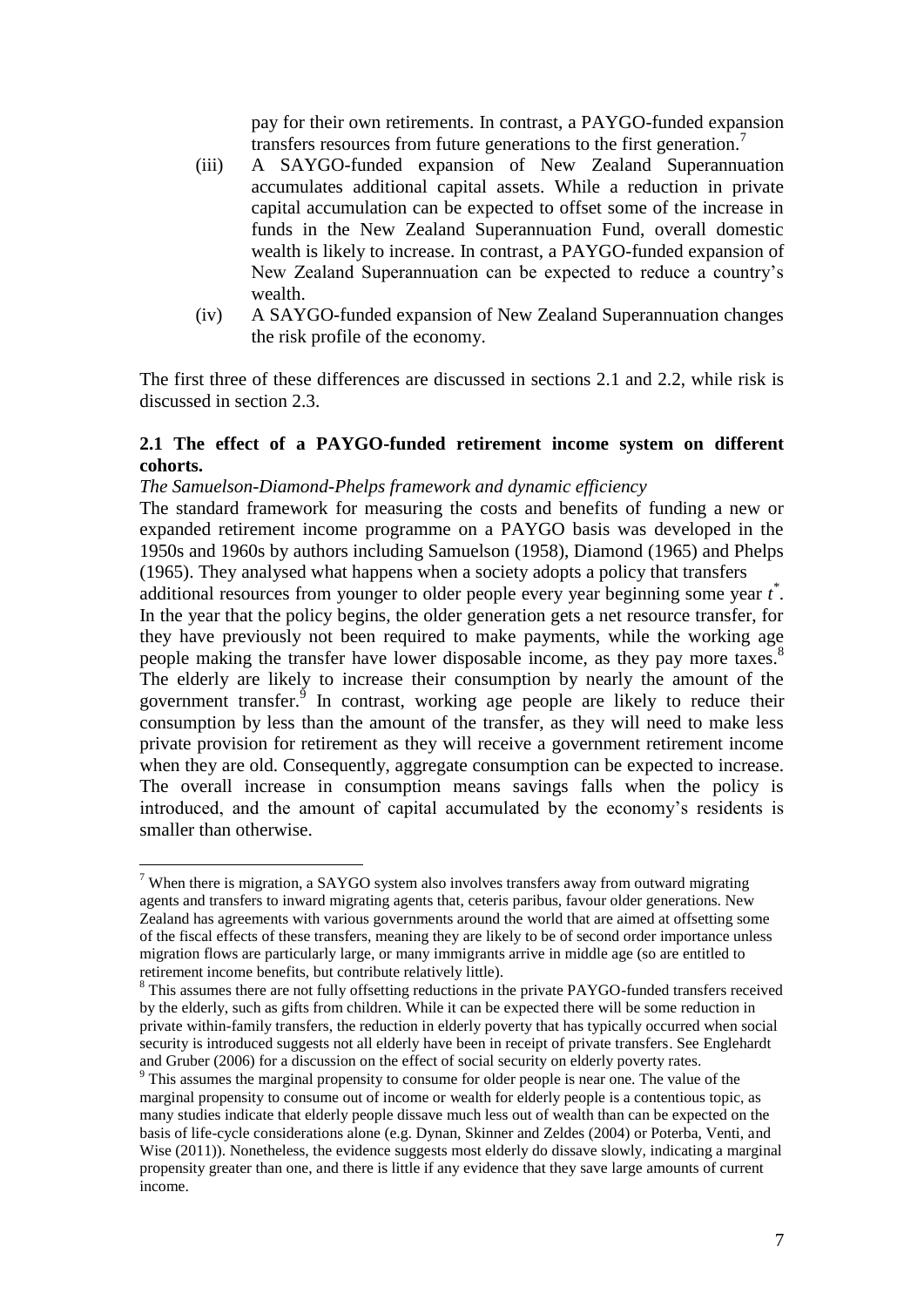The costs and benefits to each generation, and the economy overall, depend on the effect of the reduction in capital. There are two distinct cases depending on whether an economy is dynamically inefficient or dynamically efficient. A dynamically inefficient economy has too much capital, essentially because it takes a lot of effort to produce and maintain capital goods that depreciate. If there is no productivity growth, an economy is dynamically inefficient if the marginal return to capital net of depreciation (r) is less than the population growth rate.<sup>10</sup> If there is productivity growth, an economy will be dynamically inefficient if the marginal return to capital is lower than the economic growth rate (g), the sum of the population growth rate plus the productivity growth rate. When an economy is dynamically inefficient, the members of an economy are better off if they adopt a PAYGO-funded retirement income system as it offers a better return than accumulating capital. In this case, the consumption of some cohorts could be increased without lowering the consumption of others, so Pareto-improving welfare improvements are possible.<sup>11</sup>

In contrast, capital goods are scarce in a dynamically efficient economy and the marginal return to capital is greater than the economic growth rate. In this case, a PAYGO-funded retirement income system will raise the consumption of the first generation of recipients, but impose reductions in consumption on subsequent generations. The reduction occurs because the taxes subsequent generations pay to fund retirement income payments could have been saved and invested in productive capital, generating higher returns and greater consumption than those available from the government pension scheme.

The level of the capital stock at which the rate of return to capital is equal to the growth rate of the economy is the "golden rule." It is one of the key benchmarks for interpreting intergenerational transfers since a new PAYGO-funded retirement income scheme is potentially Pareto-welfare improving if the rate of return to capital is less than the growth rate but not if it is greater than the growth rate. If the economy is dynamically inefficient, a PAYGO-funded system will be better than a SAYGOfunded system. If the economy is dynamically efficient, a PAYGO-funded system involves *expected* transfers between generations that are not Pareto-welfare improving, although may be warranted on other grounds.<sup>12</sup>

#### *Is the economy dynamically efficient?*

1

Is it realistic to expect the marginal return to capital to be less than the growth rate in an economy? It is difficult to be completely sure because the average return to capital rather than the marginal return is typically measured, and because the returns to capital can be split several ways including interest payments, dividends, retained earnings, capital gains, and tax payments.<sup>13</sup> Nonetheless, international evidence

 $10$  A growing population dilutes the amount of capital per person so additional capital has to be built merely to maintain per capita levels.

 $11$  This rule assumes that there are diminishing returns to capital, so that increases in the capital stock (holding other inputs equal) lead to reductions in their marginal returns.

 $12$  Note that a PAYGO system can be Pareto improving even if some cohorts have lower expected consumption if it reduces consumption risk by offering insurance possibilities not otherwise obtainable. Section 2.3 discusses how a PAYGO system can offer these insurance possibilities.

<sup>&</sup>lt;sup>13</sup> This point often causes some confusion. First, the condition that the marginal rate of return to capital exceeds the economic growth is *not* the same as the condition that the real interest rate exceeds the growth rate, or that sharemarket returns exceed the growth rate. Both interest rates and equity returns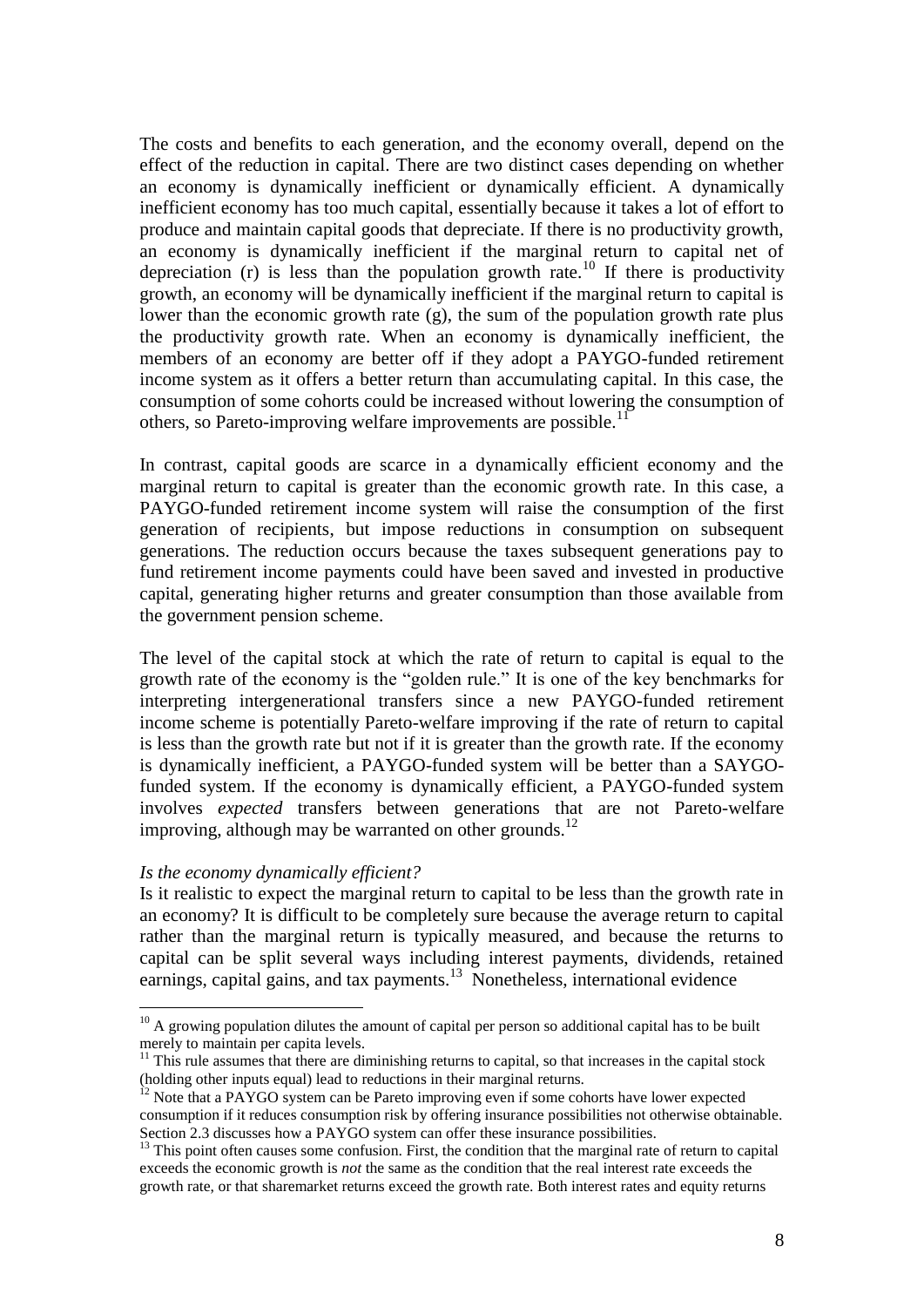suggests that most developed economies are dynamically efficient, and New Zealand appears not to be an exception.

The best international evidence is from Abel et al (1989) who test an indirect implication of the golden rule rather than directly testing whether the return to capital has exceeded the growth rate of the economy. Following Phelps (1961), the test relies on the observation that, in the long run, investors will invest more in firms than firms make in profits if the economy is dynamically inefficient. Conversely, if firms return more in profits to investors than they invest, the economy is dynamically efficient. Using data from the United States for the period 1929-1985 and from the other G7 economies for the period 1960-1984 they conclude that the dynamic efficiency criteria was comfortably satisfied for each country for every year.

Longer term, Seigel (1999) estimates U.S. stocks have returned 7 percent in real terms during the last 200 years. This rate of return needs to be averaged with the return to debt claims over the period, reducing the real return to capital to  $4 - 5$  percentage points, but even this rate is comfortably higher than the average economic growth rate over the last two centuries.

Reserve Bank of New Zealand estimates show annual nominal returns to various forms of capital invested in New Zealand since 1989 have been 8.8 percent for fixed interest investments, 6.8 percent for shares, 8.8 percent for listed property companies, and 11.9 percent for farms. All of these returns compare favourably to nominal GDP growth of 4.8 percent per annum.<sup>14</sup> This evidence suggests the New Zealand is likely to have less private capital than the golden rule level. In this case, government interventions that increase the consumption levels of current generations and reduce private capital levels are likely to reduce welfare levels of future generations.

#### *Will the economy be dynamically efficient in the future?*

1

Even if the return to capital has exceeded the economic growth rate in the past, the relevant questions for a society considering whether or not to adopt SAYGO funding are:

- (i) is the economy likely to be dynamically efficient in the future: that is, will the return to capital exceed the economic growth rate; and
- (ii) is it likely that a Government managed fund can earn a return that is greater than the economic growth rate?

Obviously, no one can predict either the return to capital or the growth rate with certainty. However, there are a variety of reasons to expect the return to capital to be

reflect the returns to different classes of claims on firms, and can differ for long periods of time from the marginal return to investing an extra unit of capital. The condition is a statement about the average profitability of additional investment goods, not the size of individual investment returns. Secondly, the condition that the return to capital exceeds the economic growth rate does not require capital incomes to grow faster than economic output in the long run (an impossibility), as the capital incomes need not need be reinvested in new capital goods. Finite lived individuals can earn compound returns without requiring the capital stock to grow indefinitely because they purchase claims on capital goods from older generations when they are working, and sell them to younger cohorts when they are old.

 $14$  During this period the population increased by 1.2 percent per annum and the consumer price index increased by 2.4% per annum.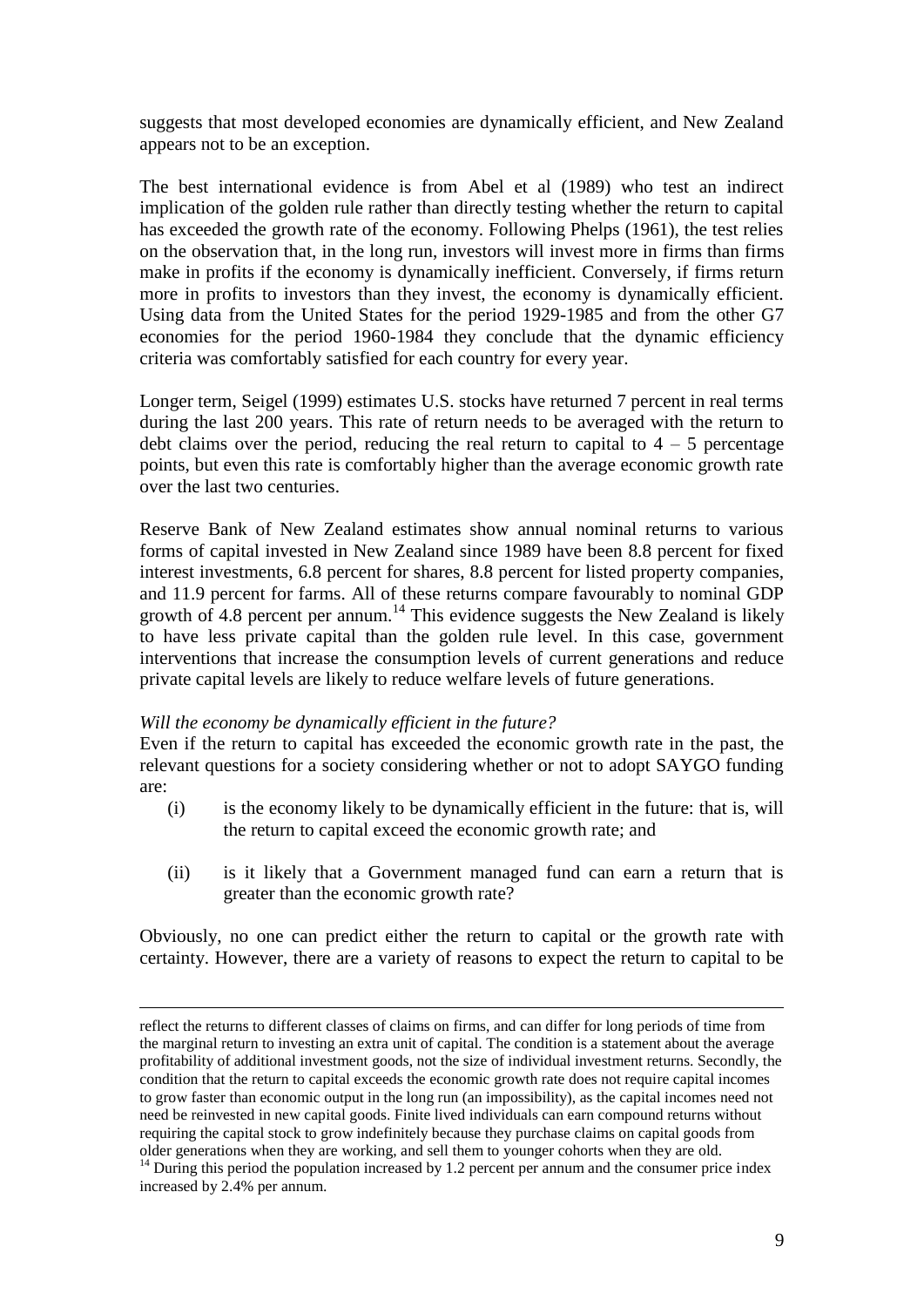greater than New Zealand's economic growth rate in the future, and few reasons to expect it will be lower.

New Zealand's economic growth rate can be decomposed into two factors: the growth rate of the workforce; and the growth rate of labour productivity. In the past five decades, the growth of each component has been large. The size of the workforce increased in response to the post-war baby boom, the increasing participation rate of women in the workforce, and the high inward migration that occurred between 1950 and 1975. These factors are unlikely to be repeated. The natural population increase is likely to be small, reflecting a net reproduction rate that has been remained very close to one since 1977, and which shows no sign of increasing. The big increase in female participation rates has already occurred. This means long term labour force growth will depend on migration flows. While these have been intermittently high since 1990, average inward flows are considerably lower than those that occurred prior to 1975. For all of these reasons, both the labour force growth rate and the population growth rate are forecast to be much lower in the next fifty years than in the last fifty years. Projections made by Statistics New Zealand suggest the working age population growth rate can be expected to be 0.3% per year, more than a percentage point lower than the 1.5% growth rate recorded since 1961. In turn, this decline will directly reduce the economic growth rate, making the condition for dynamic efficiency easier to achieve.<sup>15</sup>

It seems unlikely labour productivity growth rates will be higher in the future than the past either. Labour productivity depends upon, amongst other factors, technological progress, management practices, the education levels of workers, and the degree of specialization in the economy. The large increases in education levels that occurred after 1980 are unlikely to be repeated, given that education enrolment rates have now been high for two decades. Similarly, the improvement in productivity stemming from the greater participation of women in the workforce, and the changing specialization of the economy that followed the reforms of the 1980s, are unlikely to be repeated. While there is scope for continued managerial improvements, and for technological progress, the latter is largely determined by overseas factors and there are no good reasons to expect the rate of technological progress to suddenly increase. In short, several of the positive factors behind the rates of productivity growth achieved in the past are unlikely to occur again, so there are no good reasons to expect future productivity growth rates to exceed those of the recent past.

If the rate of economic growth is likely to be lower in the future than the past, what about the return to capital? This issue is complex, not just because the return to capital depends where the capital is invested (New Zealand or overseas), but on the level of technological growth, and on the size of the capital stock. For risk diversification reasons discussed in section 2.3, the optimal strategy would be for the New Zealand Superannuation Fund to primarily purchase foreign assets, implying the relevant rate of return is that earned on overseas capital. In most OECD countries, rates of returns have exceeded local economic growth rates over the last century; since local returns and growth rates are correlated across countries, because they are driven by global

<sup>&</sup>lt;sup>15</sup> Note that if net inward migration were to significantly increase, resulting in much faster rates of population growth, the economic growth rate would increase and the golden rule condition would be easier to satisfy unless the rate of return to capital also increased. It is likely the *local* rate of return to capital would increase in these circumstances, however, due to the declining per capita capital ratio.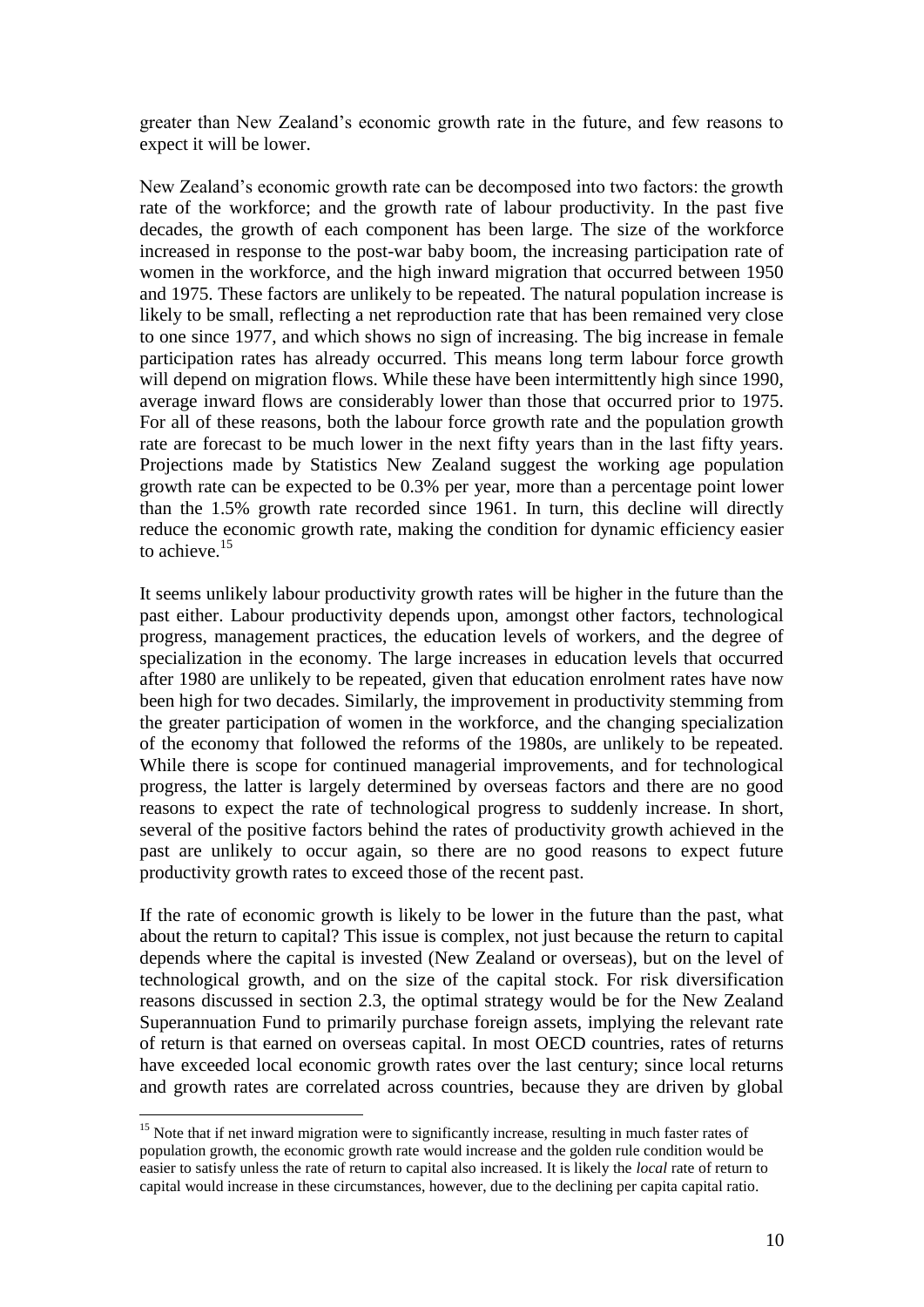technological and demographic shocks, if they continue to exceed local growth rates they are likely to exceed New Zealand economic growth rates.

Are global rates of return likely to remain high? Excluding disasters, they are likely to fall only if capital becomes very plentiful, or the development of new technologies slows. Several papers have examined how the size of the capital stock may affect capital returns, normally by examining the general equilibrium consequences of switching the funding of a retirement income policy from a PAYGO-basis to a SAYGO-basis. These papers indicate there is likely to be a reduction in marginal capital returns, but the reduction is unlikely to exceed 1 percent per annum even if there is a substantial increase in the capital stock (see Feldstein and Liebman (2002a) for a discussion). In these circumstances, returns will still comfortably exceed economic growth rates. There is less formal literature explicitly asking how future rates of technological progress will affect capital returns, but theoretical models suggest returns will remain high so long as technological progress continues and new types of capital equipment continue to be produced.<sup>16</sup>

Other theoretical considerations support this view. Standard saving and investment models dating back to Ramsey (1928) suggest agents will save until they equate the discounted value of marginal utility in successive periods. To a first approximation, this implies the rate of return to capital should equal the sum of the intertemporal preference rate and the rate of consumption growth multiplied by the elasticity of marginal utility with respect to consumption. When the rate of consumption growth is equal to the per capita economic growth rate, and the elasticity of marginal utility with respect to consumption exceeds one, it follows the quantity of saving is adjusted to ensure the return to capital exceeds productivity growth rates.<sup>17</sup> Under these circumstances, the return to capital is likely to exceed the economic growth rate in perpetuity if the population growth rate is sufficiently low.

The second question concerns the ability of a government fund to earn a return on its investments that is greater than the economic growth rate. This question has two components: will the average market return on investments exceed the economic growth rate; and can a government fund earn sufficiently close to or above the average market return that it also earns more than the economic growth rate?

Somewhat surprisingly, the answer to the first part is not "yes" even if the return to capital exceeds the economic growth rate in the long run. This is because investors typically purchase existing assets, and in the short or medium terms the returns to

<sup>&</sup>lt;sup>16</sup> At least two different literatures are relevant here. The first notes that much technical progress reduces the price of capital equipment. These reductions mean additional capital can be purchased without reducing the return to capital, because the decline in the marginal productivity of capital is offset by a decline in its costs (Gordon (1990); Greenwood, Hercowitz, and Krusell (1997)). The second literature concerns the diversity of capital equipment and technologies, and notes that investment in new technologies can lead to persistently high rates of returns due to the scarcity of these types of capital (Gilchrist and Williams (2000), (2004)). Once inventions are brought to a workable stage, lengthy periods of capital investment with high returns typically follow (Harberger 1998).

<sup>&</sup>lt;sup>17</sup> If the mandatory contribution rates for a government saving scheme were sufficiently high, it is possible that capital accumulation rates would exceed the golden rule level if households could not offset this saving by decumulating privately held assets. However, New Zealand is such a small country it seems far fetched to believe its saving rate will have any noticeable effect on global capital levels.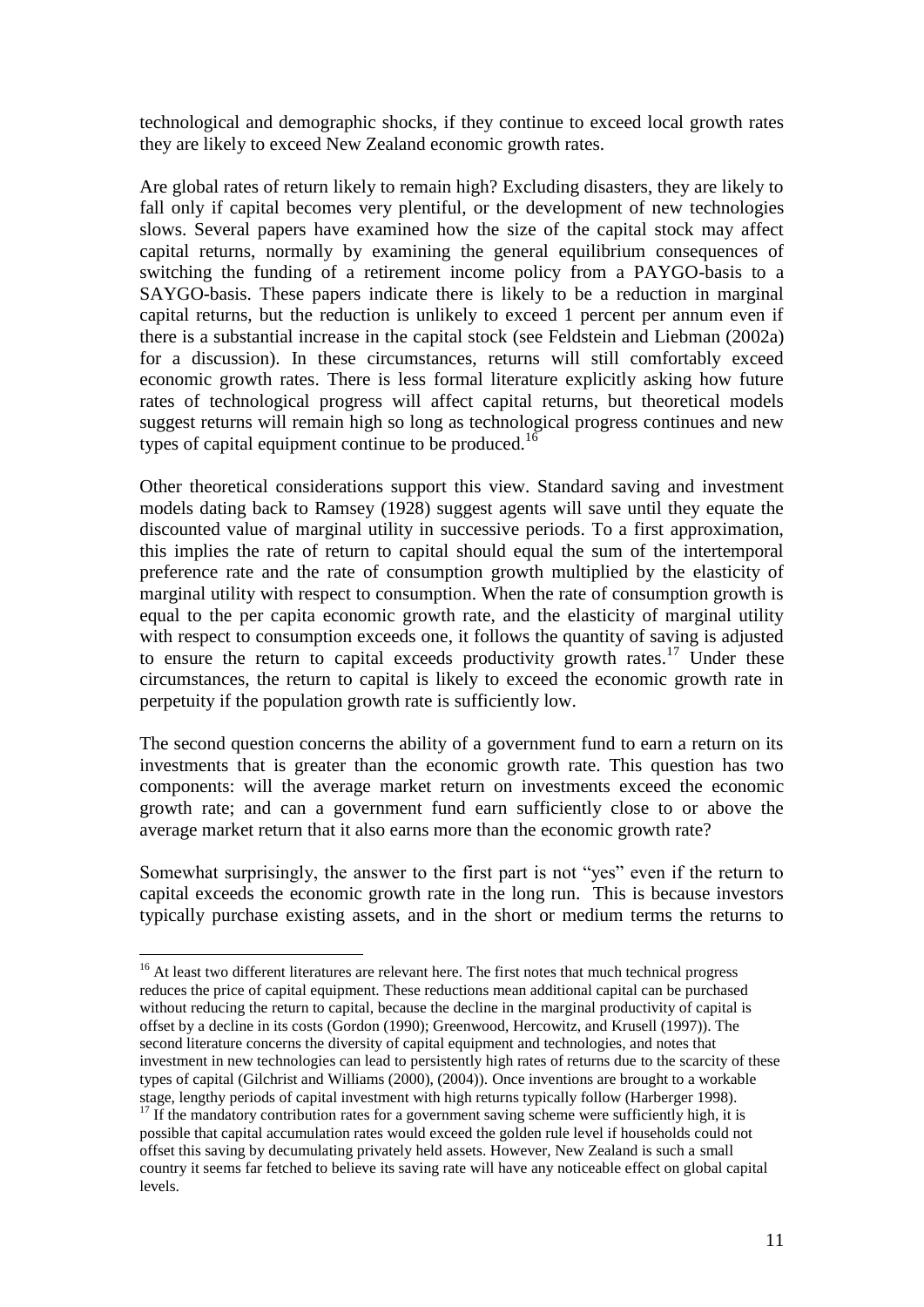existing assets do not have to equal to the marginal return to new capital. Rather, the prices of existing assets tend to fluctuate substantially, by an amount considerably greater than the change in the underlying earnings of these assets (Shiller 1981). For this reason there can be long periods where investment returns are lower than the economic growth rate even if they exceed it in the long term.<sup>18</sup>

Various authors have examined the likelihood of investment returns being lower than the economic growth rate over the forty or fifty year horizon that is relevant to retirement saving. These calculations suggest the likelihood is low, but neither zero nor constant. The likelihood is low because the average excess return is quite high, and because a component of the fluctuations is mean returning. The likelihood is not constant because the risk premium varies through time, resulting in a systematic relationship between asset prices and subsequent returns (Campbell and Shiller 1989, Arnott and Bernstein 2002). When risk premiums are low, asset prices are high and subsequent returns tend to be low. In circumstances like these – circumstances that appear to prevail in 2013 – the probability that investment returns (but not the rate of return to new capital) will be lower than the economic growth over a ten or twentyyear period is much higher than normal. Decade long investment returns were very poor in the United States in the 1930s, 1960s, and 1970s, for instance. Nonetheless, two centuries of data on U.S. capital markets, and a century of data on international markets reveal few occasions local returns have been lower than local economic growth rates over forty or fifty year horizons.<sup>19</sup> Moreover, world average investment returns have typically exceeded local growth rates except when a country has experienced very high growth when making the transition from under-developed to developed status.<sup>20</sup> These experiences suggest the risk that investment returns (rather than the return to new capital) are lower than the growth rate over long horizons is  $low<sup>21</sup>$ 

Can a government fund earn sufficiently close to or above the average market return that it also earns more than the economic growth rate? This question has been analysed in various guises in the literature. The answer appears to be "yes": properly managed, transparent funds can earn a return sufficiently close to, or above, market averages that they can generate returns that exceed the economic growth rate. Interesting, much of the analysis has compared the returns to government-managed funds and privately managed funds, and have found government funds to have better returns than private funds (Diamond 1996, 2011). The primary reason for this outperformance is the much higher fee and costs structure of private funds. In the

<u>.</u>

 $18$  As discussed in section 2.3, this provides one reason why households may like the government to hold the assets on their behalf. Since the government has a longer horizon than an individual, it can absorb fluctuations in asset prices more easily.

<sup>&</sup>lt;sup>19</sup> See Goetzmann and Ibbotson (2008) for a discussion of the U.S. evidence, and Dimson, Marsh and Staunton (2003) or Dimson, Marsh, Staunton and Garthwaite (2013) for a discussion of the international evidence. Dimson et al (2013) discuss the case of countries like Russia or China where revolutions meant the private returns to capital were essentially zero; however, even these cases do not necessarily mean the social return to capital was zero, as much of the capital was used by the new Government owners.

 $20$  When a country goes through a rapid growth phase, the growth rate of GDP is often greater than average global investment returns, but not necessarily greater than local investment returns. Gilchrist and Williams (2004) provide evidence on the post-war Japanese and German cases.

<sup>&</sup>lt;sup>21</sup> In the New Zealand context, simulations by Lees (2013) suggest there is an extremely low chance of a SAYGO scheme producing returns lower than a PAYGO scheme, even if mean returns are 0.5- 1.0 percent lower than those observed historically.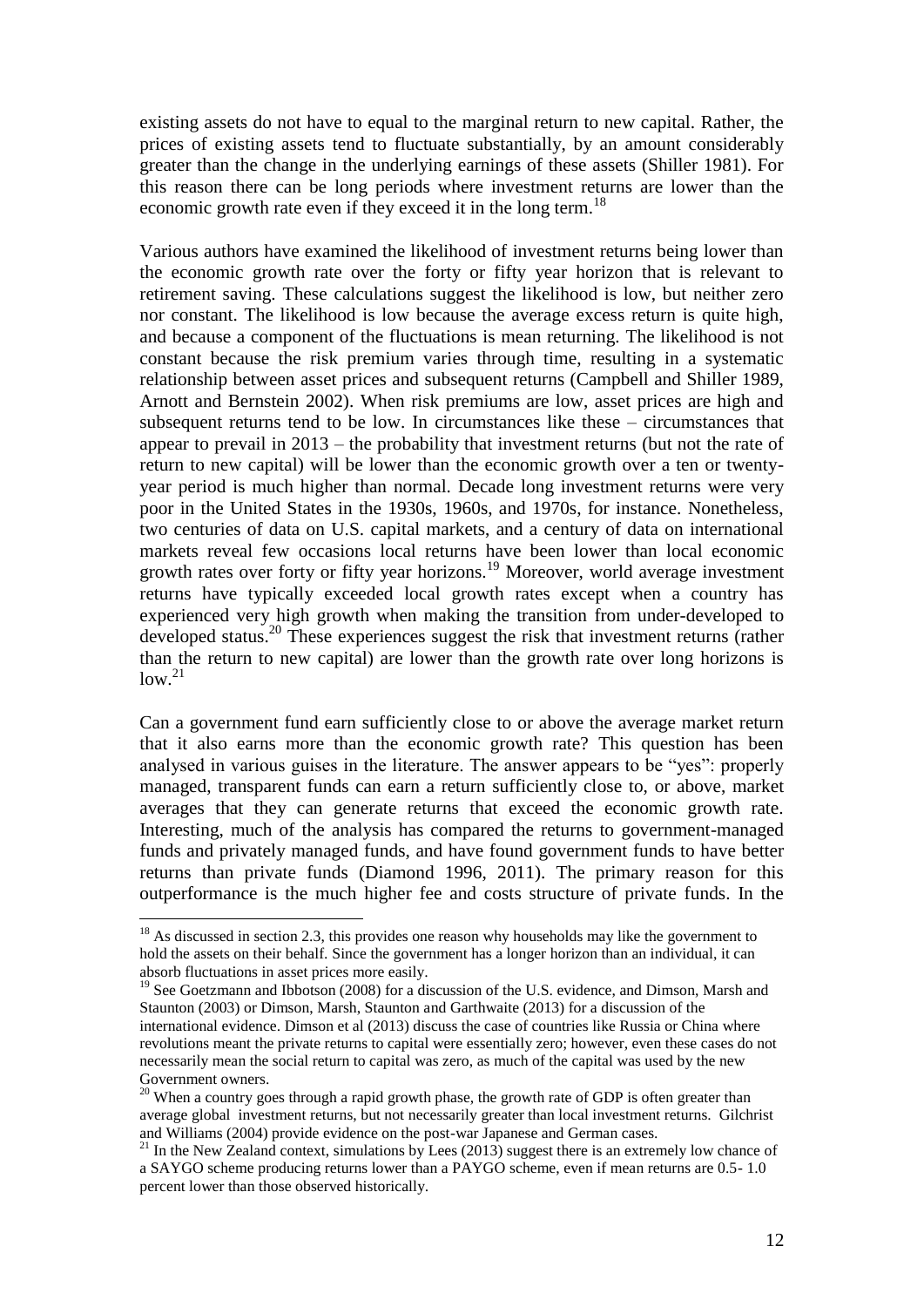context of the current paper it is perhaps worth noting that the New Zealand Superannuation Fund has outperformed its market based reference portfolio since inception, and routinely outperforms the returns earned by private sector Kiwisaver providers.<sup>22</sup>

To summarise, there are no good reasons to suspect that the economy will be dynamically inefficient in the future, given the likelihood for lower economic growth rates and the long international history indicating profitable investment opportunities are usually available. There are reasons to believe New Zealand growth rates could exceed the returns from investments in existing assets over the next two decades, particularly as asset prices were at very high levels at the end of 2012, but the probability of such outperformance is low. It is even lower over the forty or fifty year horizon usually associated with retirement planning. Only time will tell if investment returns are greater than or lower than the economic growth rate over the next forty years. Nonetheless, historical evidence means it is better to plan on the basis that the economy will be dynamically efficient rather than dynamically inefficient. Moreover, as discussed in section 2.3, when risk is considered from a whole-of-life perspective, while the adoption of a SAYGO-funded rather than PAYGO-funded retirement income policy alters risk, it is not clear it increases risk.

### *The opportunity cost of a PAYGO-funded retirement income system in a dynamically efficient economy.*

When a PAYGO-funded retirement income system is expanded, there is a transfer to the first generation of recipients that comes at the expense of reduced consumption for all subsequent generations even if these generations are also entitled to the expanded retirement income payments. The reduction in consumption occurs because of the opportunity cost of having to pay taxes to fund pension payments rather than saving the equivalent sum and earning interest and dividends. The exact costs depend on the structure of the tax system and the retirement income payments, but generally are calculated for the case that retirement income payments  $p(t)$  increase at the rate of economic productivity growth, and that there is constant population growth. In the simplest overlapping generations model, in which a cohort living for two periods pays taxes in the first period and receives a transfer benefit that increases at the rate of productivity growth in the economy in the second, the opportunity cost on subsequent generations is  $(r-g)/(1+r)$  *T*, where *T* is the size of the additional tax payments that have to be made when the retirement income programme is expanded, and the term *rg* is the difference between the return to capital and the growth rate of the economy measured over the average length of time between when payments are made and when benefits are received. The opportunity cost has a more complex formula in more realistic models that incorporate a large numbers of cohorts, such as those developed by Auerbach and Kotlikoff (1987), but in all cases it is an increasing function of the difference between the rate of return on capital and the growth rate of the economy.<sup>23</sup>

Five observations can be made about this opportunity cost.

<sup>&</sup>lt;u>.</u>  $22$  The New Zealand Superannuation Fund reports its returns on its website on a regular basis. [www.nzsuperfund.co.nz](http://www.nzsuperfund.co.nz/) . Craig Simpson published a comparison of the New Zealand Fund and private Kiwisaver returns on April 30 2013. [www.interest.co.nz/kiwisaver/64183/craig-simpson-examines](http://www.interest.co.nz/kiwisaver/64183/craig-simpson-examines-how-new-zealand-super-fund-stacks-against-sample-top-performi)[how-new-zealand-super-fund-stacks-against-sample-top-performi](http://www.interest.co.nz/kiwisaver/64183/craig-simpson-examines-how-new-zealand-super-fund-stacks-against-sample-top-performi) 

 $\frac{23}{23}$  See Appendix 1 for an example.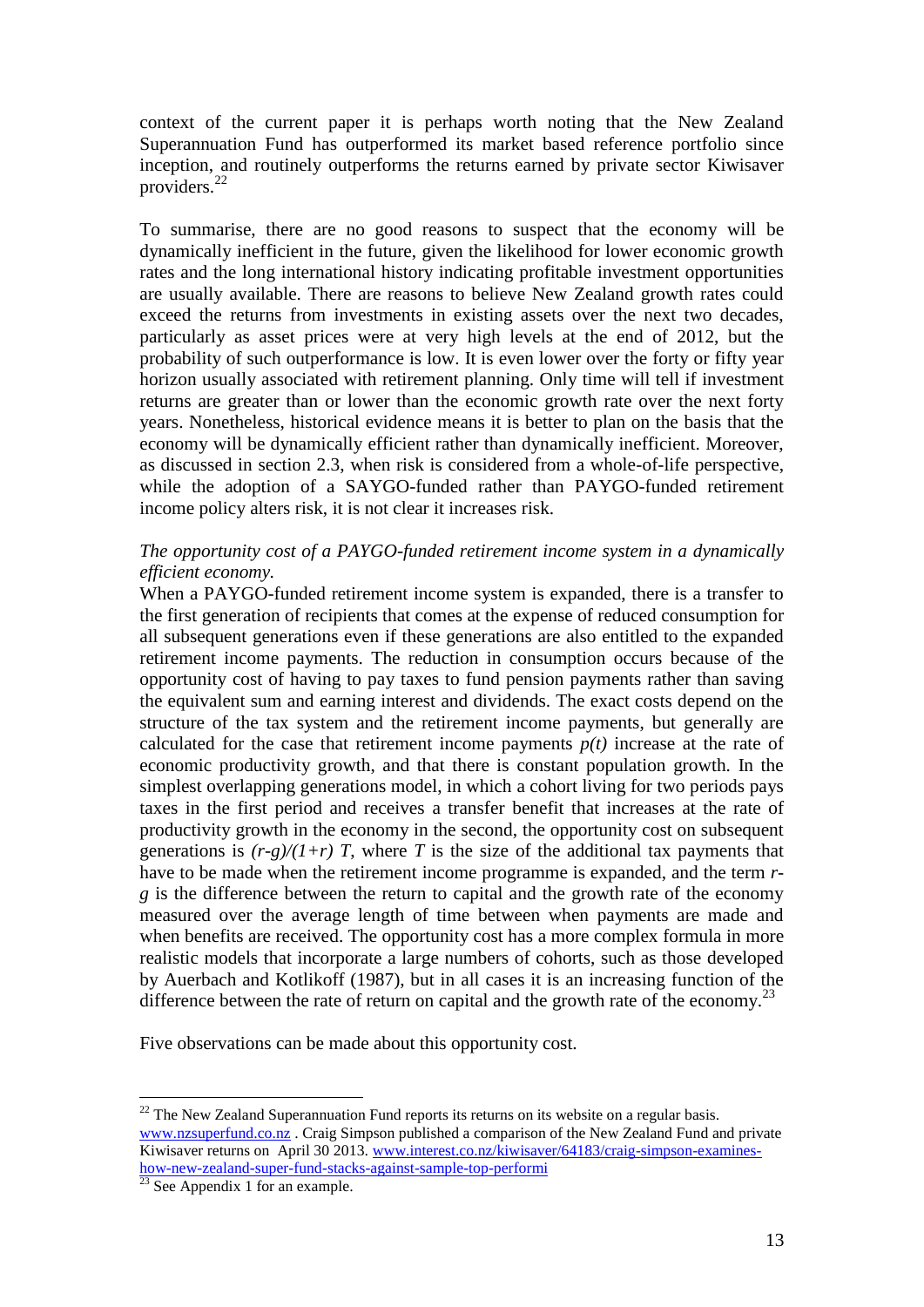First, the cost is large. If the return to capital is 2.5 percentage points higher than the growth rate - a gap similar to that experienced in the last two decades – in the long run the taxes needed to fund New Zealand Superannuation payments on a PAYGO basis are over twice as large as the taxes needed to fund it on a SAYGO basis.<sup>24</sup> If the return to capital is only 1.25 percentage points higher than the growth rate, the long term taxes needed to fund New Zealand Superannuation payments on a PAYGO basis are still fifty percent higher than the taxes needed to fund it on a SAYGO basis. Lower taxes are possible in a SAYGO-funded scheme because taxes are paid earlier and earn high investment returns. Depending on how they are invested, the additional assets either increase the size of the New Zealand economy, reduce foreign claims on domestic production, or increase claims on foreign production; but in each case resources can be transferred to retired people without requiring the high long run taxes needed in a PAYGO-funded system.

Secondly, the opportunity cost is rising. The 2009 Long Term Fiscal Statement (New Zealand Treasury 2009) estimates that the size of the tax payments needed to fund the current form of New Zealand Superannuation will steadily increase from 3.7% of GDP in 2011 to 7.3% of GDP by 2060 if the age of eligibility is not increased as longevity rises. This means the term *T* is going increase by nearly 4 percent of GDP so that if the taxes in a SAYGO-funded system are half of those in a PAYGO-funded system, the annual opportunity cost on future generations will *increase* by approximately 2 percent of GDP, or \$4 billion per year in current terms. In this case the total *annual* opportunity cost imposed on future generations by the need to fund New Zealand Superannuation payments will be in the order of 4 percent of GDP, or \$8 billion dollars in current terms. In addition, changes in demography mean the growth rate of the population is likely to reduce over time, suggesting the term *(r-g)*  will also increase. Thus a "back of the envelope" calculation suggests the opportunity cost of the current system will be approximately twice as large for future generations as it is for current generations.

Thirdly, when a PAYGO-funded retirement income scheme is expanded, the value of the transfer to the first generation (those receiving without having to pay earlier cohorts) is exactly equal to the discounted sum of the opportunity costs on all subsequent generations, when the discount rate is the return to capital. In a significant sense, this is what "dynamically efficient" means: transfers that increase the consumption of one generation come at the expense of reductions in the consumption of other generations. The intuition of the result is that if the first cohort invested the resources they were given, and earned the rate of return to capital, the amount they would earn is equal to the opportunity cost imposed on subsequent cohorts. A simple proof of this result is shown in Appendix 1.

Even though the net present value of an expanded PAYGO scheme is zero when the discount rate is the rate of return to capital, this does not mean the scheme is welfare neutral. First, it involves a redistribution from one set of cohorts, including those yet born, to others, which has welfare implications.<sup>25</sup> Secondly, the preferred social

<u>.</u>

 $24$  See the calculations in Appendix 1.

 $25$  Transfers from future cohorts are likely to be acceptable if they are made when circumstances are very difficult and there is considerable need amongst the first generation of recipients. For example, both the U.S. and New Zealand expanded their retirement income schemes significantly during the Great Depresssion as a means of transferring resources to desperately poor elderly people. Nonetheless,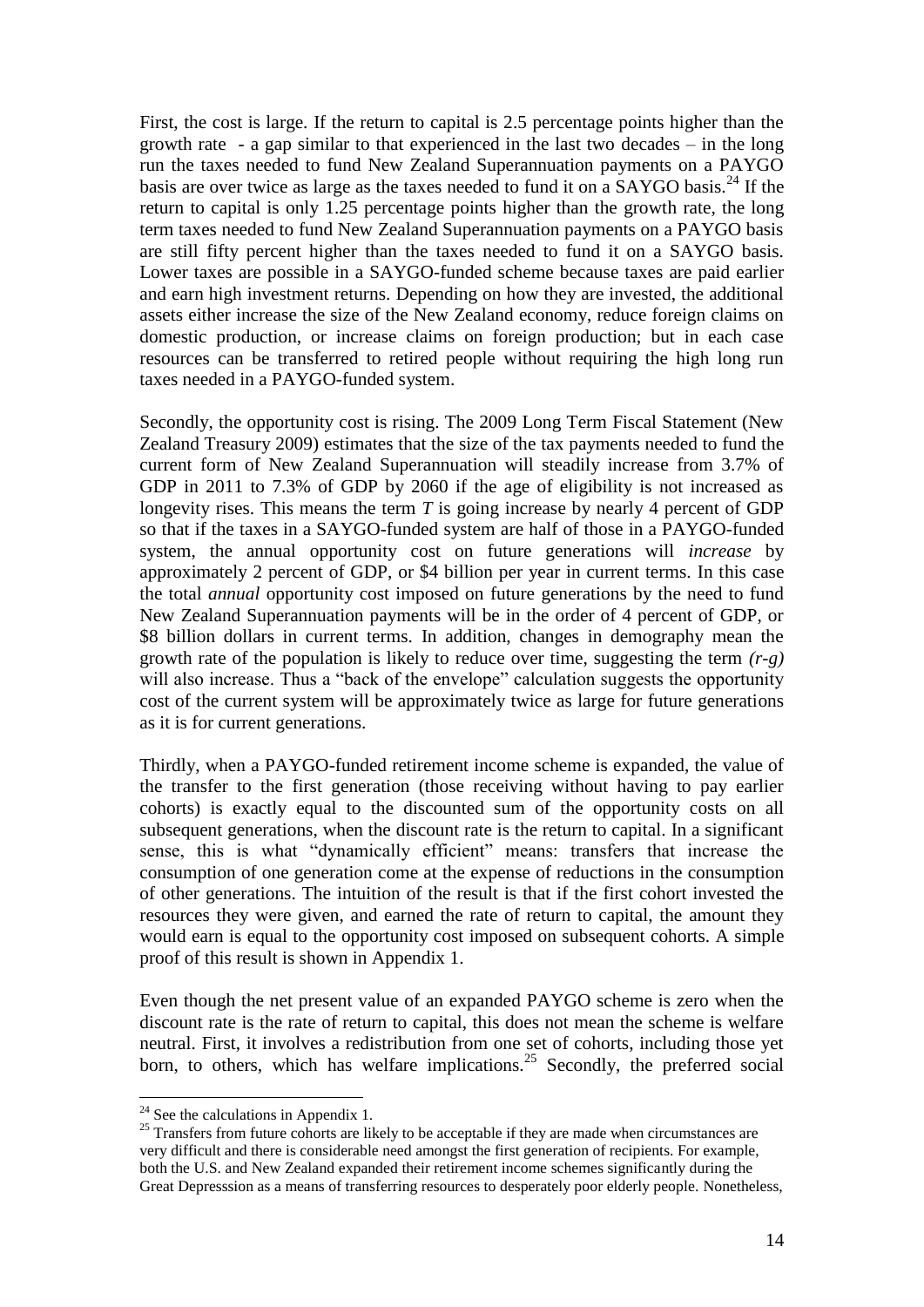discount rate rather than the real rate of return to capital is the appropriate discount rate to use in welfare calculations of this sort. While the return to capital will tend towards the social discount rate in the long term (Ramsey 1928), it is likely to be higher than the social discount rate when capital incomes are taxed.<sup>26</sup> In this case, the expansion of a PAYGO pension system would reduce welfare overall, even though it increases the welfare of the first generation receiving the transfer.

Fourthly, the calculations of the costs and benefits for each cohort are predicated on the assumption that the programme is continued indefinitely. If a programme imposes a very large opportunity cost on future generations, this assumption may prove untenable. Indeed various authors including McHale (2001) and Shoven and Slavic (2006) have demonstrated that various countries have changed their retirement programmes in response to predicted steep increases in the future costs of these programmes. For this reason it may be tempting to claim that the calculations of future cost and benefits are inherently pointless because of the ability of future generations to change the programmes should the opportunity costs become too high.

In one sense this criticism is valid: it is probably unrealistic to believe a particular programme will continue if the opportunity costs it imposes on some future generations are very high. Indeed, McHale (2001) also suggests that changes to retirement income programmes are often done in a manner designed to enhance their future sustainability by reducing the incentive of future generations to make changes. But such criticism also missed the point of making the calculations. There are clear advantages to adopting retirement income policies that are unlikely to be suddenly changed at a future date, given the limited ability of retired people to change their incomes to compensate. Put differently, there are clear advantages for a generation to adopt time consistent policies, one that are unlikely to provoke change by future generations (McHale 2001; Rangel 2003). Calculating the implied opportunity costs on future generations is one way of ascertaining whether a new or expanded policy is likely to be sustainable.

Fifthly, the use of opportunity cost to measure the size of intergenerational transfers is not limited to retirement income programmes. Whenever there is a difference in the average age of taxpayers and the average age of the recipients of a government programme that is funded on a PAYGO basis, there is an implicit intergenerational transfer. When the average age of the recipients is older than the average age of the taxpayers, the opportunity cost falls on future generations of taxpayers. When the average age of the recipients younger than the average age of the taxpayers, as is the case with education programmes, there is a benefit to future generations of recipients. Whether the combined effect of government programmes is net positive or negative to future generations is thus an empirical question, and a society may not care that the expansion of a retirement income programme imposes costs on future generations if it believes that it is otherwise providing them with immense benefits.

<u>.</u>

in 2013 one has to wonder about the legitimacy of reducing the consumption possibilities of future generations by increasing transfers to what is the highest income generation in New Zealand history.

 $\frac{1}{2}$  If individuals invest until the *after tax* return to capital is equal to their rate of time preference adjusted for consumption growth, the pre-tax return will exceed the social discount rate. See the discussion in Linbeck and Persson (2003) or Feldstein and Liebman (2002b).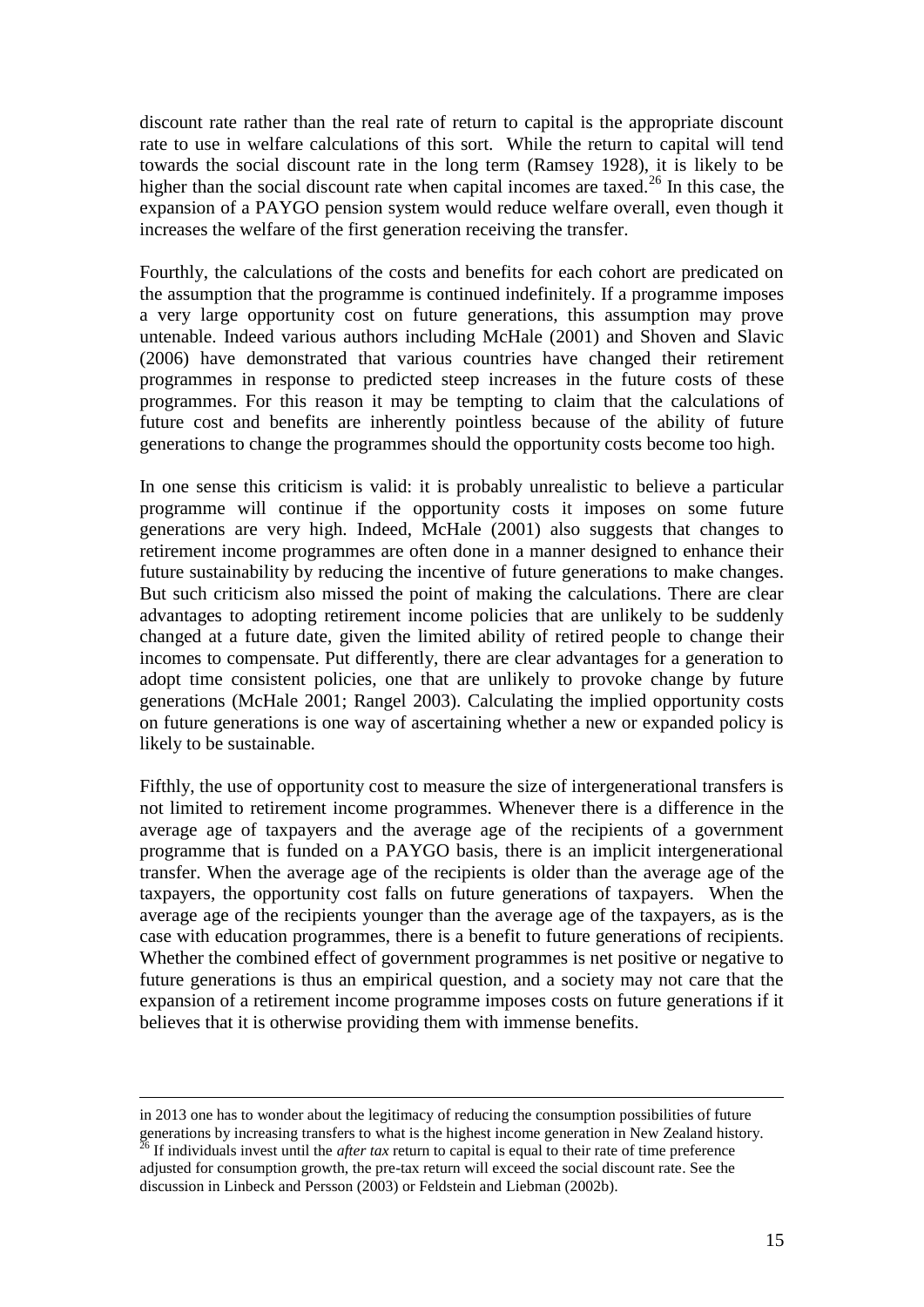Recent analysis suggests that the average age of transfer recipients is lower than the average age of payers in traditional and less developed societies, so that in these societies PAYGO-funded transfers overall represent a transfer to future generations.<sup>27</sup> However, the rapid expansion of public health and retirement schemes means the average age of recipients in modern industrial countries is greater than the average age of payers, so PAYGO-funded transfers represent an opportunity cost on current working age and future generations. This has been one of the major effects of the demographic transformation experienced in the seventy years (Lee 2007; Mason et al 2009.)

### *The effect of PAYGO-funding retirement income programmes on capital accumulation.*

There is a compelling logical case that a retirement income programme funded on a PAYGO basis should reduce wealth accumulation in an economy.<sup>28</sup> The first generation of recipients receives a transfer that raises their consumption above the levels it otherwise would have been. Other generations receive a retirement income payment, but also pay higher taxes. Since a tax-funded government retirement income scheme is a substitute for private retirement saving, working-age households can be expected to reduce their private working-age saving as well as their consumption when a retirement income system is adopted.<sup>29</sup> The extent that wealth accumulation decreases overall depends on the extent that the first generation of recipients saves the retirement income payments rather than increases its consumption, and the extent that working-age cohorts reduce their consumption rather than their private saving. Only in the case that working age households reduce their consumption by exactly the same amount as older households increase their consumption would there be no decrease in wealth accumulation.<sup>30</sup> In the likely case that working age people reduce their saving in response to a combination of higher taxes and higher future retirement incomes, the aggregate wealth held by residents of the economy will decline.

There is not much empirical evidence directly testing whether the expansion of PAYGO-funded retirement income systems reduces saving rates or capital accumulation. Schmidt-Hebbel (1998) provides a survey. Feldstein (1974) estimated

 $27$  The studies have focused on health, education, and social welfare transfers including government retirement income schemes. The beneficiaries of other government programmes, such as defence, the justice system, or some infrastructure have been more difficult to distinguish by age.

 $8\,$  For an elaboration of the result, see the text by de la Croix and Michel (2002).

<sup>&</sup>lt;sup>29</sup> Households also have the option of changing their working hours. If a PAYGO system is expanded by raising the period each person is entitled to a pension, the first generation of recipients can be expected to reduce working hours as they are gifted additional resources. The situation facing subsequent generations is more complex. The expansion of the system lowers their disposable income while working age, but raises retirement income. While the income effect (reduced lifetime income) may induce people to work longer, it seems unlikely that a reduction in the age of eligibility would induce them to work longer. (Indeed, after the age of eligibility was increased in New Zealand in the 1990s, workforce participation of people over 60 increased, not decreased.) Only if the increase in taxes and reduction in their disposable income makes them increase hours while they working age are total hours of work likely to increase. Most likely, working hours will reduce overall, reinforcing the decline in capital accumulation. Conversely, if a PAYGO system were reduced in size, by raising the age of eligibility, it is likely that workforce participation would increase, both among working age and older people. If this increase in production exceeds the increase in consumption, capital accumulation will increase.

<sup>&</sup>lt;sup>30</sup> Even in this case wealth would reduce over time unless subsequent cohorts also behaved in the same manner.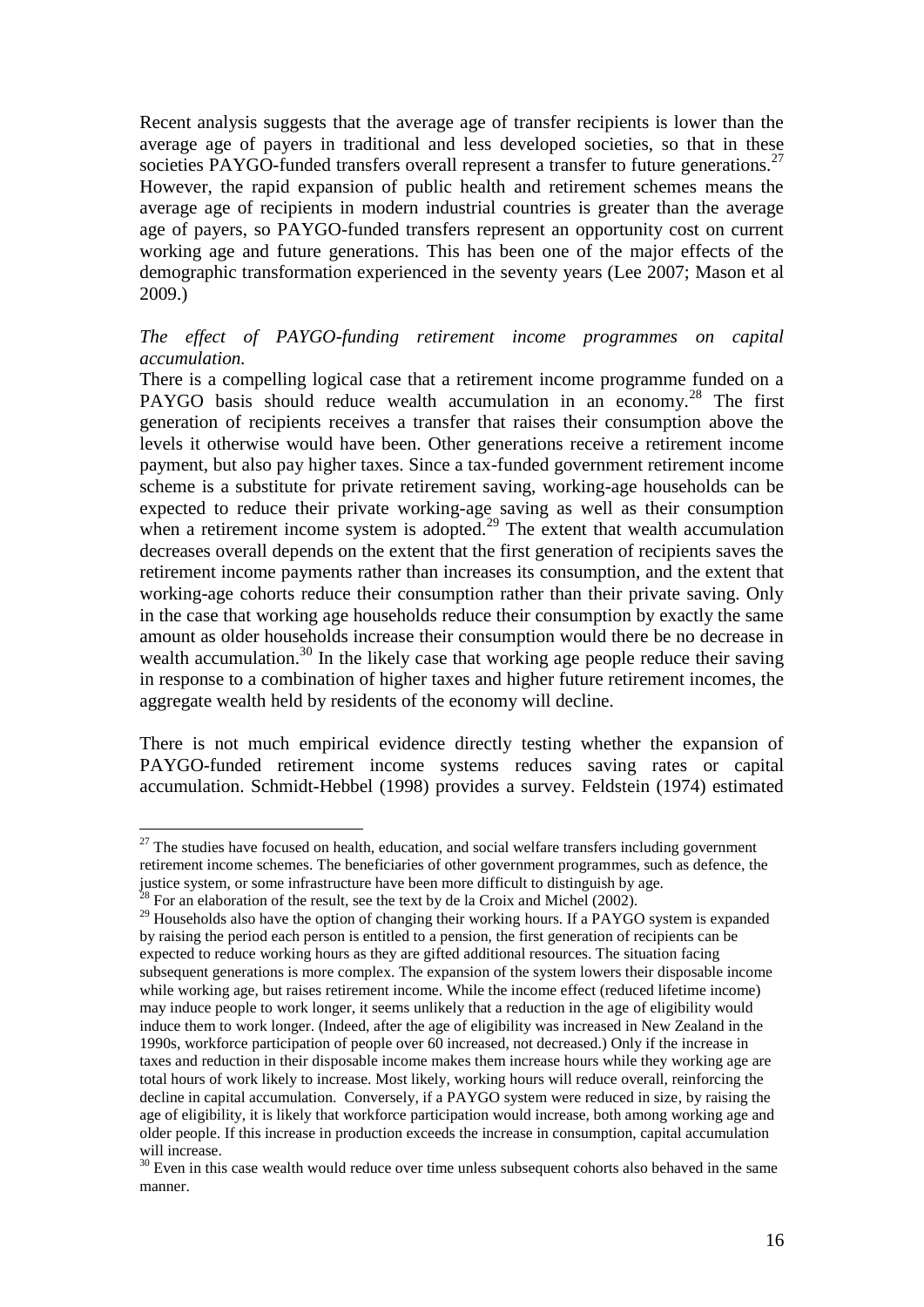the U.S. social security system reduced voluntary saving by  $40 - 50\%$ , a higher reduction than estimated for other OECD countries. Samwick (2000) provides crosscountry panel data evidence that countries with PAYGO retirement income schemes have lower saving rates than other countries, and that the difference is larger for countries with more comprehensive schemes. In a different context, Gokhale, Kotlikoff, and Sabelhaus (1996) show that the post-war decline in the U.S. saving rate is associated with an increase in medical expenditures on elderly people associated the expansions of the U.S. PAYGO-funded medical system.

While this evidence is not particularly strong, the data do not contradict the contention that PAYGO-funded retirement schemes reduce capital accumulation. The absence of strong evidence may reflect many factors. First, standard theoretical arguments suggest a PAYGO-funded system will reduce saving rates more in the short run than the long run, but that there will be a decline in wealth accumulation in the long run.<sup>31</sup> This means that any negative relationship between saving rates and the size of a PAYGO system may be transitory, and will typically decline through time. Empirical work has typically ignored the time-varying nature of the relationship. Secondly, cross-country studies do not provide directly comparable data, given the enormous variety in the size and structure of schemes. Thirdly, government PAYGO-funded retirement schemes may crowd out private transfers from children to their parents, resulting in only a small increase in the consumption of the elderly. This is more likely in less developed countries than in developed countries, but it may have been important historically when government PAYGO schemes were first introduced in developed countries.<sup>32</sup> Fourthly, PAYGO-funded retirement income systems were often introduced or expanded in response to difficult macroeconomic circumstances, such as the Great Depression, meaning that there are compounding factors to take into account. These reasons collectively suggest cross-country saving data are not ideally suited to uncover long-term relationships between wealth accumulation and the size of a PAYGO-funded retirement income systems. Failure to find strong evidence in these circumstances should not be surprising.

### **2.2 The effect of a SAYGO-funded retirement income system in a dynamically efficient economy.**

A society adopts SAYGO-funding when it creates or expands a retirement income policy if it requires *all* cohorts who receive retirement incomes to fund the payments in advance. For this reason, not all changes to retirement policies can be funded on a SAYGO basis – in fact only those that are announced sufficiently far in advance that the first cohorts to receive the benefits have time to save for them. For example, a government could announce at time *t* an increase in the retirement income schedule  $p(t)$  taking place at some future date  $t^*$ , or it could change the average length of time a cohort born in year *s* receives a retirement income, *κ(s)*, so long as the commencement date for the additional payments occurred in the future.

<sup>&</sup>lt;u>.</u>  $31$  In an economy with a stable population composition and no growth, saving rates will reduce in the short term but there will be no change in the saving rate in the long term as the reduced saving of working age people is offset by the reduced dissaving of older people. In an economy with population or economic growth, the dissaving of older people is less than the saving of younger people, so that the introduction of a PAYGO scheme should reduce long run saving rates because of this growth effect. <sup>32</sup> However Englehardt and Gruber (2006) argue that the increase in U.S. social security payments in the 1960s were causally responsible for the decrease in elderly poverty in the US. This suggest that there were not offsetting transfers for the lower half of the income distribution when social security payments were increased.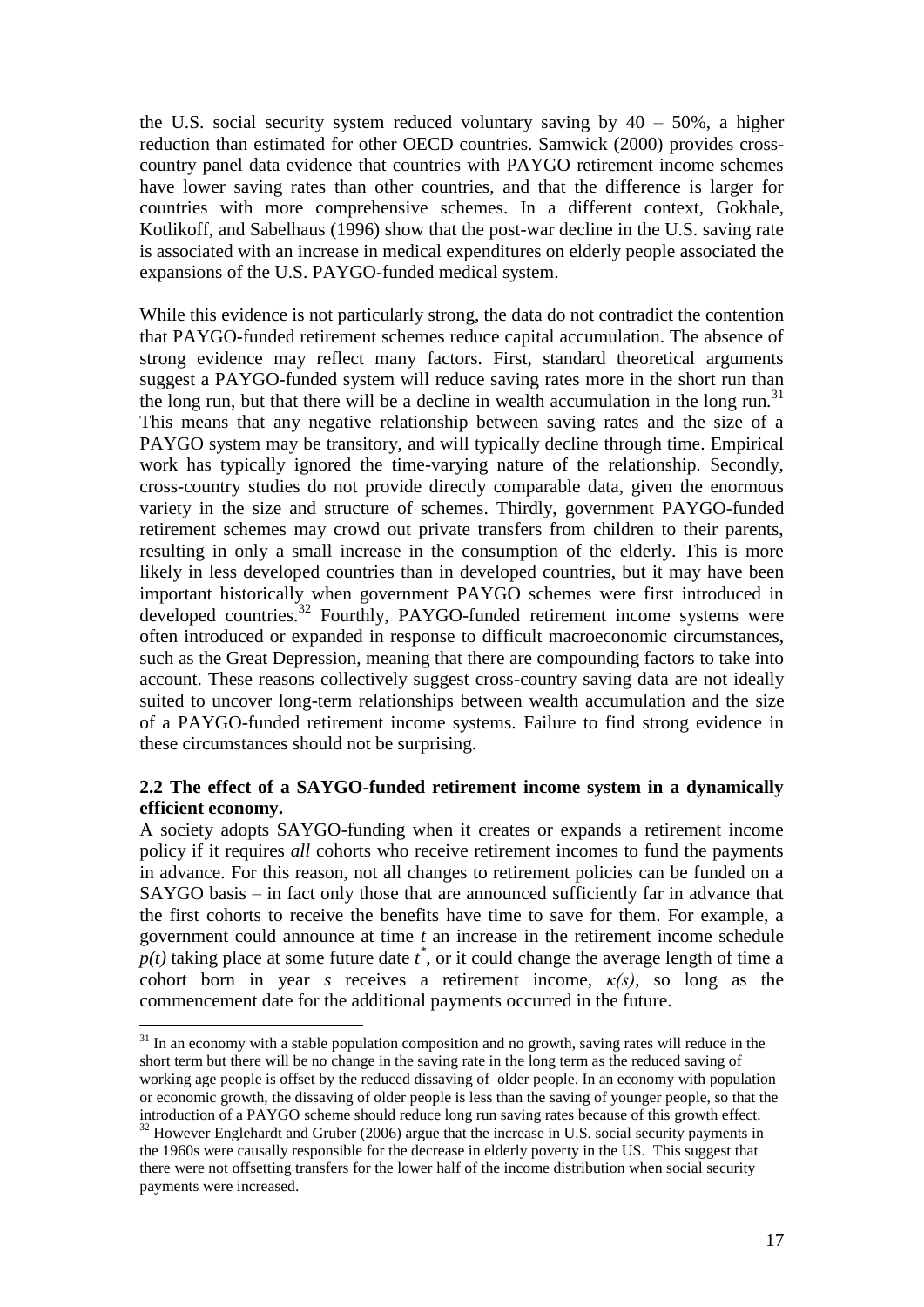A change to a retirement income system is fully funded on a SAYGO-basis if the funds each cohort contributes prior to receiving retirement income benefits are invested and accumulated and the total, including capital earnings, is sufficient to pay the expected value of retirement income benefits. To enable the clearest comparison with a PAYGO-funded expansion, this subsection considers a proposal to increase the average number of years each cohort born after year *s\** receives New Zealand Superannuation by one, with the increase taking place at a future time *t\**. These cohorts will have paid taxes to provide earlier cohorts with, say, 17 years of retirement income, but they will receive 18 years. If PAYGO-funding is adopted, the taxes are increased when the additional payments are made. If SAYGO-funding is adopted, the taxes required to fund the additional year of entitlement are increased immediately and that the funds are accumulated in the New Zealand Superannuation Fund and used to provide retirement income at a subsequent date. Thus the SAYGOfunding proposal uses PAYGO funding to provide all cohorts with the equivalent of 17 years retirement income, but additional taxes are levied immediately to provide the additional year. It is further assumed that when taxes are increased the contributions to the New Zealand Superannuation Fund are not offset by changes elsewhere in the Government budget that increase the government deficit and lead to subsequent increases in government debt levels. (This assumption is discussed in more detail below.)

The SAYGO-funded and PAYGO-funded expansions of New Zealand Superannuation can be compared in terms of their intergenerational effects, their effects on tax rates, and their effects on capital accumulation.

First, a SAYGO-funded expansion is, by construction, intergenerationally neutral. Those cohorts obtaining a longer period of retirement income than that provided to others are levied with higher taxes; those who do not obtain the increase are not. In practice, of course, it may be difficult to implement the policy perfectly when it is introduced without age specific tax surcharges, but over time all cohorts would be included in the system, simplifying its implementation. $33$ 

Secondly, the long term tax rates needed to fund the expansion would be reduced by approximately 50 percent compared to those under a PAYGO system, assuming that the return to capital exceeds the growth rate by 2.0 percent.<sup>34</sup> These lower tax rates are possible because under PAYGO funding taxes would not be collected until the year *t\**, whereas under SAYGO funding they are collected immediately and invested. Details of these calculations are presented in Appendix 1.

Thirdly, the increase in the quantity of public owned assets is likely to increase the total quantity of assets owned by New Zealanders. The increase in public held assets will be offset by a reduction in the private asset holdings of households as the latter reduce their private saving in response to the increase in taxes and the promise of higher retirement incomes. Evidence from other countries suggests that crowding out could be considerable but not complete, although international evidence is

<sup>&</sup>lt;sup>33</sup> The Swiss retirement income system has a system of age specific contribution rates. New Zealand experience with student loan levies suggests age specific taxes should be straightforward to implement. <sup>34</sup> In the 9 years to 2012 the NZ Superannuation Fund had average returns of 7.05 percent, compared

to average growth in nominal GDP of 4.9 percent. This margin is small by historic standards.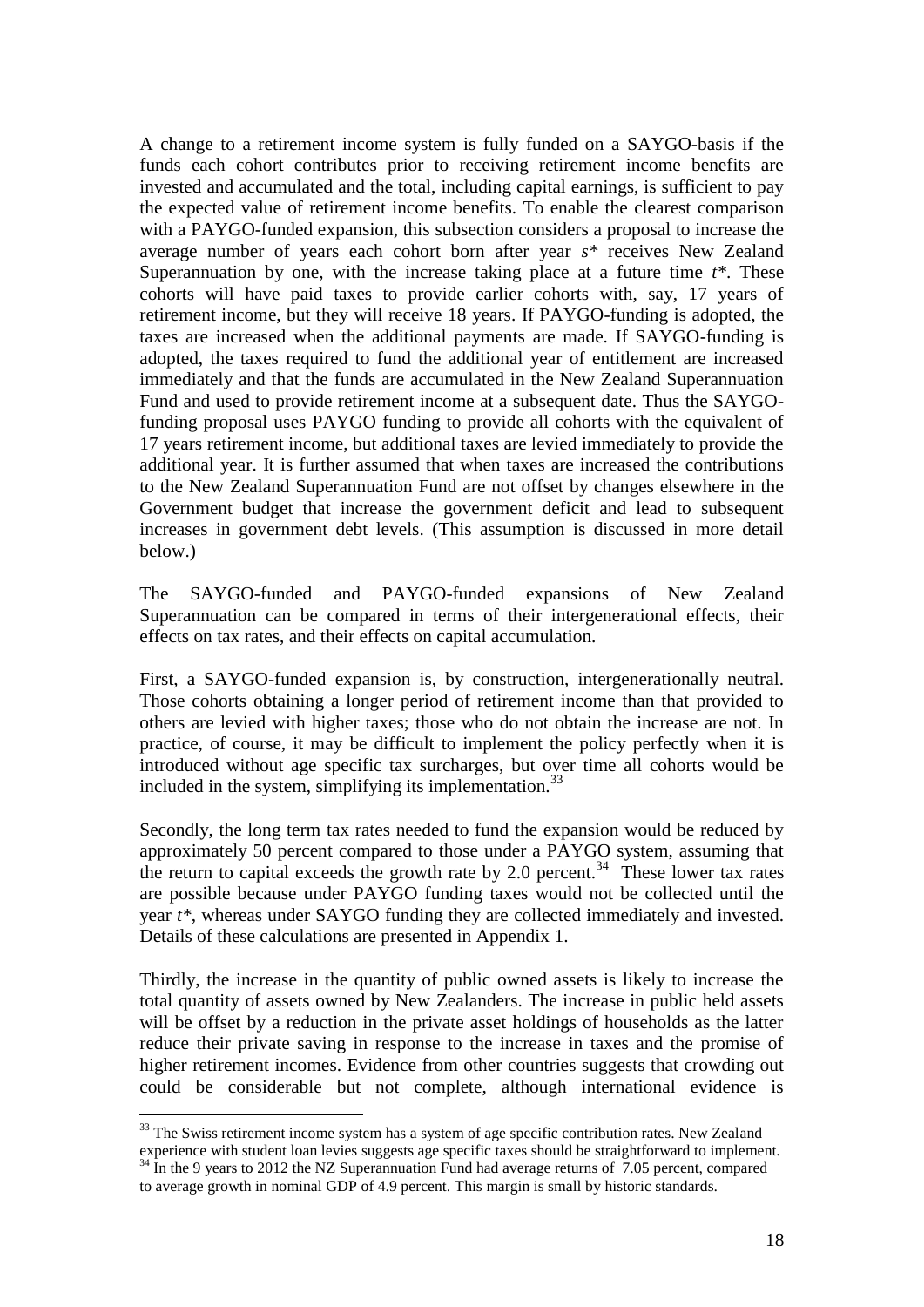surprisingly contentious.<sup>35</sup> Studies of countries that have moved from PAYGO-funded systems to mandatory accounts are also far from unanimous, although the evidence suggests private crowding out was far from complete in Switzerland or Chile so that in both cases saving increased (see Bosworth and Burtless (2004), Samwick (2000) or Schmidt-Hebbel (1998)). Thus even though there is no evidence that a reduction in private saving fully offsets public saving, the total effect of a SAYGO-funded expansion of a retirement income scheme on national saving may be modest. Most studies argue that the extent additional savings are accumulated will depend on the number of households who have little saving, either because they are liquidity constrained or because they are myopic.

While any increase in capital from a SAYGO funded expansion of a Government retirement income system may be modest, because of offsetting reductions in private capital accumulation, total capital accumulation under a SAYGO funded scheme may be considerably larger than under a PAYGO funded scheme as the latter reduces capital accumulation. In the long run, the difference can be substantial. An upper bound can be estimated by calculating the amount that needs to be accumulated in a SAYGO system to meet the retirement income payments of the elderly.<sup>36</sup> When the real return to capital is  $3 - 4$  percent, a sum  $13 - 15$  times as large as the average pension must be accumulated by age 65 to provide an individual with 17 years of New Zealand Superannuation; it today's terms, this is approximately \$220,000.<sup>37</sup> The total capital held in the economy by people of different ages as they save this sum amounts to approximately 140 - 160 percent of GDP, or approximately \$300 billion in current terms. Consequently, if New Zealand Superannuation were to be expanded on a SAYGO basis rather than a PAYGO basis to provide an extra five years of retirement income, it seems not unreasonable to expect long run wealth accumulation to differ by a sum of \$80-\$100 billion.

The above calculations indicate the amount of capital that would be accumulated if retirement households completely prefunded enough capital to provide themselves with retirement incomes, either voluntarily by themselves or through a public SAYGO-funded scheme. In practice, the amount accumulated in the absence of a PAYGO-funded public scheme would be smaller than this, as households may choose to work more when elderly, or consume less, or rely on family based PAYGO transfers. Nonetheless, as a PAYGO system accumulates zero capital, a country with a government retirement income system funded on a PAYGO basis can expect to accumulate a lot less capital than a country that primarily funds retirement income on a SAYGO basis, either by the government or through private means.<sup>38</sup>

The above discussion assumes that a decision to expand the SAYGO-funding component of New Zealand Superannuation would lead to an increase in

<sup>&</sup>lt;sup>35</sup> For instance, the reviews by Poterba, Venti and Wise (1998) and Engen, Gale, and Scholz (1996) come to quite different conclusions.

<sup>&</sup>lt;sup>36</sup> For an example, see the calculations in Appendix 1.

<sup>&</sup>lt;sup>37</sup> See Appendix 1.

<sup>&</sup>lt;sup>38</sup> Parenthetically, several authors such as Barr (2002) have been interpreted as arguing that there may be little increase in saving if a country switches to a SAYGO based system, as private voluntary saving may fall as public saving increases. This interpretation is not correct. While there may be little *short run* increase in national saving if a government changes from a PAYGO-funded to a SAYGO-funded scheme and if households respond by reducing their saving rather than their consumption, in the long run consumption (or inheritances) will have to fall as households have fewer private assets.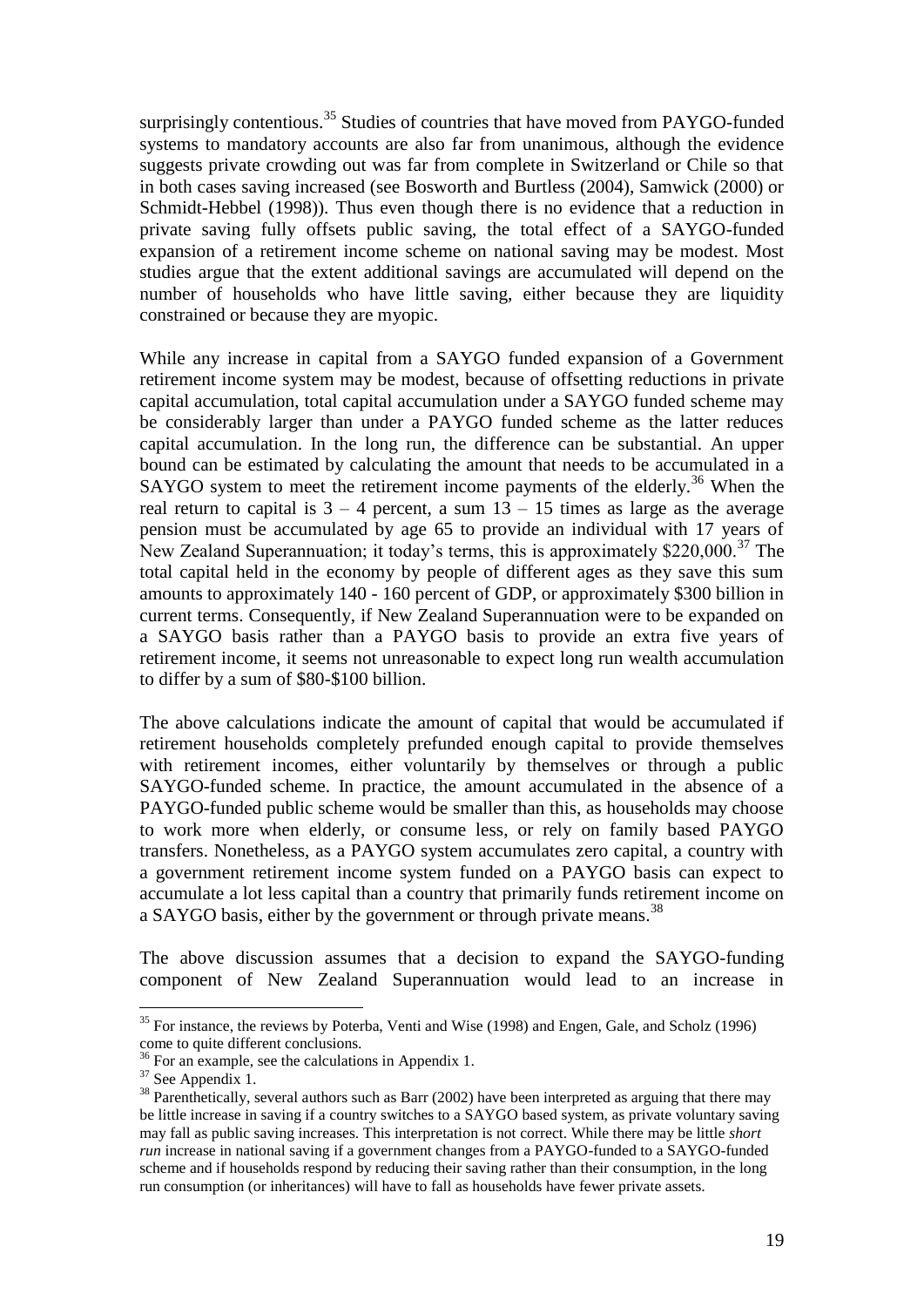contributions to the New Zealand Superannuation Fund that are not offset by an increase in the government deficit because of reductions in taxes or increases in expenditure elsewhere. Is this assumption defensible? Here the evidence is mixed. Several national governments that have accumulated "Provident funds" have run offsetting deficits, so that no net accumulation of assets has occurred.<sup>39</sup> In contrast, state governments in the U.S.A. have typically made contributions to their state employee retirement income funds without any offset in the rest of their budgets, so in these jurisdictions publicly accumulated funds are not offset by greater deficits (Bosworth and Burtless 2004). Bosworth and Burtless argue that these differences reflect the different institutional arrangements facing politicians in state-level governments than national-level governments. State level politicians have much less ability to run offsetting deficits than national-level politicians. Nonetheless, they also argue that since state governments can prefund their state employee pension systems, it should be possible to design institutions that enable national level governments to do the same.

If governments cannot find institutional arrangements to restrain deficits in the rest of their budgets when they accumulate retirement income funds, there is a significant sense that the expansion in the retirement income is not funded on a SAYGO basis. This is because early generations are getting a transfer, as they are not contributing sufficient taxes to fund the non-retirement income government programmes they use, which will necessitate a subsequent large increase in taxes.

#### *Summary*

1

The above discussion suggests that a SAYGO-funded expansion of New Zealand Superannuation would result in less intergenerational redistribution, lower long-term taxes, and greater capital accumulation than a PAYGO funded expansion of New Zealand Superannuation, although the tax increase would need to be implemented earlier. The lower long term taxes and greater capital accumulation are likely to improve long run economic performance. On balance, therefore, on these criteria a SAYGO-funded expansion of New Zealand Superannuation appears better than a PAYGO-funded expansion. Indeed, there only appear to be three reasons to contemplate a PAYGO-funded expansion. First, the return to capital might be less than the economic growth rate. Past evidence suggests this is unlikely to be true in the long run. Secondly, there may be concern that an expanded New Zealand Superannuation Fund may not be appropriately managed. This is really a question about the governance of the Fund; the above analysis of the relative merits of SAYGO and PAYGO funding structures suggests there are considerable benefits from getting governance right. Thirdly, PAYGO-funding may be favoured as a deliberate attempt to transfer resources from future generations to current generations.

Coleman (2012b) discusses other aspects of the comparison in more detail. The first issue concerns equity. Since, by construction, the two policies have identical retirement income benefits, the only differences concern the different tax paths. A SAYGO-funded scheme requires taxes to be increased sooner, but the final level is

<sup>&</sup>lt;sup>39</sup> It can be noted that after 14 years of government surpluses, the Government elected in 2008 ended contributions to the New Zealand Superannuation Fund and reduced tax rates. In the four years to 2011/2012 deficits of \$33 billion were amassed, more than the \$22 billion accumulated in the fund since its inception.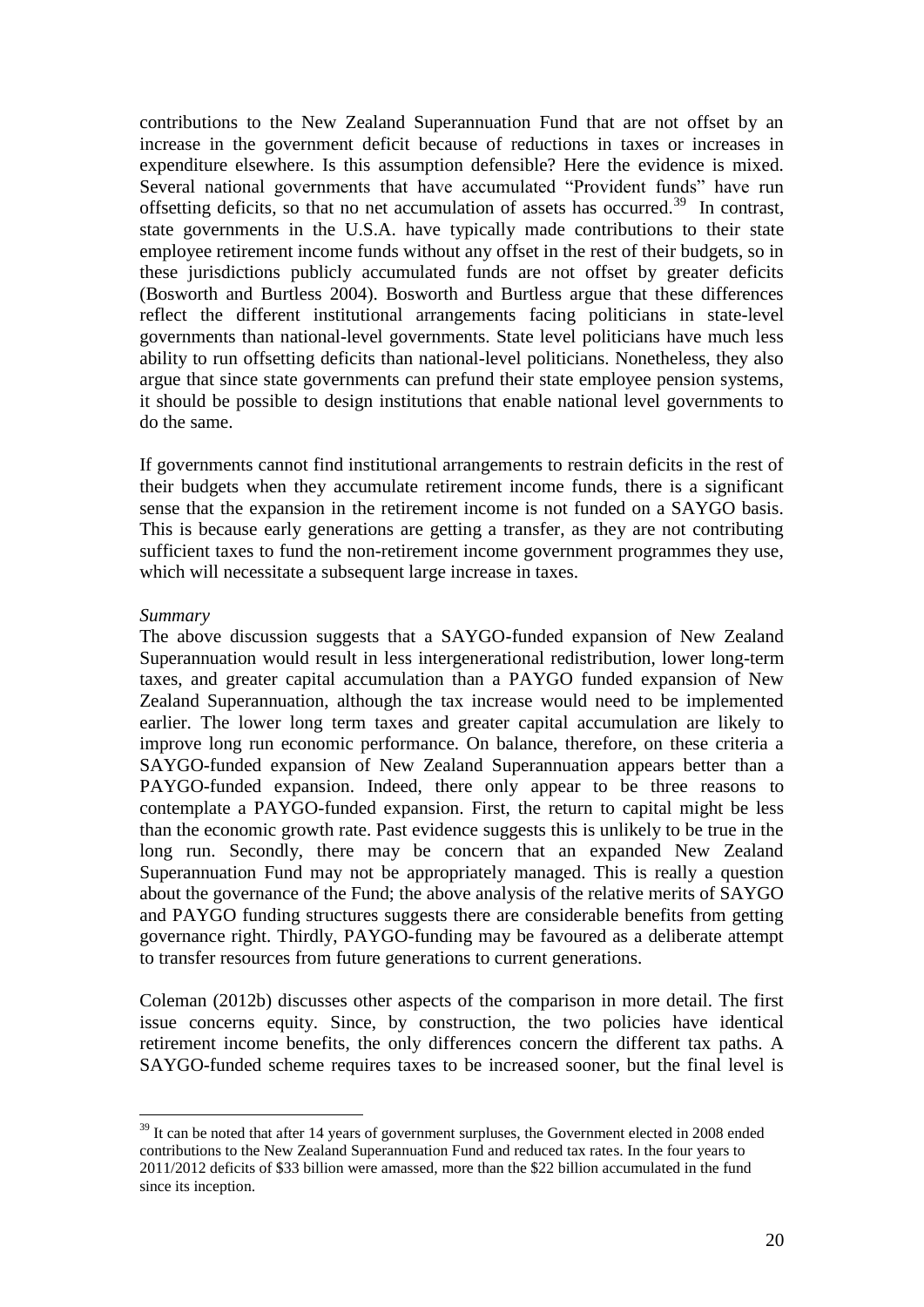much lower. Thus the major equity issue concerns a trade-off between lower taxes on current cohorts and higher taxes on future cohorts. The second issue concerns risk.

#### **2.3. Government pension polices as risk sharing devices**

Individuals in an economy face risks. While financial markets can be used to share some of these risks within cohorts, and others can be shared within families, many of the most important risks cannot be shared within a cohort. For example:

- (a) the average life expectancy of a cohort may be different than expected;
- (b) average working-age incomes may be different than expected because of aggregate productivity outcomes linked to the rate of technological growth;
- (c) average capital returns may be different than expected; and
- (d) the government may expropriate the cohort's resources.

One way a cohort could potentially mitigate this risk would be to contract with younger generations to insure it against financial misfortune in retirement. Contracts requiring transfers between generations that provide insurance are innately appealing as they can raise the welfare of all cohorts irrespective of the direction of the transfers. Merton (1983) uses as an example the investment problem facing a cohort saving for retirement. Ideally they would like to invest in local capital assets, foreign capital assets, and an asset correlated with local labour incomes, as they will consume in their retirement a mixture of foreign and local goods and services. Assets providing a return linked to local labour incomes typically do not exist, however, because of the difficulty of enforcing such contracts. $40$  This means the cohort will be less well diversified than is optimal, and will have much greater exposure to the fluctuations in capital markets than it may desire.

Merton (1983) argued that it is inherently difficult to make intergenerational contracts, not just because contracts cannot be signed with cohorts not yet born, but also because contracts that require younger cohorts to make large transfers to older cohorts may be difficult to enforce, particularly if the younger cohorts can migrate. However, Governments can use their coercive powers of taxation and redistribution to alter this situation. They can force successive cohorts to enter "implicit" contracts with previous cohorts to share risk. For example, governments can tax younger workers to provide pensions that are proportional to wage incomes and unrelated to investment outcomes or average life expectancy. These pensions share risk in a manner not otherwise possible, and thus have the potential to raise the welfare of all generations. In the case that a cohort's life expectancy is higher than expected, for example, the financial burden is transferred to younger workers in the form of higher taxes, rather than taken as a reduction in annual retirement incomes.

Merton's insight suggests that PAYGO-funded retirement income schemes have a role even if the average return of these schemes is lower than SAYGO-funded schemes, because they provide insurance against a different set of risks. This contention is widely shared (e.g. Diamond (1996), Diamond (1997); Shiller (2003b);

 $40$  Individual contracts providing a young person a sum of money in exchange for a fraction of their future income do not exist because of potential monitoring difficulties, as well as a reluctance to impose penalties to ensure people do not alter their labour supply. In New Zealand young people can get a state-contingent student loan which reduces their repayments in the event of low income, but there are no contracts (other than marriage contracts) which provide the counterparty with higher outcomes in the event that a young person does better than expected in later life.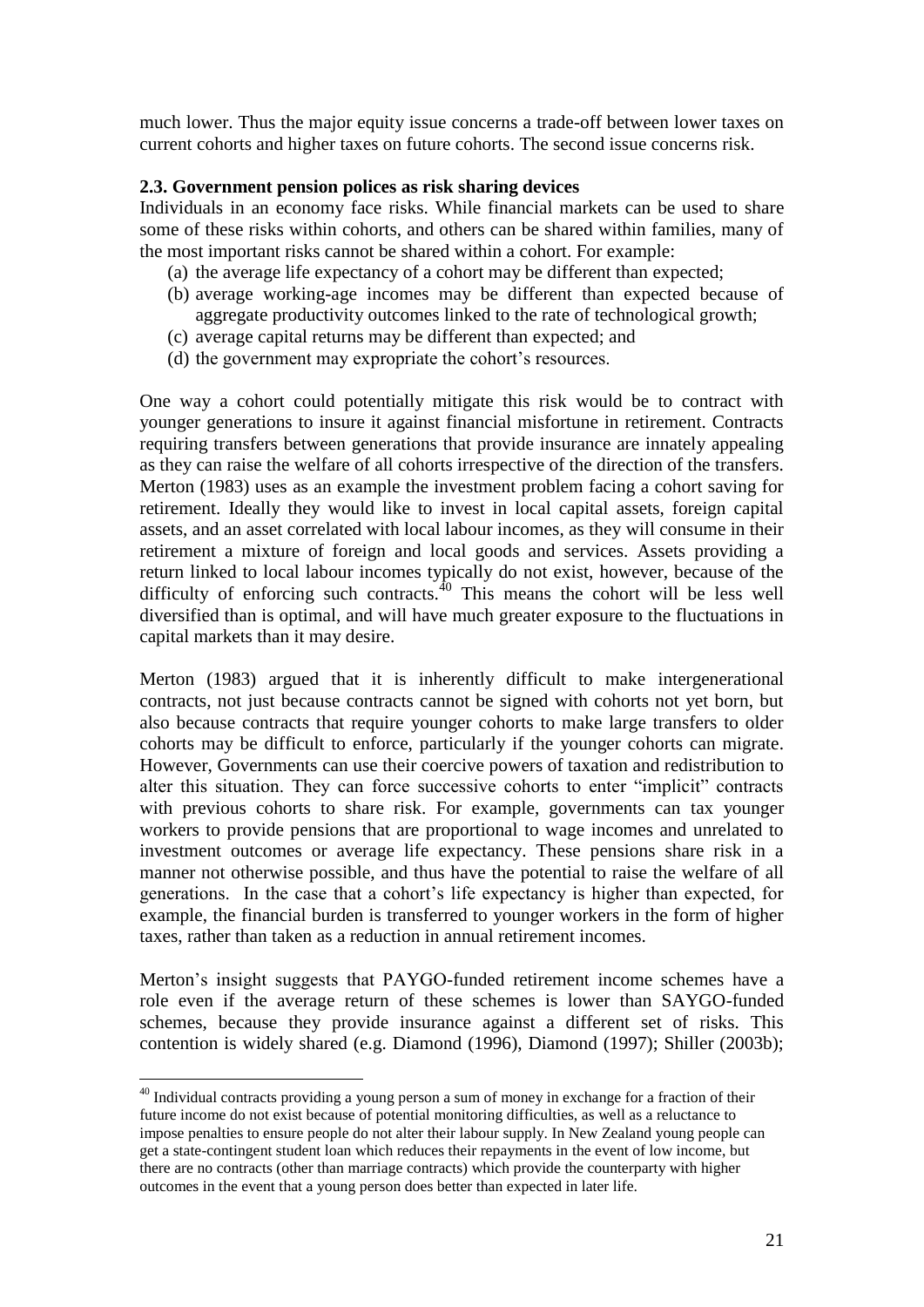Feldstein (2005)). The relevant question therefore concerns how the optimal size and structure of PAYGO-funded schemes depends on the risk environment and the availability of alternative SAYGO-funded arrangements.

When PAYGO-funded and SAYGO-funded schemes offer identical benefits there are relatively small differences in the way they transfer risk. In contrast, there can be large differences in the way risk is transferred by defined benefit retirement income schemes (schemes whose benefits are defined in terms of set of exogenous criteria such as wage levels) and defined contribution retirement income schemes (schemes whose benefits are linked to investment returns). For this reason, this sub-section compares the way risks are transferred in public PAYGO-funded defined benefit systems and private SAYGO-funded defined contribution systems before comparing the way they are transferred in PAYGO-funded and SAYGO-funded defined benefit schemes.

#### *The fundamental risks*

Following Bohn (2005), Table 2 summarizes the effect of four different types of risks on retirement incomes: demographic risks; productivity risks; investment return risks; and the risk of government expropriation. The first column shows the effect of shocks on a defined contribution SAYGO-funded retirement plan in which benefits are linked to investment returns. This plan could be a mandatory defined contribution SAYGO plan or just voluntary savings. The second column shows the effect of shocks on a PAYGO–funded defined benefit retirement income linked to average contemporaneous wages.

Much of the traditional literature has focused on the effect of investment risk on retirement incomes, for the volatility of investment returns makes many people wary of being too reliant on capital incomes during their retirement. This literature has typically examined the relative riskiness of retirement incomes linked to capital market returns and labour market returns. More recently, however, the emphasis has changed to the fundamental demographic and economic risks facing households over their whole lives, of which investment risk is a smaller component. The largest macroeconomic risk facing an economy is long-term productivity risk. If a country experiences poor productivity, both labour incomes and local capital incomes will be poor, and lifetime incomes will be low. This will generate low retirement incomes in both SAYGO- and PAYGO- funded retirement income schemes, either because of poor investment returns or because pensions amounts are linked to low wages.

Bohn (2005 p13) argues that since wage levels and capital incomes are similarly exposed to productivity risk, but people work for much longer than they are retired, "*working age individuals are more exposed to productivity risk than retirees.*" If only retirement income is considered, optimal risk sharing would suggest PAYGO-funded retirement income schemes should be used to reduce capital income risk. If income over the whole of life is considered, optimal risk sharing suggests retirees should have more capital income risk, particularly diversified foreign capital income risk, to reduce their exposure to local productivity shocks (Acemoglu and Zilibotti 1997.) For this reason, conclusions about the risk implications of different retirement income schemes depend on whether a narrow retirement income perspective or a broader whole of life perspective is considered.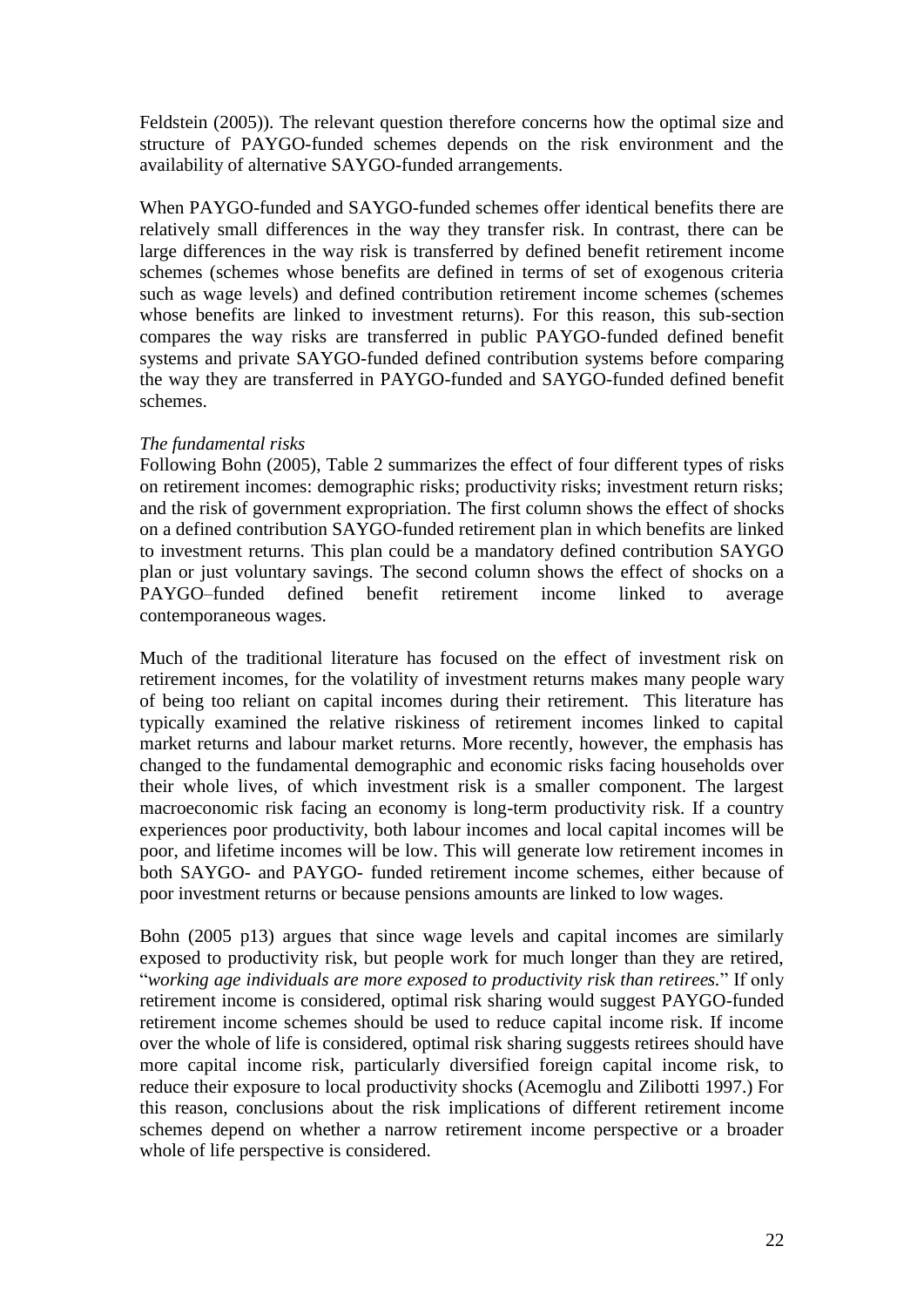#### *Demographic risks*

1

Government PAYGO–funded retirement income schemes that link retirement incomes to average contemporaneous wage levels are ideal for enabling cohorts to diversify aggregate demographic risks. Two of the largest demographic risks are the possibility that average life expectancy is larger than expected, and the possibility that the birth size of a generation is larger than or smaller than normal.

The first demographic risk concerns longevity. To "protect" against living too long – that is, for living longer than one has financial resources – an individual can purchase an annuity, if they are available. While private annuity markets are thin, they exist in many countries and in principle can be used to hedge the risk an entire cohort lives longer than expected. This risk is borne by the members of the subsequent generations that sell annuities. The public policy difficulty is that annuities may not always be available. To the extent they are available, they are typically sold many years in advance as part of a retirement saving scheme. Consequently, individuals or a cohort wishing to purchase additional amounts of annuity income maybe unable to do so, at least at actuarially fair prices.<sup>41</sup>

Since the income from PAYGO-funded pension schemes is in the form of annuitized payments, these schemes are an obvious way to solve the longevity risk facing a cohort. If the cohort lives longer than expected, additional retirement income payments are made and subsequent cohorts are required to pay extra taxes. Longevity risk is thus shared across generations. Private SAYGO-funded retirement income schemes without annuities do not have this feature; rather, the cohort would have to change retirement incomes as information about longevity is revealed.

The ability to manage longevity risk is one of the biggest advantages of a PAYGOfunded retirement income scheme. Curiously, however, while these insurance benefits depend on the size of the payment *p(t),* they do not depend on the average number of years a cohort expects to receive the payment  $(\kappa(s))$ . The longevity insurance obtained from an annuitized PAYGO pension scheme that provides an average of twenty years of retirement income beginning at age 65 is almost the same as one that provides an average of ten years of retirement income beginning at year 75. In both cases a twoyear increase in life expectancy results in a two-year increase in payments. The difference concerns the way in which income is provided from ages 65 to 75. An individual or cohort with a pension scheme with an age of entitlement of 75 could accumulate assets equal to ten years' payments and use a fixed term pension to fund the period between 65 and 75 and achieve a very similar risk profile to someone with a PAYGO-funded pension scheme with an age of entitlement of 65.

These considerations mean that even if a government wants to operate a retirement income policy for risk reasons, it has some scope over the degree to which it is funded on a SAYGO rather than a PAYGO basis. The additional annuity insurance provided by expanding the number of years of New Zealand Superannuation on a PAYGO basis is essentially identical to that provided by expanding it on a SAYGO basis: zero. Moreover, the additional annuity insurance provided by increasing the size of New Zealand Superannuation payments is also the same on a PAYGO and SAYGO basis,

 $41$  See Benartzi. Previtero, and Thaler (2011) for a discussion. They argue that the availability of private annuities is an issue, but when provided by private retirement savings funds they are not badly priced.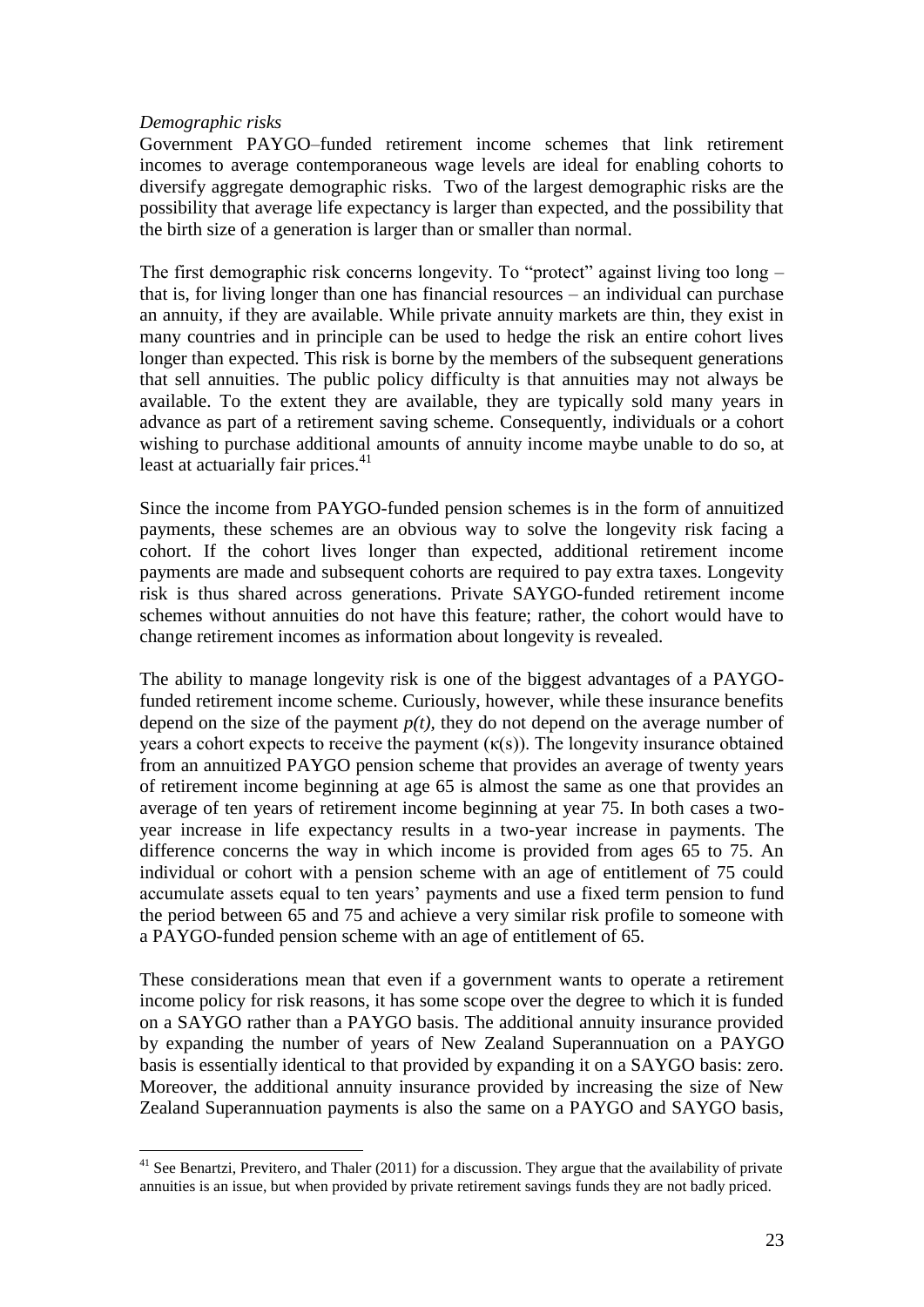although this benefit is positive as the private sector does not provide good substitutes for public sector annuities.

The second demographic risk concerns cohort size. A large generation may have different outcomes than one that is normal size. It may suffer from having fewer investments in education, or from lower per capita capital stocks. The abundance of labour and low capital/labour ratios may reduce wages (Welch 1979). Competition for scarce resources may cause it to pay high prices for land (Mankiw and Weil 1989). Finally, it may find it pays a premium for savings products when it is accumulating capital during its working age years, but sell capital for low prices when it is decumulating during retirement (Poterba 2001, Abel 2003). Conversely, a smaller than normal generation may benefit from high wages, low land prices, and high investment returns.

A cohort will find it difficult to diversify this risk by itself. Once the generation is born, and the size of the cohort is known, existing cohorts will be unwilling to insure it against the risk of being born "large," and subsequent cohorts cannot be contracted. Its main option is to adjust the size of the bequest it leaves to subsequent cohorts, reducing it if the generation is large.

In contrast, a government PAYGO-funded pension scheme linked to wages diversifies this risk. First, the per capita size of the contribution made to older cohorts is smaller for the members of a large cohort, both because there are many people to pay it and because any decline in its own wages is passed through as reduced pensions. Secondly, the per capita pension the cohort receives is a function of the wages of the succeeding generations, and unrelated to either its working age contributions or its investment returns. It is thus nearly a perfect hedge.

The main difficulties that arise from using a PAYGO-funded pension scheme is used to hedge cohort size are political. Suppose there is a large generation approaching retirement age. This will require young cohorts to make unusually large retirement income transfers to the older cohorts. For a generation to willingly provide a large cohort of its elders with additional resources, it will have to be convinced that the transfers really are a part of a "fair" retirement income insurance scheme, rather than an attempt by an older generation to rort them for resources. A young generation may be difficult to convince if the older generation undertakes activities to expand its entitlements or otherwise impose large intergenerational obligations on a younger generation. Moreover, members of a young generation can always move if the obligations to an older generation become onerous; this is a particularly attractive option if migration to a country with a SAYGO-funded retirement income system is easy, reducing the ability of a large older generation to use a PAYGO-funded pension scheme to smooth cohort size risk. $42$ 

 $42$  While there is an enormous literature examining the amount of local migration that takes place in response to the relative attractiveness of different combinations of local taxes and local amenities, there is very little literature about the extent differences in international tax rates or benefit systems influence migration flows. If relative taxes are important, the choice of PAYGO funding and SAYGO funding will alter relative international tax rates differently at different times. Compared to a SAYGO system, a PAYGO system will mean relatively low taxes for a short period of time, followed by relatively high taxes. Thus a SAYGO funding system may encourage outward migration for a short period of time, when tax rates are first raised, but discourage it in the long run.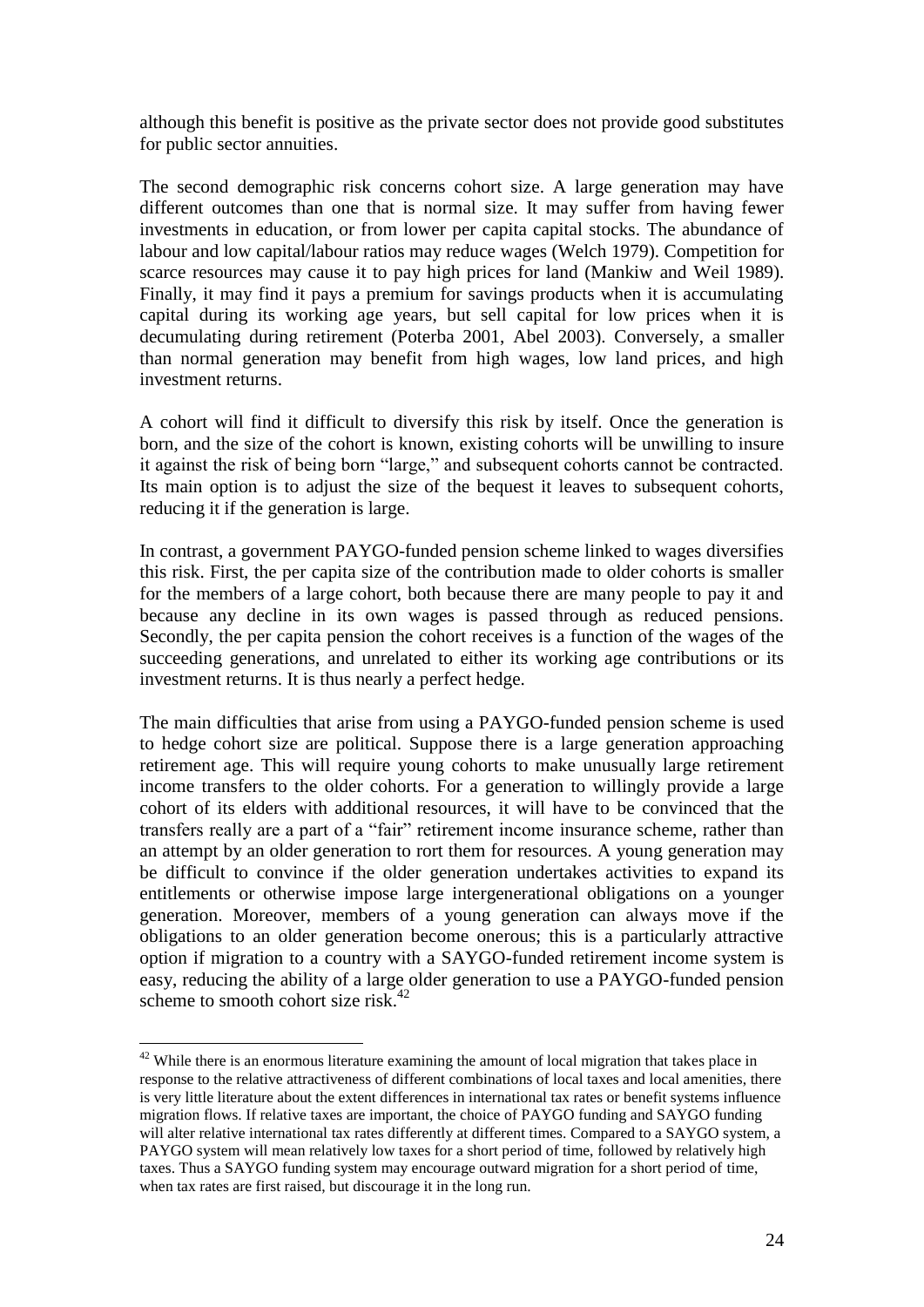#### *Macroeconomic risks*

1

SAYGO-funded retirement income schemes expose retirement incomes to three main macroeconomic risks: the possibility of a long period of low investment returns that reduces the sum investors accumulate up to the point of retirement; the possibility of low real interest rates at the time of retirement, which affects the size of the annual annuity purchased with a particular capital sum; and the possibility of high inflation during retirement. Defined benefit PAYGO schemes reduce these risks by providing retirement incomes that are independent of investment returns. While defined contribution SAYGO schemes offer high average returns in a dynamically efficient economy, the additional investment risk they entail reduces their attractiveness.

Three factors offset these concerns.

- (a) Households should be concerned with capital income and labour income risk over the whole of their lives, not just their capital income risk in retirement.
- (b) Although SAYGO-funded retirement incomes schemes increase exposure to capital income risk, they reduce it to labour income risk. Countries like New Zealand that have experienced long periods of low real wage growth suggest this risk can be considerable.
- (c) The short term volatility of investment markets tends to exaggerate long-term risk, as much of this volatility reflects short-to-medium term fluctuations in asset prices caused by changing discount rates rather than the underlying earnings of the assets. Even though shocks to the underlying earnings of assets tend to be permanent, the fluctuations in asset prices caused by changing discount rates tend to be mean-reverting (Campbell and Shiller 1989; Campbell and Vuolteenaho, 2004; Cochrane 2008). Consequently the investment risks associated with SAYGO-funded retirement income schemes are much lower over the long horizons associated with retirement saving than is apparent from the short-term performance of investment markets.<sup>43</sup>

A key issue is the permanence of different types of shocks to an economy. The biggest risks to a cohort are the permanent income risks stemming from productivity and especially productivity *growth rate* shocks. These affect working-age earnings and retirement incomes, and it is likely that working age cohorts have excessive exposure to productivity risk and would benefit by shifting some of this risk to retirees and foreign investors by increasing the latter groups' exposure to capital income earning assets. Permanent productivity shocks are particularly bad for young cohorts as they lead to permanent loss of lifetime income that cannot be smoothed through temporary adjustments to consumption and saving.

Individuals can reduce their lifetime exposure to domestic productivity and labour market risk by increasing their holdings of capital market assets, particularly foreign assets (Acemoglu and Zilibotti 1997). If they do so, however, they increase their exposure to asset price risk, particularly during their retirement period. The extent that individuals undertake this diversification will depend on their attitude to the reward/ risk ratio, and particularly their attitude towards asset price risk when they are old.

<sup>&</sup>lt;sup>43</sup> Several U.S. studies of the riskiness of investment based retirement income schemes suggest that there would be a very low probability that individuals using mandatory individual account schemes would retire with fewer resources than they would retire under U.S. Social security. See Feldstein, Ranguelova and Samwick (2001), Liebman (2002) and Feldstein and Liebman (2002a).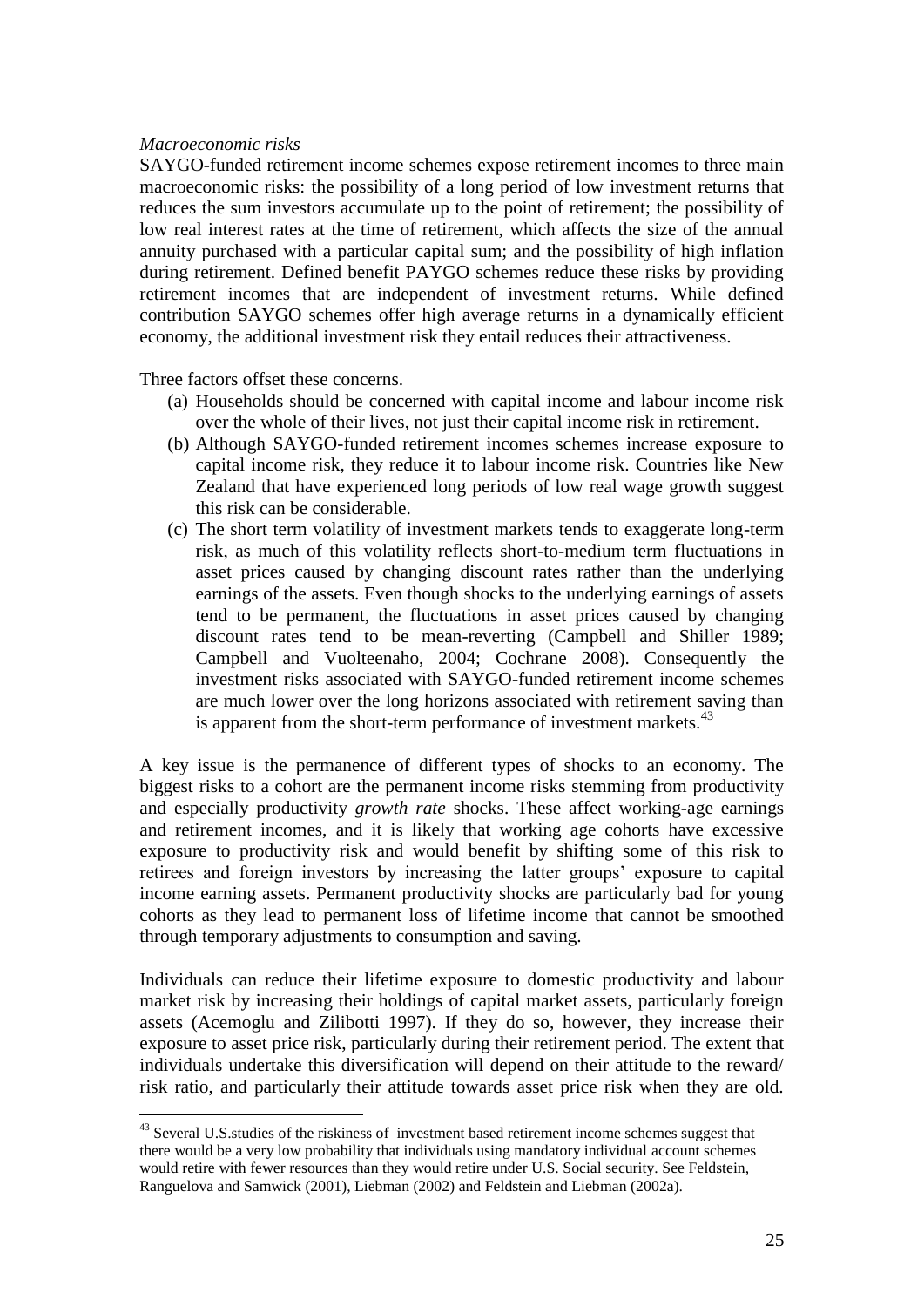Since old individuals have difficulty diversifying this risk, they hold relatively few assets and thus have a large exposure to labour market shocks.

When asset price risk has temporary and permanent components, government intervention can potentially increase household welfare by increasing a household's exposure to high yielding asset markets while simultaneously reducing its risk.<sup>44</sup> For example, a government with a public SAYGO-funded retirement income scheme could use its balance sheet to absorb temporary asset price shocks without changing retirement incomes, or use its taxation powers to shift asset price shocks from one cohort to other generations. Such welfare improving interventions are possible because a long-lived government can operate with a different investment horizon than a short lived individual. Temporary asset price fluctuations that can cause acute problems to retirees who have limited life expectancy are not particularly problematic to long lived governments as these fluctuations can be shared across cohorts.

A SAYGO-funded government defined benefit retirement income scheme is only one way a government could use its long horizon and balance sheet to absorb temporary asset price fluctuations to make it easier for retired cohorts to increase their exposure to capital income earning assets. A government could be more creative with the different forms of financial contracts it issues to diversify intergenerational risks (Shiller 2003a) or it could offer minimum return guarantees to mandatory private saving accounts, using its ability to tax working age cohorts to fund the guarantees.<sup>45</sup>

Governments already use their balance sheets to share risks across generations. Governments use debt financing to smooth the cost of temporary economic shocks, perhaps to pay additional unemployment insurance payments during a recession. They use a mixture of prefunding and debt finance to spread the financial cost of natural disasters or wars across multiple cohorts or generations. Using a SAYGO-funded retirement income scheme to reduce asset-pricing risk by sharing it across cohorts fits within this framework. In doing so, it can alter the risk-return profile to provide households with greater exposure to high yielding assets without a commensurate increase in individual risk.

#### *Risk consideration surrounding the New Zealand Superannuation Fund*

1

Since by assumption the difference between PAYGO- and SAYGO- funded New Zealand Superannuation only concerns the funding, not the payment streams, there are relatively small differences in the way they transfer risk between cohorts. In particular, if New Zealand Superannuation were expanded on a SAYGO-funded basis through the New Zealand Superannuation Fund, unexpected shocks would not lead to changes in retirement incomes, but to changes in tax contribution rates.

 $44$  In a similar fashion, 100 households may each lend nothing if they can only lend a large amount to a single borrower, because of the risk of default. However, if risks can be pooled so that each lender makes a small loan to each of a hundred borrowers, they may be happy lend a large amount in total. In this case a pooling mechanism will lead to an increase in the total number of loans and an increase in the aggregate risk, as nothing was lent previously; but welfare will be increased so long as the expected return from the loans compensates for the increase in risk.

 $45$  For example, it could fund infrastructure projects using debt linked to average wage levels, selling the bonds to pension funds. This reduces the risk of low wages facing young cohorts, matches the tax and debt payment flows facing the government, and provides private SAYGO-funded pension funds with the ability to diversify their investment risks.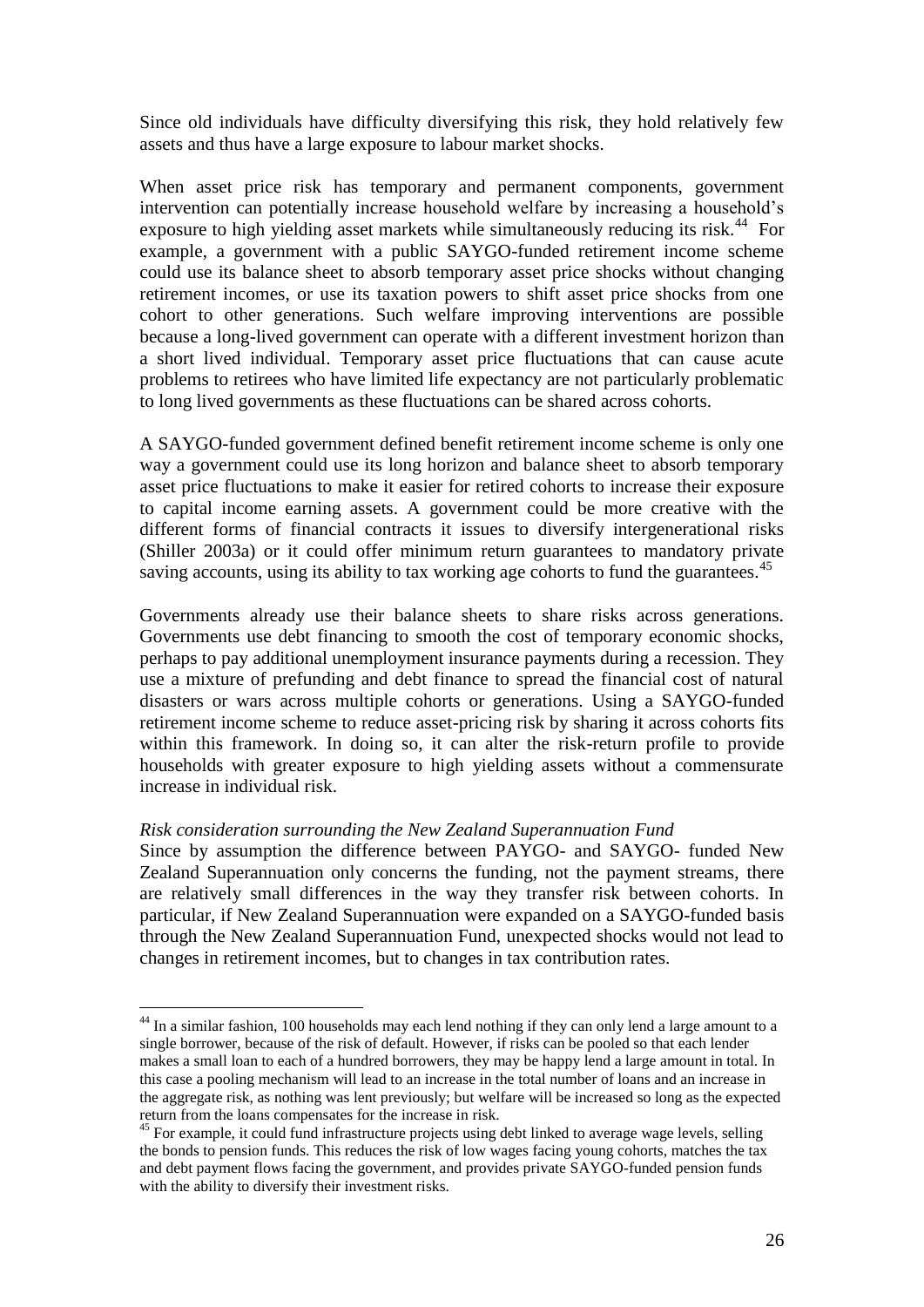There are two main risks. The first risk is that a period of relatively high or relatively low capital market returns that mean the balance sheet of the New Zealand Superannuation Fund is different than expected. If the changes are temporary, the balance sheet will be restored to expected levels over time and changes to tax rates will be unnecessary. If the changes were permanent, taxes would need to be altered, up or down, to ensure the balance sheet was gradually restored to target levels. While this risk is undeniably real, the most appropriate way to consider it is to calculate the probability that long run tax rates under a SAYGO-funded public system would be higher than long run tax rates under a PAYGO-funded public system. Given historic patterns of returns, this risk is very small.<sup>46</sup>

The second risk is political. As previously discussed, a future government could use the funds in the New Zealand Superannuation Fund for purposes other than the provision of retirement incomes, or they could borrow to finance other spending. While this risk can be potentially managed by suitable institutional safeguards, including appropriate accounting and reporting standards, international evidence suggests the assets held by the retirement income funds in many countries were offset by large government debts. In response to this type of institutional failure, some authors have argued a society desiring a SAYGO-funded retirement income scheme would be better served by adopting a system of mandatory individual accounts. Whether or not a mandatory account system would constrain governments from expropriating the retirement savings of older people is quite unclear, however. For example, a government could reduce superannuation payments to wealthier old people, impose tax surcharges upon them, or expropriate their resources through inflation. To date there is little empirical evidence on whether a government is more likely to maintain fiscal discipline if there is a public managed SAYGO-funded retirement income system, or if there is a privately managed system retirement income system.

## **3: Discussion and conclusions**

1

There seems little reason to doubt that age-specific death rates will continue to decrease and, consequently, that longevity will increase. An increase in longevity will automatically increase the size of New Zealand Superannuation unless changes are made to the age of entitlement or the average size of payments. If New Zealanders want to keep the existing payment structure of New Zealand Superannuation and maintain the age of entitlement at 65, there will be a steady and ultimately large increase in tax rates if the payments are primarily funded on a PAYGO basis. Expanding the programme on this basis will result in a transfer to current recipients, who can expect to have many more years of pension than they provided to their forbears. Conversely, the increase in taxes will impose additional opportunity cost on future generations, for an increasing large fraction of their income will be unavailable to save and invest to provide for their own retirements. For this reason, the default

<sup>&</sup>lt;sup>46</sup> If government interest rates on debt exceed the rate of economic growth, which they have in New Zealand for much of the last two decades, the advantages of a SAYGO-funded system could be obtained with extremely little risk by having the New Zealand Superannuation Fund accumulate government debt liabilities. Similarly, when debt rates are higher than the economic growth rate, *increasing* taxes to retire debt is a form of SAYGO-funded retirement income scheme as it reduces claims on future output. Such a solution is not necessarily optimal when the average return to capital significantly exceeds government debt rates, however, as there may be additional benefits from investing in higher yielding assets, or investing in offshore assets.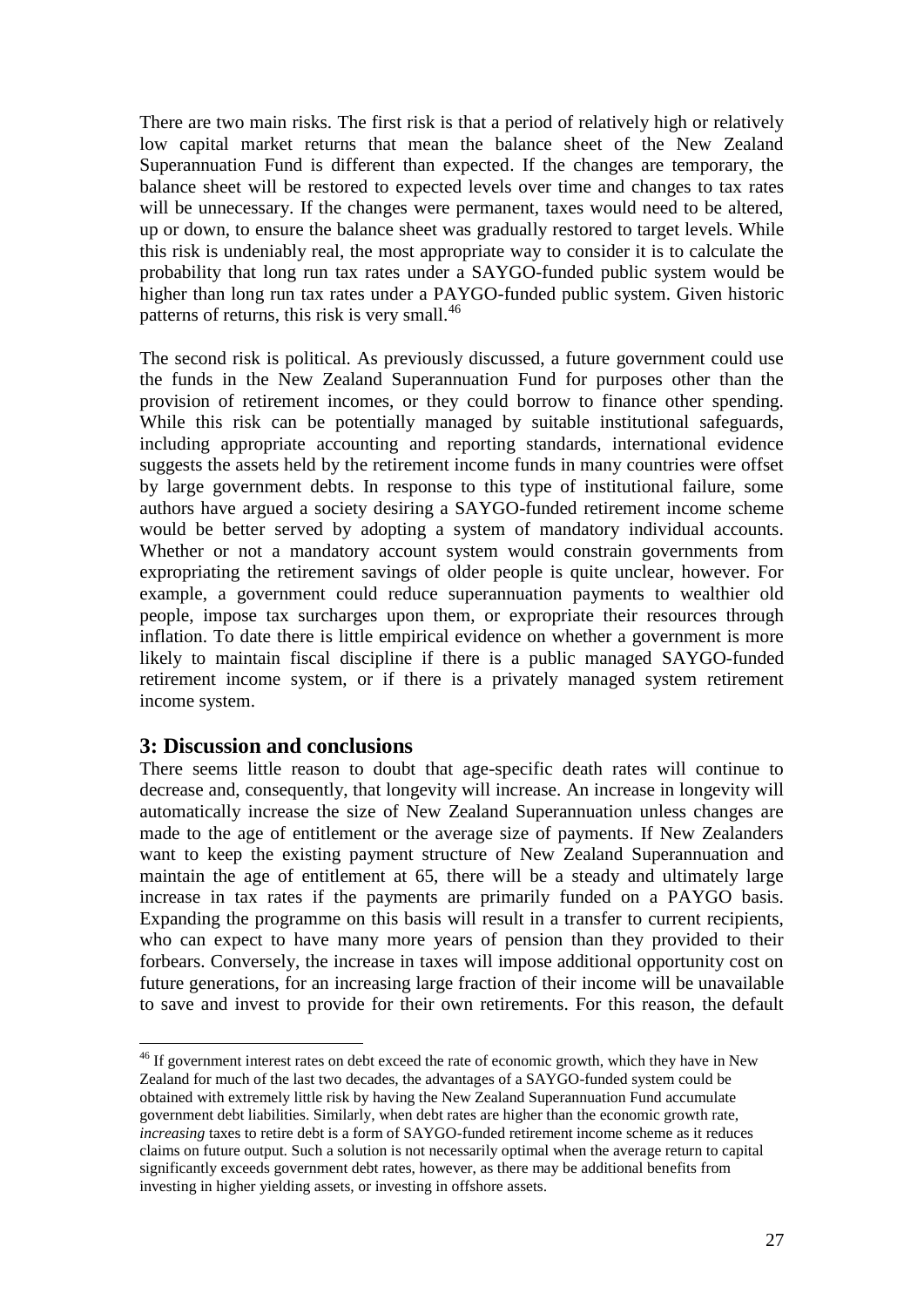option of maintaining the age of eligibility and funding the scheme on a PAYGO basis is not intergenerationally neutral. Rather, it involves a transfer to current cohorts, and away from future cohorts.

There are various alternative responses to the increase in longevity that do not require such large intergenerational transfers. The size of the programme could be cut in the future, either by increasing the age of eligibility or by decreasing the average size of payments. However, other options exist. If New Zealanders wish to keep the current age of eligibility and benefit structure, they could fund the additional New Zealand Superannuation payments on a SAYGO basis. Funding the expansion of New Zealand Superannuation on a SAYGO basis is straightforward. All it requires is an increase in taxes in advance of the larger Superannuation payments, with the funds accumulated in the New Zealand Superannuation Fund until the additional pension payments are made.

The difference between a PAYGO-funded and a SAYGO-funded expansion of New Zealand Superannuation all concern the size and timing of the tax payments used to fund the expansion, and the different risk profile facing the economy associated with the accumulation of assets in the New Zealand Superannuation Fund. When the economy is dynamically efficient, these differences have four main implications.

First, a SAYGO funded expansion of New Zealand Superannuation would require an earlier increase in tax rates, but long run taxes are likely to increase by significantly less – perhaps half as much - as they would if New Zealand Superannuation were expanded on a PAYGO-basis.

Secondly*,* a SAYGO funded expansion of New Zealand Superannuation is intergenerationally neutral, as each cohort pays for its additional entitlement. A PAYGO-funded expansion provides a transfer to the first generation of recipients at the expense of a large opportunity cost on future generations. Not only would many consider this unfair, but it raises the risk that future generations will suddenly reduce entitlements to New Zealand Superannuation, or that significant outward migration will occur.

Thirdly, a SAYGO-funded expansion of New Zealand Superannuation is likely to increase rather than decrease national wealth.

Fourthly, a SAYGO-funded expansion of New Zealand Superannuation will increase household exposure to capital income shocks. This may help diversify households' risk of low lifetime incomes that stems from a very high dependence on domestic productivity performance. However, it also raises governance risks for the New Zealand Superannuation Fund.

If the choice were only between SAYGO-and PAYGO-funded expansions of New Zealand Superannuation, a SAYGO-funded expansion of New Zealand Superannuation appears much better as it is likely to enhance economic performance and reduce intergenerational transfers. Indeed, there are really only three reasons to contemplate a PAYGO-funded expansion. First, the economy may not be dynamically efficient in the future, or investment returns may be lower than the growth rate of the economy for a long period of time. Past evidence suggests the economy will remain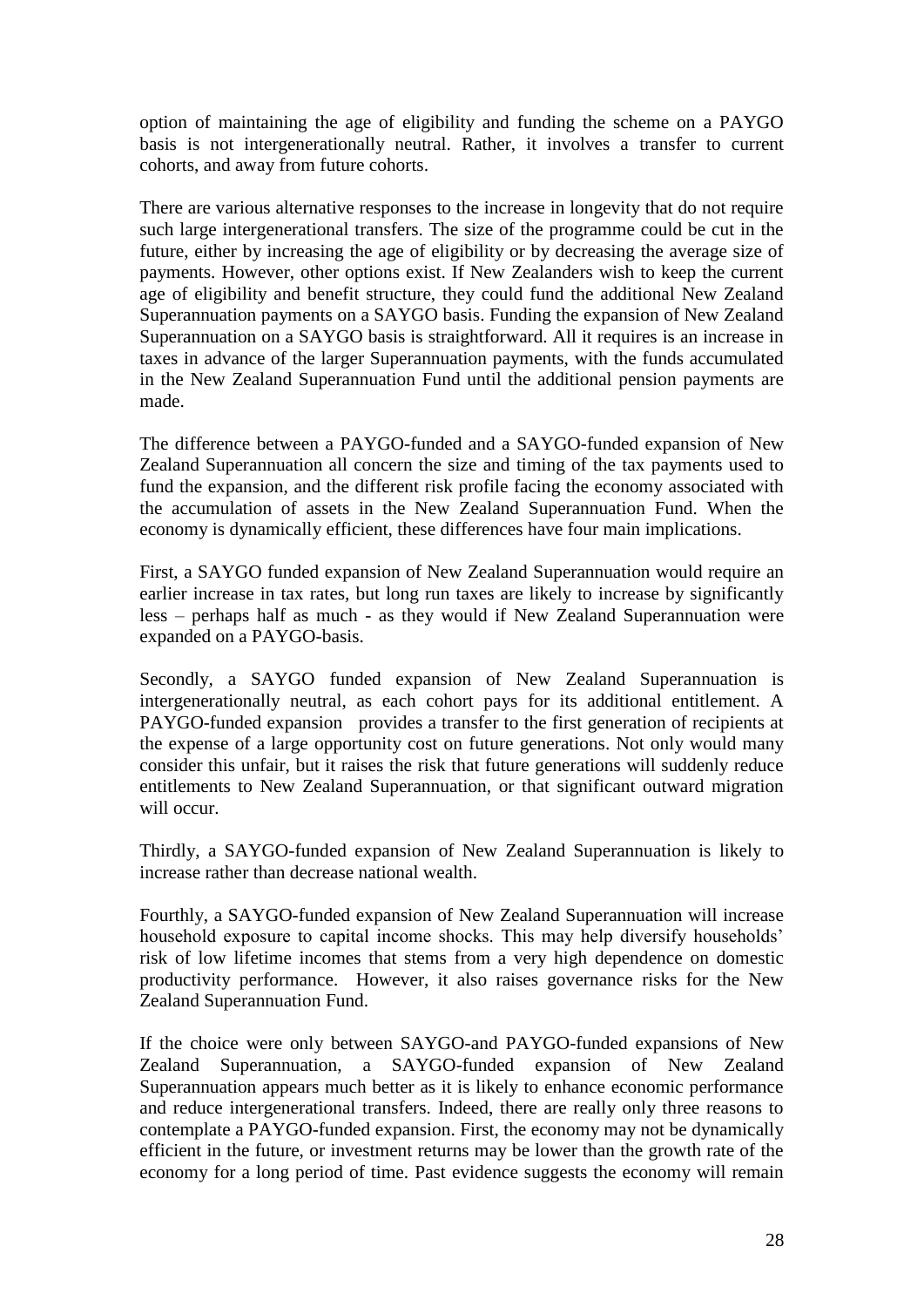dynamically efficient, particularly as future population growth can be expected to be low. While this means returns to capital can be expected to be greater than the growth rate of the economy in the long run, it is possible that medium term investment returns could be poor. Nonetheless, while subsequent investment returns have been low when asset prices have been high in the past, it is extremely rare for low returns to persist over periods typically associated with a retirement planning horizon. Moreover, if the economy is dynamically efficient, long-term investment gains can be reaped for the benefit of future generations even if medium term investment returns are poor, by absorbing investment fluctuations through the balance sheet of the fund.

Secondly, there may be concern that an expanded New Zealand Superannuation Fund may not be appropriately managed, or that a future government may offset the assets in the Fund with higher debt. The governance of the structure suggests the first concern is misplaced. International evidence suggests the second concern is real. While raising taxes in advance of predictable expenditure increases may be intergenerationally neutral in some circumstances, it is in the interests of many individuals to delay such tax increases, even if this means higher taxes for subsequent generations. In these circumstances considerable discipline will be needed to ensure balances built up in a fund are not offset with high debt levels elsewhere in the government's balance sheet.

Thirdly, PAYGO-funding may be favoured as a deliberate attempt to transfer resources from future generations to current generations. This may have been justified in the past when people were much poorer than they are now and societies typically transferred resources to younger generations; but it seems hard to justify in 2013 when the incomes are high and at the margin intergenerational transfers appear to be from the future to the present.

The choice is not only between SAYGO-and PAYGO-funded expansions of New Zealand Superannuation, however. The government could simply raise the age of entitlement in line with increases in longevity to prevent significant increases in taxes, or reduce future entitlement amounts. Both options are broadly intergenerationally neutral. Those wanting to retire at age 65 could still do so, but only if they wished to save additional amounts to make up for the lower government support at age 65. In short such changes require cohorts to increase their own voluntary saving rather than to pay higher taxes that are held in a centralised government fund. Various other SAYGO-funded options that use increases in private saving rather than public saving are possible, such as a system of mandatory supplementary retirement income accounts. There are many advantages and disadvantages of these schemes, discussed elsewhere. In all cases they tend to lower long run tax rates for any level of retirement income, enhance capital accumulation, and alter the distribution of risk.

If society were to adopt an intergenerationally neutral response to population ageing, are there are criteria to decide between, say, an increase in the age of eligibility or an immediate increase in taxation to fund the additional New Zealand Superannuation payments on a SAYGO basis? Various academics have developed frameworks isolating the advantages and disadvantages of the different approaches. For example, Cutler, Liebman, and Smyth (2007) present a model where the optimal age of eligibility represents a trade-off between the disadvantages of compulsion or higher taxes, and the problems of ill health and myopia. A lower age of eligibility is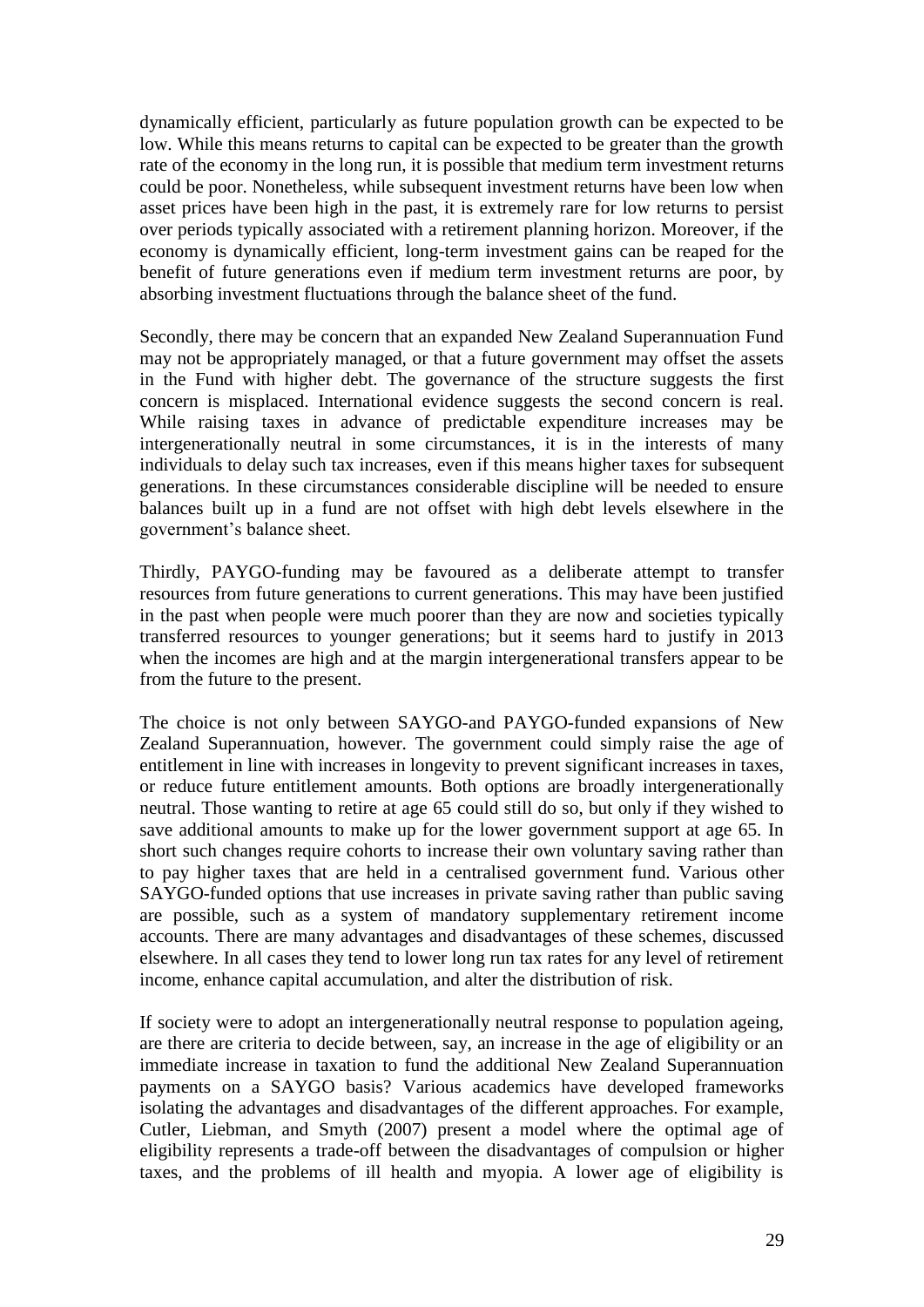advantageous to those who have difficulty saving or investing, or when a large fraction of the population is likely to have poor late-life earnings opportunities, most commonly due to ill health. While an increase in the health status of the population, which may occur when age specific death rates decline, increases the optimal age of eligibility in this model, raising the age of eligibility imposes costs on those who have difficulty saving, or those who fall ill before the age of eligibility is increased. Consequently, a SAYGO-funded expansion in New Zealand Superannuation can be considered an intergenerationally neutral response to longevity that enables the structure of retirement benefits to be maintained without requiring large long term increases in tax rates, changes in the age of eligibility or cuts to average payment levels.

Perhaps the most intriguing issue concerns risk. The differences in the volatility of capital earnings and asset market returns pose a quandary for individual investors and governments. The high volatility of asset prices makes saving via the accumulation of financial assets less attractive than otherwise. Yet the high returns to capital available in a dynamically efficient economy makes capital accumulation a more attractive long-term retirement saving option than a PAYGO-funded transfer scheme that accumulates no capital. The puzzle is to find a way where the government can use its balance sheet and long horizon to reduce individual exposure to the mean-reverting component of asset price fluctuations while at the same time ensuring the economy utilizes individual saving behaviour to accumulate high returning real assets (Bohn 2005). In principle, there are several ways a government could use it s balance sheet in this manner. In the New Zealand context, the easiest way would be to fund any expansion of New Zealand Superannuation on a SAYGO-basis, using the New Zealand Superannuation Fund to invest additional funds. In this case almost all investment is risk is borne on the balance sheet of the Government and ultimately shared across generations. Since the government has a much longer life than an individual, these risks can be borne collectively and shared in a manner not easily replicated by an individual. If done well, this suggests prefunding a fraction of future retirement income obligations has the potential to generate significant welfare gains for future generations.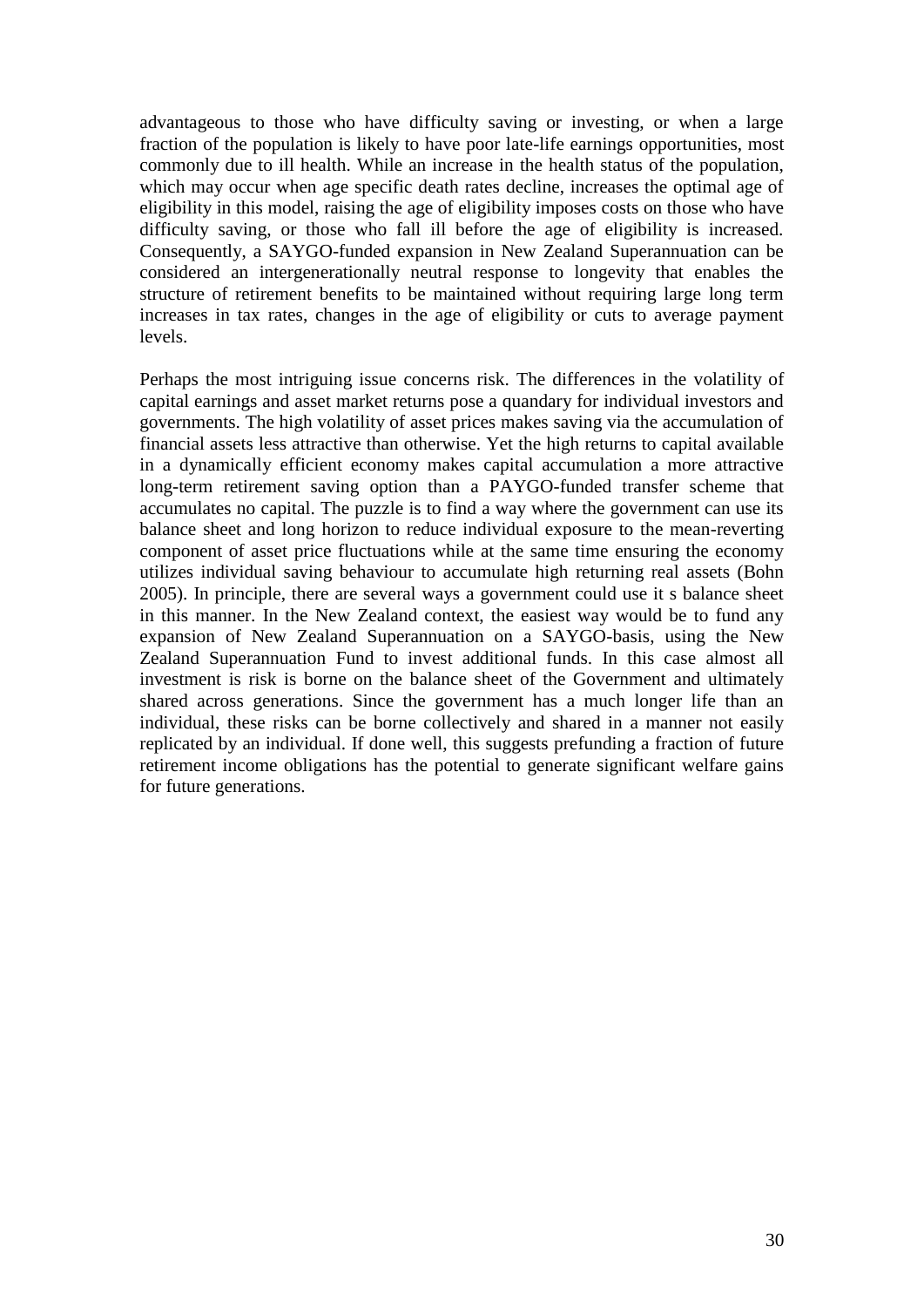## **References**

Abel, Andrew B (2003) "The Effects of a Baby Boom on Stock Prices and Capital Accumulation in the Presence of Social Security," *Econometrica* 71(2) 551-578

Abel, Andrew B., N. Gregory Mankiw, Lawrence H. Summers and Richard J. Zeckhauser (1989) Assessing Dynamic Efficiency: Theory and Evidence," *Review of Economic Studies* 56(1) 1-19

Acemoglu, Daron and Fabrizio Zilibotti (1997) "Was Prometheus Unbound by Chance? Risk, Diversification, and Growth," *Journal of Political Economy* 105(4) 709-751

Arenas de Mesa, Alberto and Carmelo Mesa-Lago (2006) " The structural pension reform in Chile: effects, comparisons with other Latin American reform, and lessons," *Oxford Review of Economic Policy* 22(1) 149-167

Arnott, Robert D. and Peter L. Bernstein (2002) "What risk premium is normal?" *Financial Analysts Journal* 58(2) 66- 85

Auerbach, Alan and Laurence Kotlikoff (1987) *Dynamic Fiscal Policy* (Cambridge: Cambridge University Press)

Barr, Nicholas, and Peter Diamond (2006) "The economics of pensions," *Oxford Review of Economic Policy* 22(1) 15 – 39

Benartzi, Shlomo, Allesandro Previtero and Richard H. Thaler (2011) "Annuitization Puzzles" *Journal of Economic Perspectives* 25(4) 143-164.

Bohn, Henning (2005) "Who Bears What Risk? An Intergenerational Perspective" Paper prepared for presentation at the 2005 Pension Research Council Symposium April 25-26, 2005 The Evolution of Risk and Reward Sharing in Retirement

Bosworth, Barry, and Gary Burtless (2004) "Pension Reform and Saving," *National Tax Journal* 57 703-728

Campbell, John Y. and Robert J. Shiller (1989) " The dividend-price ratio and expectations of future dividends and discount factors," *Review of Financial Studies*  1(3) 195-228

Campbell, John Y. and Tuomo Vuolteenaho (2004) "Bad Beta, Good beta," *American Economic Review* 94(5) 1249-1275

Christensen, Kaare, Gabriele Doblhammer, Roland Rau, and James W. Vaupel (2009) "Ageing Populations: the challenges ahead," *Lancet* 34(9696) 1196- 1208.

Cochrane, John H (2008) "Financial markets and the real economy," pp 237-325 in Rajnish Mehra, ed. *Handbook of the Equity Risk Premium* (Amsterdam: Elsevier).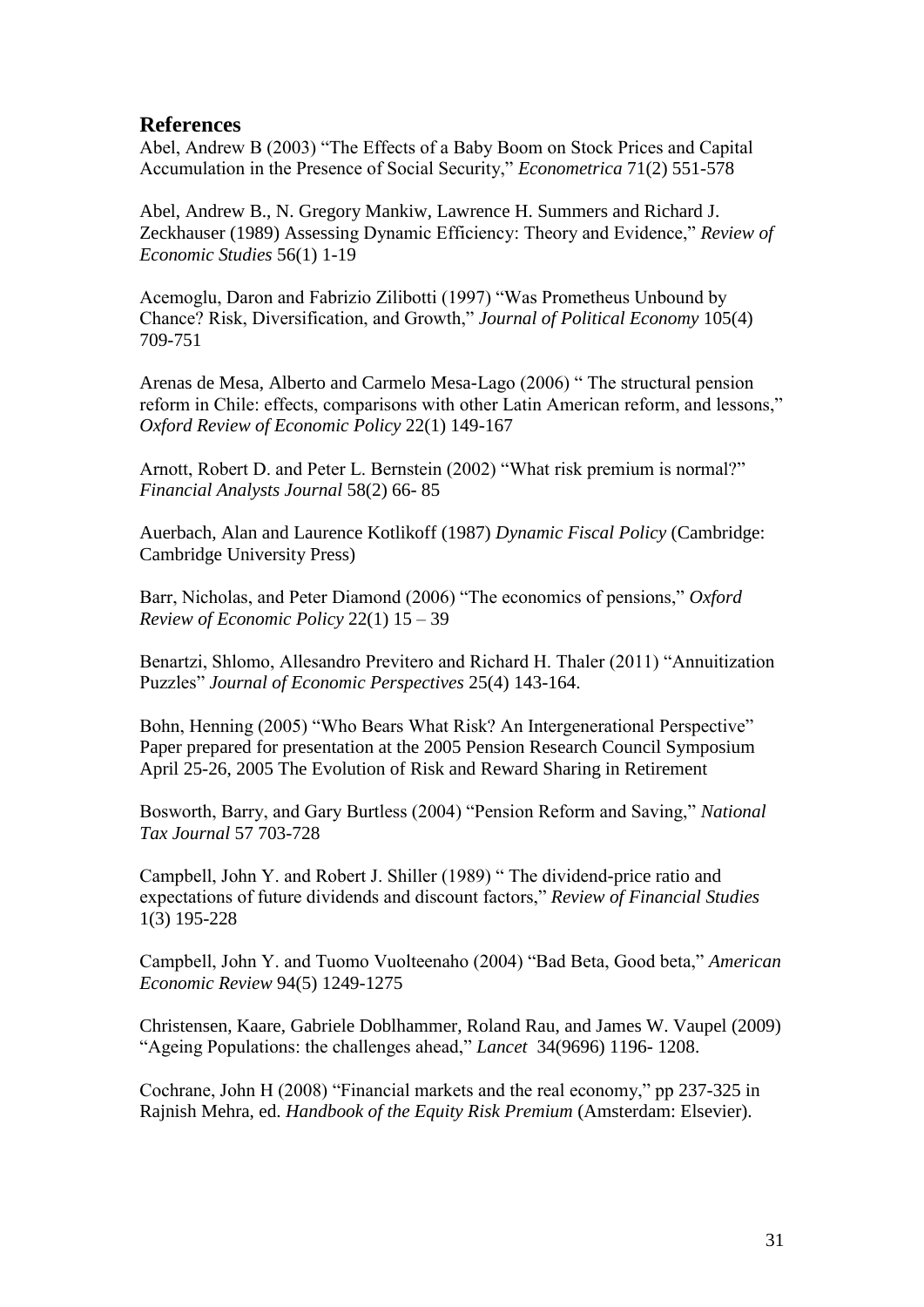Coleman, A M.G. (2012a) "Pension payments and receipts by New Zealand birth cohorts, 1916-1986," Motu Economic and Public Policy Research Working Paper 12- 11.

Coleman, A M.G. (2012b) "Intergenerational transfers and public policy," Mimeo, New Zealand Treasury.

Cutler, David, Jeffrey B. Liebman and Seamus Smyth (2007) "How fast should the social security eligibility age rise?" *NBER Retirement Research Center Working Paper NB 04-05*

de La Croix, David and Phillipe Michel (2002) *A Theory of Economic Growth: Dynamics and Policy in Overlapping Generations* (Cambridge: Cambridge University Press)

Diamond, Peter (1965) "National Debt in a Neoclassical Growth Model," *American Economic Review*, 55 (5) 1126-1150

Diamond, Peter A. (1996) "Proposals to restructure social security," *Journal of Economic Perspectives* 10(3) 67-88

Diamond, Peter (1997) "Macroeconomic Aspects of Social Security Reform," *Brookings Papers on Economic Activity 2*, 1–87.

Diamond, Peter (2011) "Economic Theory and Tax on Pension Policies," *The Economic Record* 87 (Special Issue) 2-22.

Dimson, Elroy, Paul Marsh, Mike Staunton (2003) "Global evidence on the equity premium," *Journal of Applied Corporate Finance* 15(4) 27-38

Dimson, Elroy, Paul Marsh, Mike Staunton and Andrew Garthwaite (2013) *Credit Suisse Global Investment Returns 2013* (Zurich: Credit Suisse)

Dynan, Karen E., Jonathon Skinner, and Stephen P. Zeldes (2004) "Do the rich save more?" *Journal of Political Economy* 112 (2) 397-444.

Engelhardt, Gary V. and Jonathon Gruber (2006) "Social security and evolution of elderly poverty," in

Auerbach, Alan, David Card and John Quigley (ed) *Public Policy and Income Distribution* (New York: Russell Sage Foundation)

Engen, Eric M. William Gale, and John Karl Scholtz (1996) "The illusory effects of saving incentives on saving," *Journal of Economic Perspectives*, 10(4) 113-138

Feldstein, Martin (1974) " Social Security, induced retirement, and aggregate capital accumulation," Journal of Political Economy 82: 905- 926.

Feldstein, Martin (2005) "Rethinking Social Security," *American Economic Review*   $95(1)$  1 – 24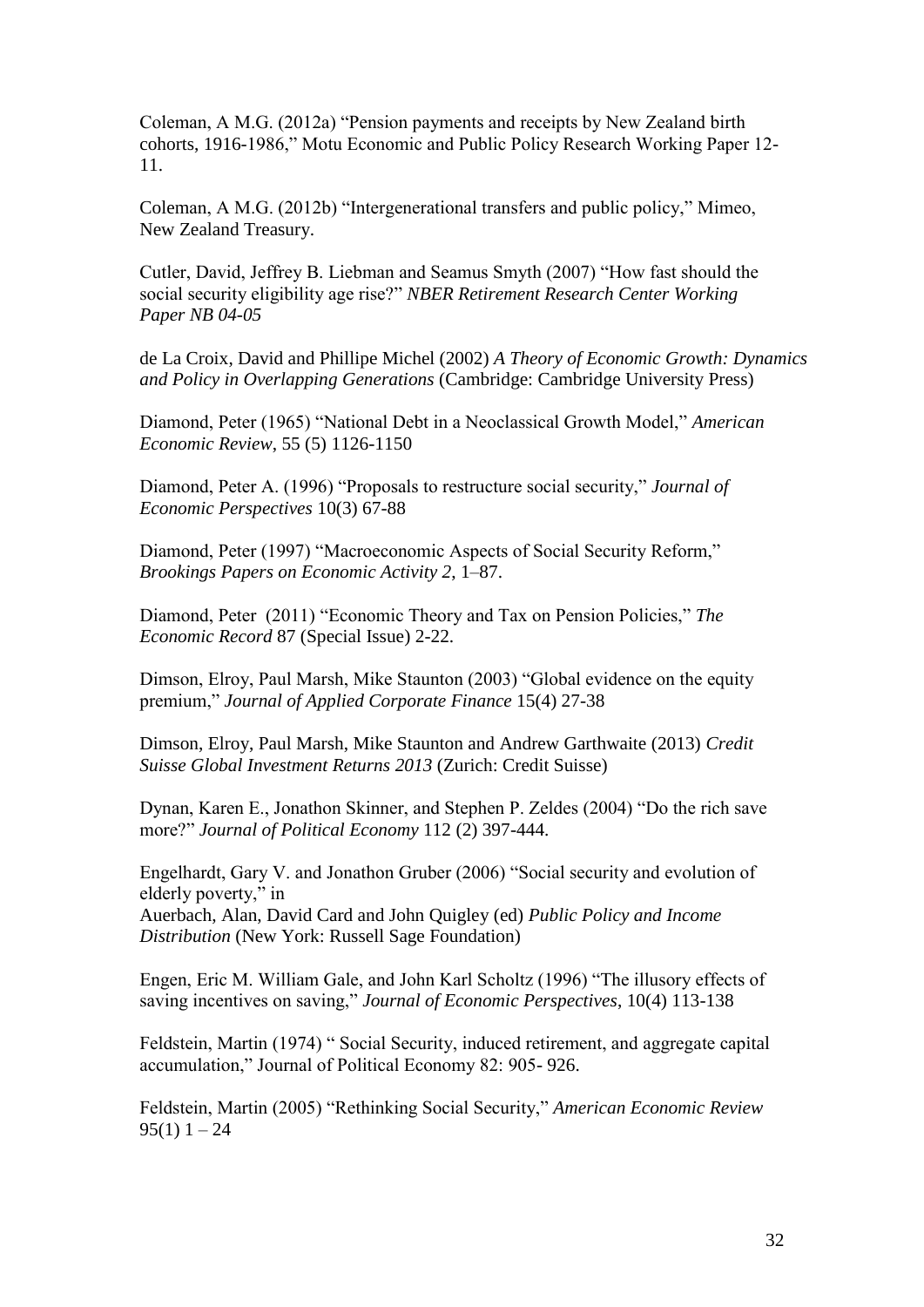Feldstein, Martin and Jeffrey B. Liebman (2002a) "Social Security", pp 2245-2345 in Alan J. Auerbach and Martin Feldstein (ed.) *Handbook of Public Economics Volume 4*, (Chicago: University of Chicago Press)

Feldstein, Martin and Jeffrey B. Liebman (2002b) "The Distributional effects of an investment based Social Security system", pp 263-326 in Feldstein, M., and Jeffrey B. Liebman, ed, (2002) *The Distributional aspects of Social Security and Social Security Reform* (Chicago: University of Chicago Press)

Feldstein, Martin, Elena Ranguelova, and Andrew Samwick (2001) "The Transition to Investment-Based Social Security When Portfolio Returns and Capital Profitability Are Uncertain," pp 41-90 in John Y. Campbell and Martin Feldstein (ed.) *Risk Aspects of Investment-based Social Security Reform*, (Chicago: University of Chicago Press, 2001)

Gilchrist, Simon and John C. Williams (2000) "Putty-clay and investment: a business cycle analysis," *Journal of Political Economy* 108(5) 928-960

Gilchrist, Simon and John C. Williams (2004) "Transition dynamics in vintage capital models: explaining the postwar catch-up of Germany and Japan," *NBER Working Paper* 10732

Gokhale, Jagadeesh, Laurence J. Kotlikoff, and John Sabelhaus (1996) "Understanding the Postwar Decline in U.S. Saving: A Cohort Analysis" *NBER Working Paper 5571*

Goetzmann, William N. and Roger G. Ibbotson (2008) "History and Equity Risk Premium" pp 515-529 in Rajnish Mehra, ed. *Handbook of the Equity Risk Premium*  (Amsterdam: Elsevier).

Gordon, Robert J (1990) *The measurement of durable goods prices.* (Chicago: University Chicago Press)

Greenwood, Jeremy, Zvi Hercowitz, and Per Krusell (1997) " Long-run implications of investment specific technological change," *American Economic Review* 87(3) 342- 362

Harberger, Arnold C. (1998) "A vision of the growth process," *American Economic Review* 88(1) 1-32

Holzmann, Robert and Joseph E. Stiglitz, ed, (2001) *New Ideas About Old Age Security: Toward Sustainable Pension Systems in the 21st Century* (Washington D.C.: The World Bank)

Holzmann, Robert and Richard Hinz (ed) (2005) *Old-Age Income Support in the Twenty-first Century: An International Perspective on Pension Systems and Reform*  (Washington D.C.: The World Bank)

Lee, Ronald (2007) "Demographic change, welfare, and intergenerational transfers: a global overview," pp17-43 in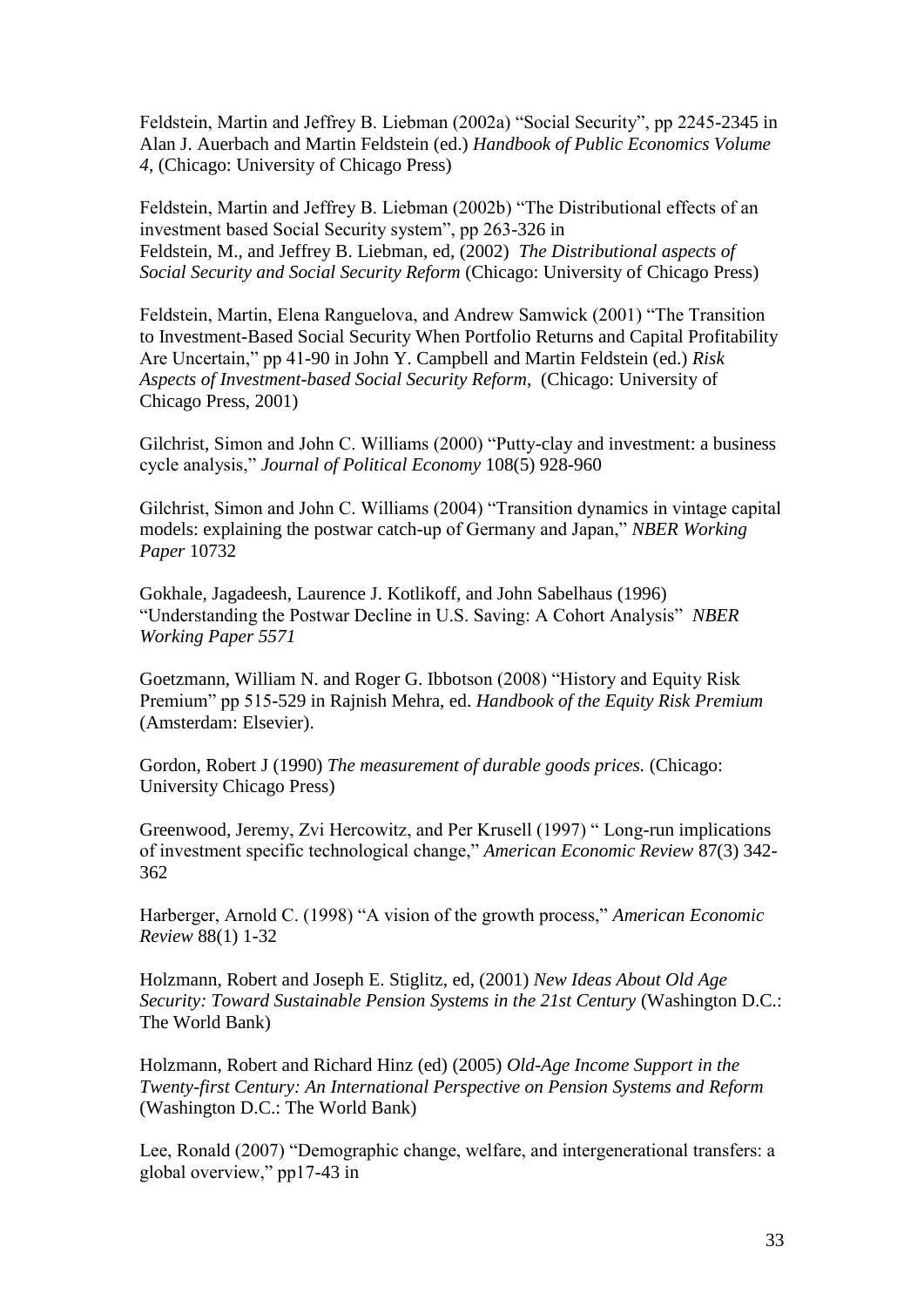Véron, Jacques; Sophie Pennee, and Jacques Légaré (2007) *Ages, generations, and the social contract* (Springer)

Lees, Kirdan (2013) " Should I pay or should I go," mimeo, New Zealand Institute of Economic Research.

Liebman, Jeffrey B. (2002) "Redistribution in the current U.S. Social Security System," pp 11-48 in Feldstein, M., and Jeffrey B. Liebman, ed, (2002) *The Distributional aspects of Social Security and Social Security Reform* (Chicago: University of Chicago Press)

Lindbeck, Assar and Mats Persson. 2003. "The Gains from Pension Reform," *Journal of Economic Literature*, 41:1, pp. 74–112.

Littlewood, Michael. 2010. "Prefunding a Government's Financial Obligations: The New Zealand Superannuation Case Study," *New Zealand Economic Papers* 44(1), 99–111.

McHale, John (2001) " The risk of Social Security Benefit Rule changes: some international evidence," pp 247-290 in John Y. Campbell and Martin Feldstein (ed.) *Risk Aspects of Investment-based Social Security Reform*, (Chicago: University of Chicago Press, 2001)

Mankiw, N. Gregory and David Weil (1989) "The baby boom, the baby bust, and the housing market," *Regional Science and Urban Economics* 19 235-258.

Mason, Andrew, Ronald Lee, An-Chi Tung, Mun-Sim Lai, and Tim Miller (2009) "Population aging and intergenerational transfers: introducing age into national accounts," pp 89-122 in David A Wise ed (2009) *Developments in the economics of aging* (Chicago: University of Chicago Press)

Merton, Robert C. (1983) On the role of social security as a means for efficient risk sharing in an economy where human capital is not tradable," pp325-358 in Bodie, Zvi and John B. Shoven, eds, (1983) *Financial aspects of the United States Pension System* (Chicago: University of Chicago Press)

New Zealand Treasury. 2009. *Challenges and Choices: New Zealand's Long-Term Fiscal Statement.* (Wellington: New Zealand Treasury)

Phelps, Edmund (1961) " The golden rule of accumulation: a fable for growthmen," *American Economic Review* 51(4) 638 – 643

Phelps, Edmund (1965) " Second essay on the golden rule of accumulation," *American Economic Review* 55(4) 793-814

Poterba, James M. (2001) " Demographic Structure and Asset Returns," *The Review of Economics and Statistics* 83(4) 565-584

Poterba, James, Steven Venti and David Wise (1998) "Personal retirement saving and asset accumulation: reconciling the evidence," pp 23-124 in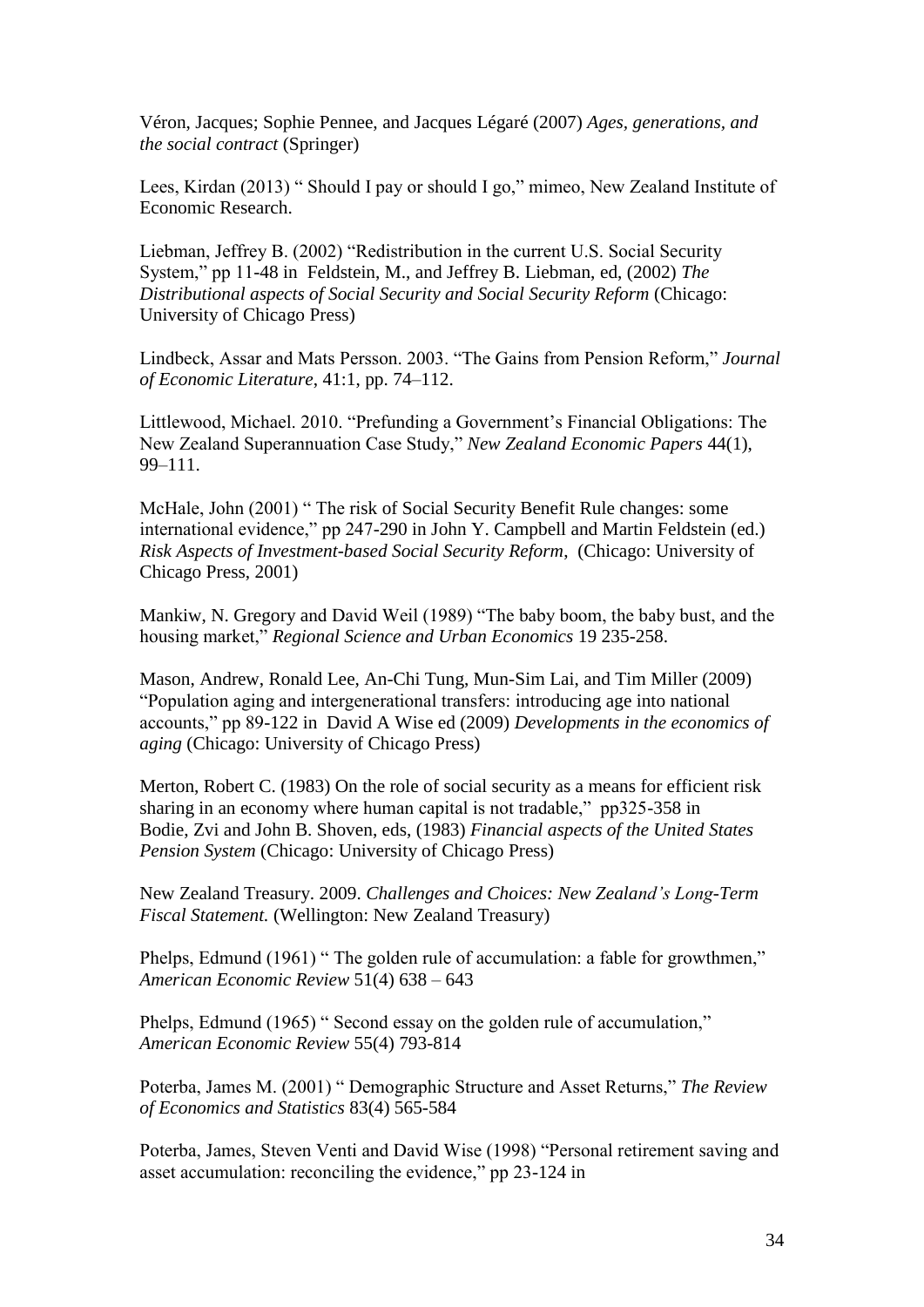David Wise (ed) *Frontiers in the Economics of Aging* (Chicago: University of Chicago Press)

Poterba, James, Steven Venti and David Wise (2011) "The composition and drawdown of wealth in retirement," *Journal of Economic Perspectives* 25(4) 95-118

Rangel, Antonio (2003) "Forward and Backward Intergenerational Goods: why is Social Security good for the Environment," *American Economic Review* 93(3) 813- 834

Ramsey, F.P. (1928) "A mathematical theory of saving," *The Economic Journal* 38 (152) 543-559

Samuelson, P.A. (1958) "An exact consumption-load model of interest with or without the social contrivance of money," *Journal of Political Economy* 66 467-482

Samwick, Andrew A. (2000) "Is pension reform conducive to higher saving?" *Review of Economics and Statistics* 82(2) 264-272

Schmidt-Hebbel, Klaus (1998) " Does pension reform really spur productivity, saving, and growth*?*", *Banco Central de Chile* Working Paper 33

Seigel, Jeremy J. (1999) "The shrinking equity premium: historical facts and future forecasts," *The Journal of Portfolio Management Fall* 1999 10 -17

Shiller, R.J. (1981) "Do stock prices move too much to be justified by subsequent changes in dividends? *American Economic Review* 71 (3) 421-436

Shiller, Robert (2003a). "Social Security and individual accounts as elements of overall risk sharing," *American Economic Review* 97(2) 343-347

Shiller, Robert (2003b). *The New Financial Order: Risk in the 21st Century*  (Princeton, N.J.: Princeton University Press).

Shoven, John B. and Sita N Slavov (2006) "Political risk versus market risk in Social Security," NBER Working Paper 12135

Sinn, Hans Werner (2000) "Why a funded pension is needed and why it is not needed" *International Tax and Public Finance* 7 (4-5) 389-410

Sonnega, Amanda (2006) " The future of human life expectancy: have we reached the ceiling or is the sky the limit." *Research Highlights in the Demography and Economics of Aging* 8 (March 2006).

Welch, Finis (1979) "Effects of Cohort Size on Earnings: The Baby Boom Babies' Financial Bust," *Journal of Political Economy* 87(5, Part 2) S65-S97

Wilmoth, J.R. (2000) "Demography of longevity: past, present and future trends," *Experimental Gerontology* 35 1111-1129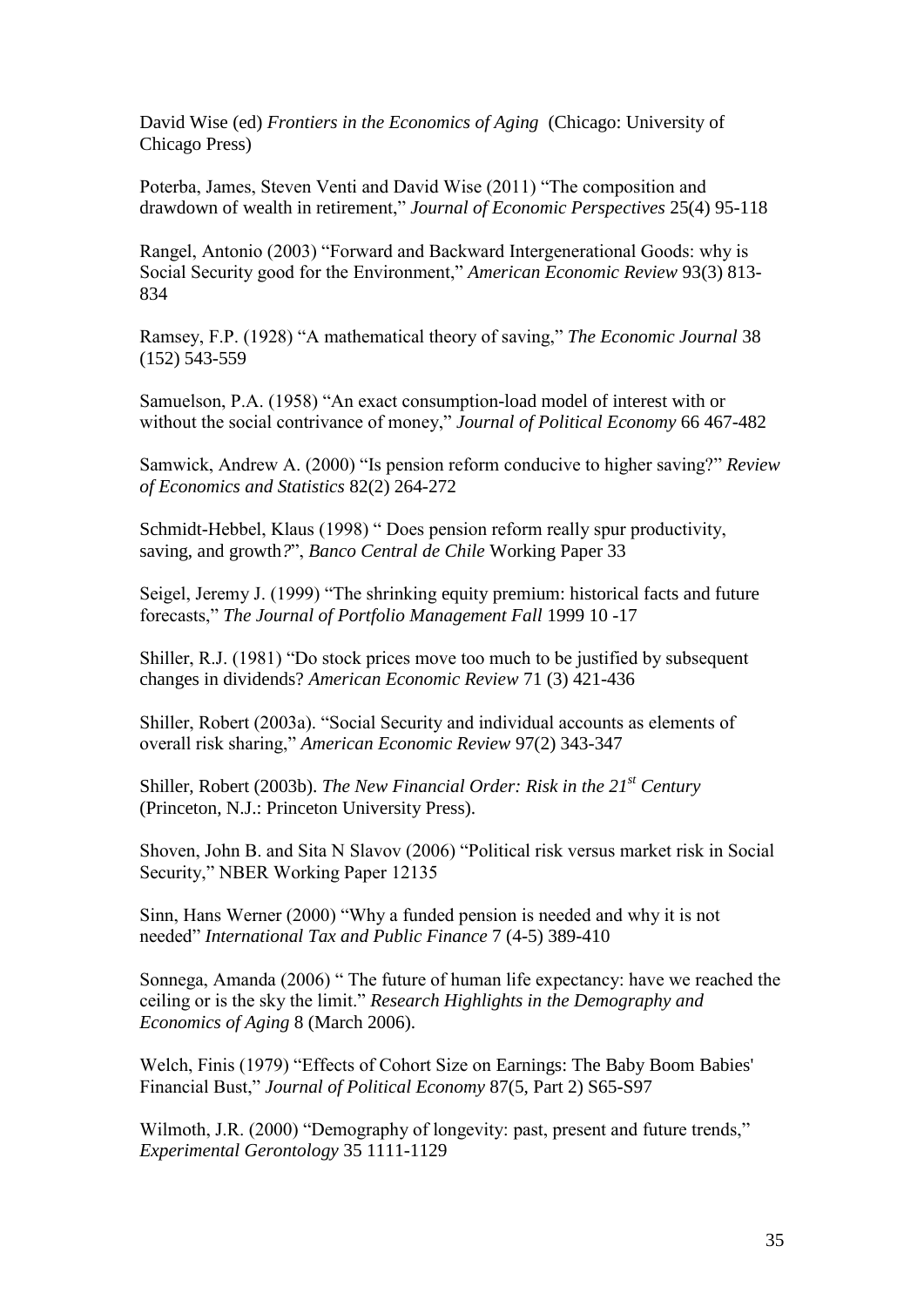#### **Appendix 1: Pension schemes – a mathematical overview.**

#### *The opportunity cost of a pension scheme*

When a PAYGO-funded expenditure scheme transfers resources between generations, the value of the transfer to or from the first generation (those paying without having received services, or those receiving without having to pay earlier cohorts) is exactly equal to the discounted sum of the opportunity costs or benefits on all subsequent generations, when the discount rate is the return to capital. The result is elegantly presented in Sinn (2000) in the context of an overlapping generations model in which there are two generations, each of which lives two periods.

Suppose a cohort with  $N_t$  people makes a transfer  $a_t$  to the older generation and is promised a pension  $z_{t+1}$  in the subsequent period. Let  $S_t$  be the amount of saving at time *t* needed to create a pension size  $z_{t+1}$  at  $t+1$  and let  $(1+r_{t+1})$  be the return to capital from period  $t$  to  $t+1$ . It follows:

$$
S_t = \frac{z_{t+1}}{1 + r_{t+1}}
$$

Let  $(1+i_{i+1})$  be the internal rate of return of the pension scheme, which is equal to the ratio of the total payments received by a generation in *t+1* compared to to the payments it made at time *t*. If  $n_t$  = growth rate of population =  $N_{t+1}/N_t$  -1

$$
1 + i_{t+1} = \frac{a_{t+1} N_{t+1}}{a_t N_t}
$$

If the productivity growth rate is  $\rho$ , and the contribution is a constant fraction of wages (as is the case in most countries), *i* is equal to the growth rate of the economy,  $(1 + i<sub>t+1</sub>) = (1 + n<sub>t+1</sub>)(1 + \rho<sub>t+1</sub>)$ 

Let  $T_t = a_t - S_t$  be the per capita implicit tax or opportunity cost of the PAYGO scheme. This is the additional amount that needs to be paid by agents since they are forced to contribute to a PAYGO scheme rather than save themselves.

The initial value of the transfer to the first generation receiving it is an amount  $P_t = N_t a_t = N_t (T_t + S_t)$ 

Now 
$$
N_t S_t = \frac{N_t z_{t+1}}{1 + r_{t+1}} = \frac{N_{t+1} a_{t+1}}{1 + r_{t+1}} = \frac{N_{t+1} (T_{t+1} + S_{t+1})}{1 + r_{t+1}}
$$
  
\nHence  
\n $P_t = N_t T_t + N_t S_t$   
\n $= N_t T_t + \frac{N_{t+1} T_{t+1}}{(1 + r_{t+1})} + \frac{N_{t+1} S_{t+1}}{(1 + r_{t+1})}$   
\n $= N_t T_t + \frac{N_{t+1} T_{t+1}}{(1 + r_{t+1})} + \frac{N_{t+2} T_{t+2}}{(1 + r_{t+1}) (1 + r_{t+2})} + \frac{N_{t+2} S_{t+2}}{(1 + r_{t+1}) (1 + r_{t+2})}$   
\n...  
\n $= \sum_{j=0}^{\infty} \frac{N_{t+j} T_{t+j}}{\prod_{k=1}^{j} (1 + r_{t+k})}$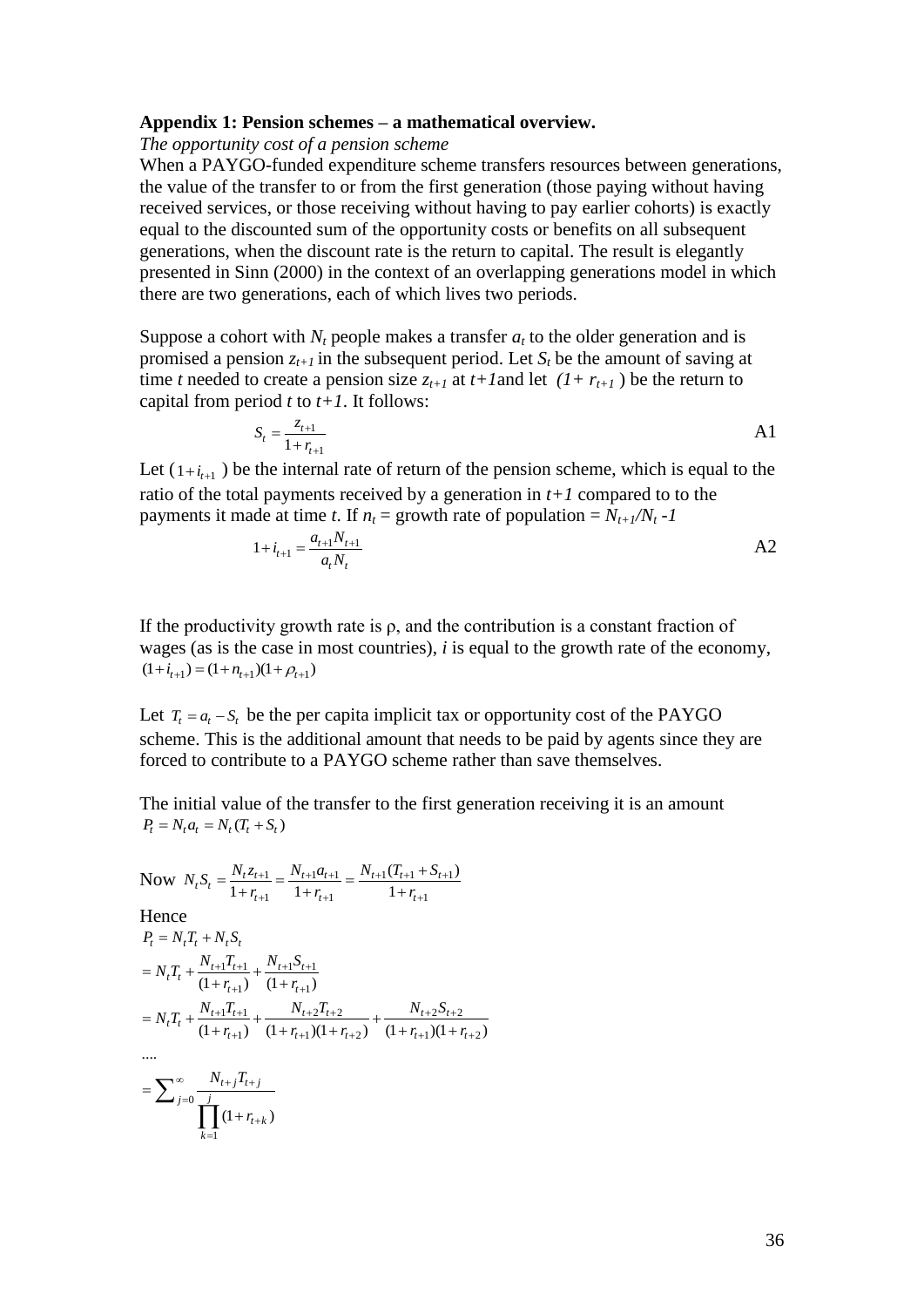In other words, the initial payment to the first generation is equal to the present value of the "tax" opportunity cost to all subsequent generations, when discounted at the rate of return to capital.

### *Tax rates and accumulation in a simple PAYGO and SAYGO retirement income scheme.*

This subsection makes an estimate of the approximate size of the opportunity cost of New Zealand Superannuation in its current form by calculating the long term equilibrium level of contributions that would be needed to fund New Zealand Superannuation on a PAYGO- or SAYGO- basis. The calculations are based on a simple model of the economy in which a cohort works for N years and lives for an additional T years in retirement. The average income of the cohort increases at rate  $g<sup>W</sup>$ and the retirement income increases at rate  $g<sup>R</sup>$ . The model calculates the constant tax rate that needs to be applied each year to provide a pension that is a fraction  $\theta$  of average incomes, assuming (i) all labour income in the economy is taxed and (ii) capital income earned in the SAYGO-funded system is not taxed but accumulates in the fund. The average income is the income earned by working age cohorts in a particular year, and the number of people in each cohort increases at rate n.

To simply the model, it is assumed that all working age people in a particular year earn the same amount. This means the life-time income of successive cohorts increases at rate  $g^W$ . This assumption is counterfactual when there is a lifecycle earnings profile and people earn less in early life than in middle age. For this reason the model will understate the contribution rate needed to achieve a particular retirement income level in a SAYGO system, as the amount saved at the start of life, which is compounded for the longest amount of time, is overstated. In practice, however, the difference is small, under 8 percent when the real rate of return is 4% and even smaller when the real rate of return is 3 percent.<sup>47</sup>

In addition to the sum accumulated by each cohort to provide resources for its own retirement, the total funds accumulated at a particular year, equal to the funds accumulated by all the different aged cohorts, is calculated. This provides an indication of the total sum accumulated in equilibrium under a SAYGO system.

The formula depends on:

- *n* the growth rate of the population
- *g W* the growth rate of the incomes
- *g R* the growth rate of retirement incomes, if these are not indexed to wages
- *r* the return to capital
- *N* the average working life
- *T* the average length of retirement

 $47$  In 2006. average male incomes by five year bands starting at 20-24 and ending at 60-64 were: \$19600, \$31500, \$39900, \$43800, \$44900, \$45100, \$44000, \$42100, \$35200. The average of these numbers is \$38400. If contributions were collected at the actual rates and compounded at 4%, the total would be 8% higher than if it were assumed contributions at different ages were equal. The same calculations for women gives a 4% difference. If the rate of return were 3 percent, the respective differences would be 6% and 3% respectively.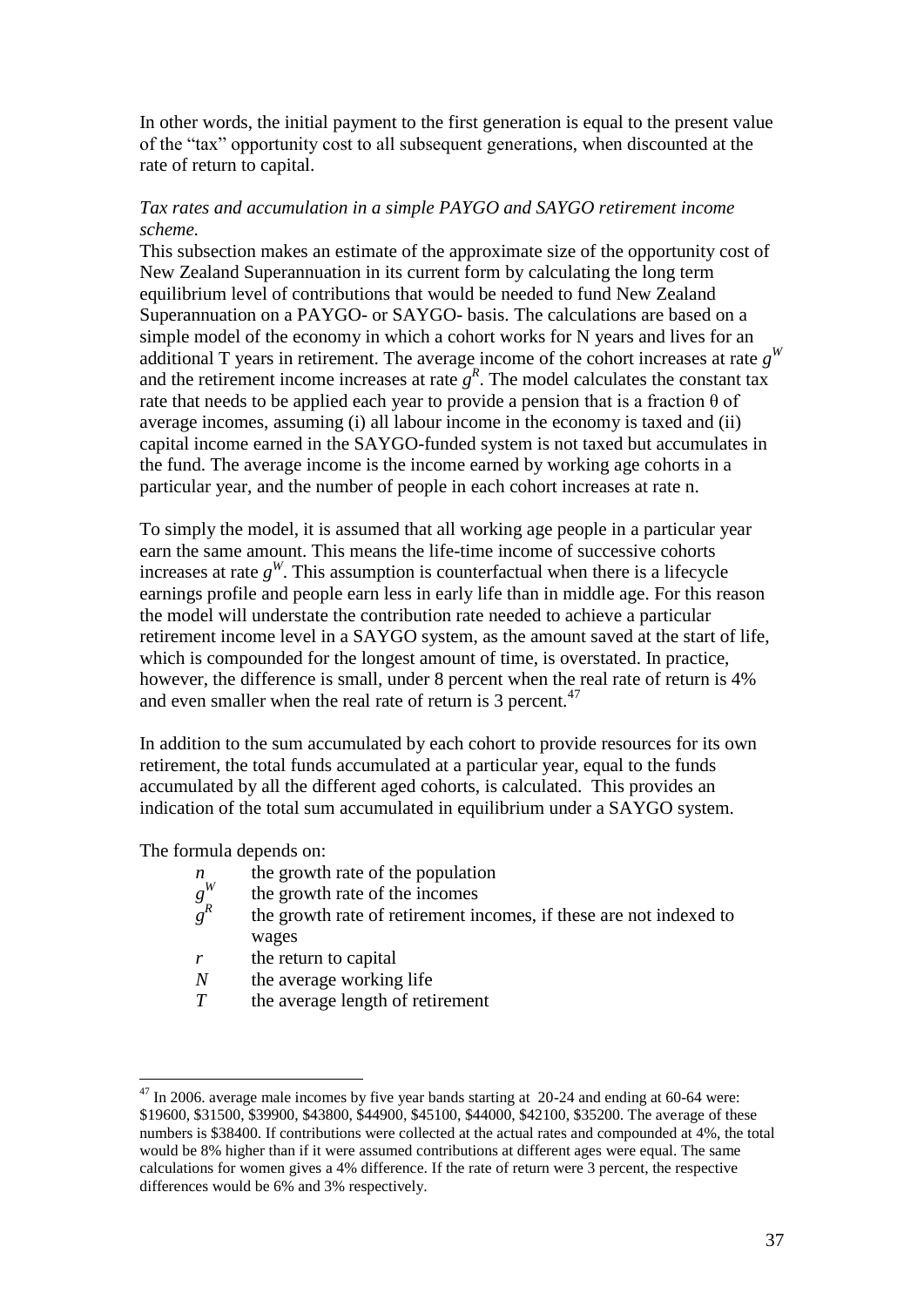There are different formulae depending on whether any of the variables are zero or whether  $g^R = g^W$ . The results are presented in Table A1 and A2 for the various cases.

| and DITTOO pension senemes |                                                                                                                                             |                                                                                                                                                                                                                                        |  |  |
|----------------------------|---------------------------------------------------------------------------------------------------------------------------------------------|----------------------------------------------------------------------------------------------------------------------------------------------------------------------------------------------------------------------------------------|--|--|
| $g^R = g^W$                | $n=0$                                                                                                                                       | $n\neq 0$                                                                                                                                                                                                                              |  |  |
| <b>PAYGO</b>               | $T/N \theta$                                                                                                                                | $\frac{\left(1-1/(1+n)^{T}\right)}{\left(\left(1+n\right)^{N}-1\right)}\theta$                                                                                                                                                         |  |  |
|                            |                                                                                                                                             |                                                                                                                                                                                                                                        |  |  |
| <b>SAYGO</b>               | $\frac{g^W-r}{r-g^R}\left(1-\left(\frac{(1+g^R)}{(1+r)}\right)^T\right)\left/ \left(1-\left(\frac{1+r}{1+g^W}\right)^N\right)\theta\right.$ |                                                                                                                                                                                                                                        |  |  |
| $g^{R} \neq g^{W}$         | $n=0$                                                                                                                                       | $n\neq 0$                                                                                                                                                                                                                              |  |  |
|                            |                                                                                                                                             | <b>PAYGO</b> $\frac{\theta}{N} \frac{(1+g^W)}{e^W - e^R} \left(1 - \left((1+g^R)/(1+g^W)\right)^T\right) \left( \theta \frac{1+g}{g-g^R} \frac{n}{1+n} \left(1 - \left((1+g^R)/(1+g)\right)^T\right) \right) \left((1+n)^N - 1\right)$ |  |  |
| <b>SAYGO</b>               | $\frac{g^W-r}{r-g^R}\left(1-\left(\frac{(1+g^R)}{(1+r)}\right)^r\right)\left(1-\left(\frac{1+r}{1+g^W}\right)^N\right)\theta$               |                                                                                                                                                                                                                                        |  |  |

**Table A1: Contribution rates for PAYGO and SAYGO pension schemes**

**Table A2: Sums accumulated under a SAYGO pension scheme**

| $g^R = g^W$         |                                                                                                                                                                                                                                 |
|---------------------|---------------------------------------------------------------------------------------------------------------------------------------------------------------------------------------------------------------------------------|
| <b>Accumulation</b> |                                                                                                                                                                                                                                 |
| at 65/pension       | $\frac{S_{t+65}}{P_{t+65}} = \frac{1}{r-g^R} \left[ 1 - \left( \frac{(1+g^R)}{(1+r)} \right)^T \right]$                                                                                                                         |
| amount              |                                                                                                                                                                                                                                 |
| <b>Total</b>        |                                                                                                                                                                                                                                 |
| accumulated         | $\frac{1}{r - g^R} \left[ (T - 1) - \frac{(1 + g^R)}{(r - g^R)} \left( 1 - (1 + g^R)^{T-1} / (1 + r)^{T-1} \right) \right] * P_{t+65} * cohort size$                                                                            |
| in economy          |                                                                                                                                                                                                                                 |
| $g^{R} \neq g^{W}$  |                                                                                                                                                                                                                                 |
| <b>Accumulation</b> |                                                                                                                                                                                                                                 |
| at 65/pension       | $\frac{S_{t+65}}{P_{t+65}} = \frac{1}{r-g^R} \left[ 1 - \left( \frac{(1+g^R)}{(1+r)} \right)^t \right]$                                                                                                                         |
| amount              |                                                                                                                                                                                                                                 |
| <b>Total</b>        |                                                                                                                                                                                                                                 |
| accumulated         |                                                                                                                                                                                                                                 |
| in economy          | $*P_{t+65}*$ cohort size                                                                                                                                                                                                        |
|                     | $\frac{1}{r-g^R}\left[\frac{(1+g^R)}{(g^W-g^R)}\left(1-(1+g^R)^{T-1}/(1+g^W)^{T-1}\right)\right],$<br>$\frac{1}{r-g^R}\left[-\left((1+g^R)/(1+r)\right)^T\frac{(1+r)}{(g^W-r)}\left(1-(1+r)^{T-1}/(1+g^W)^{T-1}\right)\right],$ |

Table A3 uses these formulae to calculate the relative size of PAYGO and SAYGO contribution rates. The first two sections of the table are calculated for 3 and 4 percent real rates of return, 1.5% productivity growth rates, and population growth rates varying from  $0 - 1\%$ . As the productivity growth rate is higher than the 1.2% per annum achieved in New Zealand between 1989 and 2011, and the real rate of return is lower (approximately 4.5- 5.5%), these sections of the table underestimate the opportunity cost. The last section calculates the contribution rates with 1.2% growth and 5% real rates of return.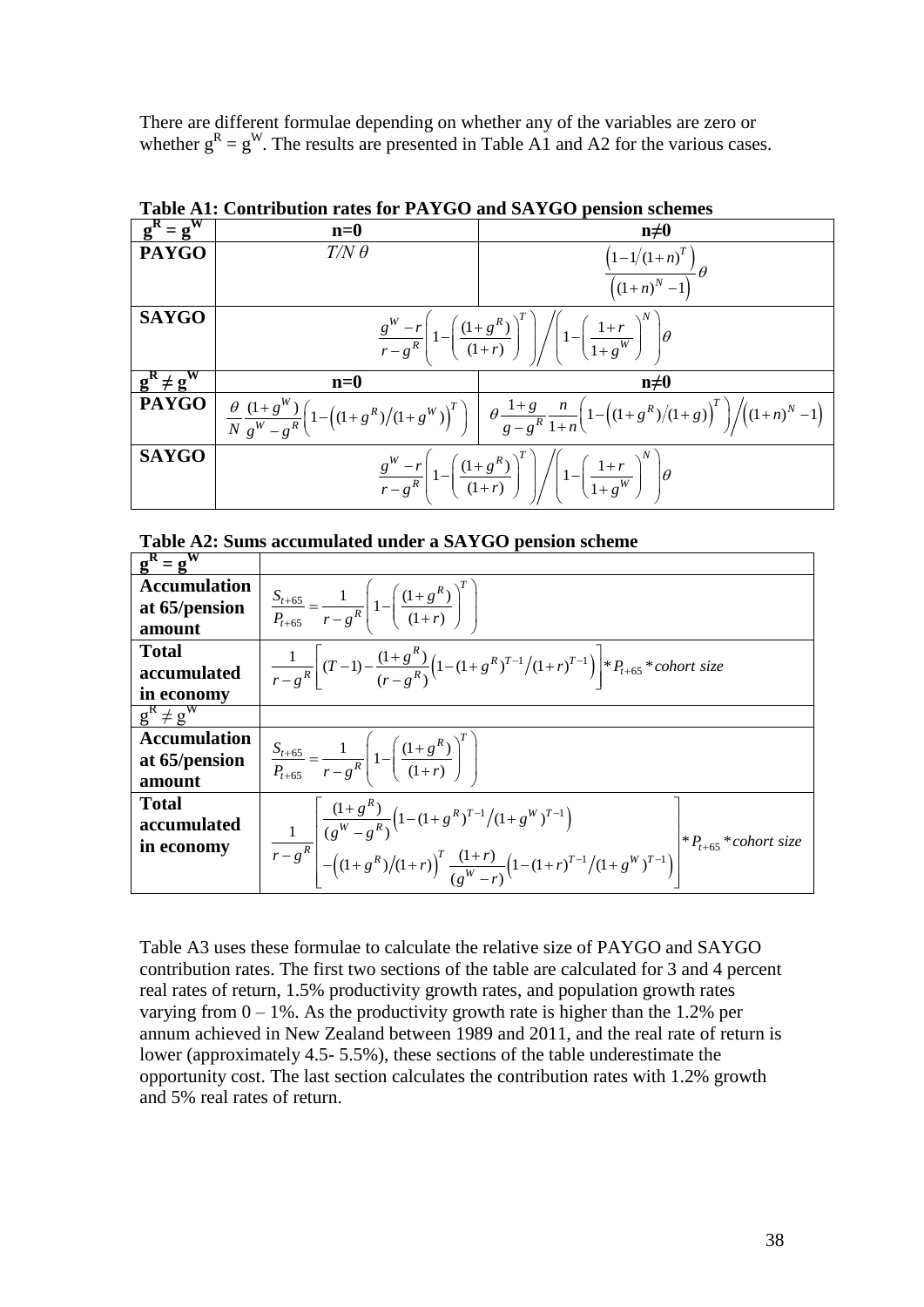| N              | T          | r    | $\mathbf{g}^{\mathbf{W}}$ | $g^R$ | N     | <b>SAYGO</b> | <b>PAYGO</b> | ratio |
|----------------|------------|------|---------------------------|-------|-------|--------------|--------------|-------|
| <b>Working</b> | Life       |      |                           |       |       | taxes        | <b>Taxes</b> |       |
| life           | expectancy |      |                           |       |       |              |              |       |
|                | after 65   |      |                           |       |       |              |              |       |
| 45             | 19         | 3.0% | 1.5%                      | 1.5%  | 0.0%  | 8.1%         | 13.1%        | 1.62  |
| 45             | 19         | 3.0% | 1.5%                      | 1.5%  | 0.25% | 8.1%         | 12.1%        | 1.50  |
| 45             | 19         | 3.0% | 1.5%                      | 1.5%  | 0.50% | 8.1%         | 11.1%        | 1.38  |
| 45             | 19         | 3.0% | 1.5%                      | 1.5%  | 1.00% | 8.1%         | 9.5%         | 1.17  |
|                |            |      |                           |       |       |              |              |       |
| 45             | 19         | 4.0% | 1.5%                      | 1.5%  | 0.0%  | 5.8%         | 13.1%        | 2.27  |
| 45             | 19         | 4.0% | 1.5%                      | 1.5%  | 0.25% | 5.8%         | 12.1%        | 2.09  |
| 45             | 19         | 4.0% | 1.5%                      | 1.5%  | 0.50% | 5.8%         | 11.1%        | 1.93  |
| 45             | 19         | 4.0% | 1.5%                      | 1.5%  | 1.00% | 5.8%         | 9.5%         | 1.64  |
|                |            |      |                           |       |       |              |              |       |
| 45             | 19         | 5.0% | 1.2%                      | 1.2%  | 0.00% | 3.7%         | 13.1%        | 3.57  |
| 45             | 19         | 5.0% | 1.2%                      | 1.2%  | 0.25% | 3.7%         | 12.1%        | 3.29  |
| 45             | 19         | 5.0% | 1.2%                      | 1.2%  | 0.50% | 3.7%         | 11.1%        | 3.03  |
| 45             | 19         | 5.0% | 1.2%                      | 1.2%  | 1.00% | 3.7%         | 9.5%         | 2.58  |

**Table A3: Long term equilibrium taxes needed to pay for New Zealand Superannuation** 

The table indicates that the opportunity cost is quite sensitive to the population growth rate, as well as real returns. The opportunity cost of the PAYGO system varies from 17 percent of the SAYGO contribution rate (if real returns are 3%, productivity growth is 1.5%, and population growth is 1.0%) to 257% of the SAYGO rate (if real returns are 5%, productivity growth rates are 1.2%, and population growth is 0 percent.)

Ultimately, the growth rate of the workforce is determined by the birth-rate, adjusted for net migration. According to Statistics New Zealand data and projections, the number of births fell from 65000 in the early 1960s to 50000 in the early 1980s before increasing back to 65000 in 2010. They are only expected to increase by 0.04% per annum over the next fifty years. The growth rate of the 25-29 year old population has similar trends, although is projected to increase at the slightly faster rate of 0.2% over the next fifty years.

When the population growth rate is 0.25%, the pension contributions (taxes) required using PAYGO funding are from 50 percent to 229% higher than the contributions required using SAYGO funding, depending on the relative size of real capital returns and productivity growth. These are large numbers, at least 4 percent of GDP per year.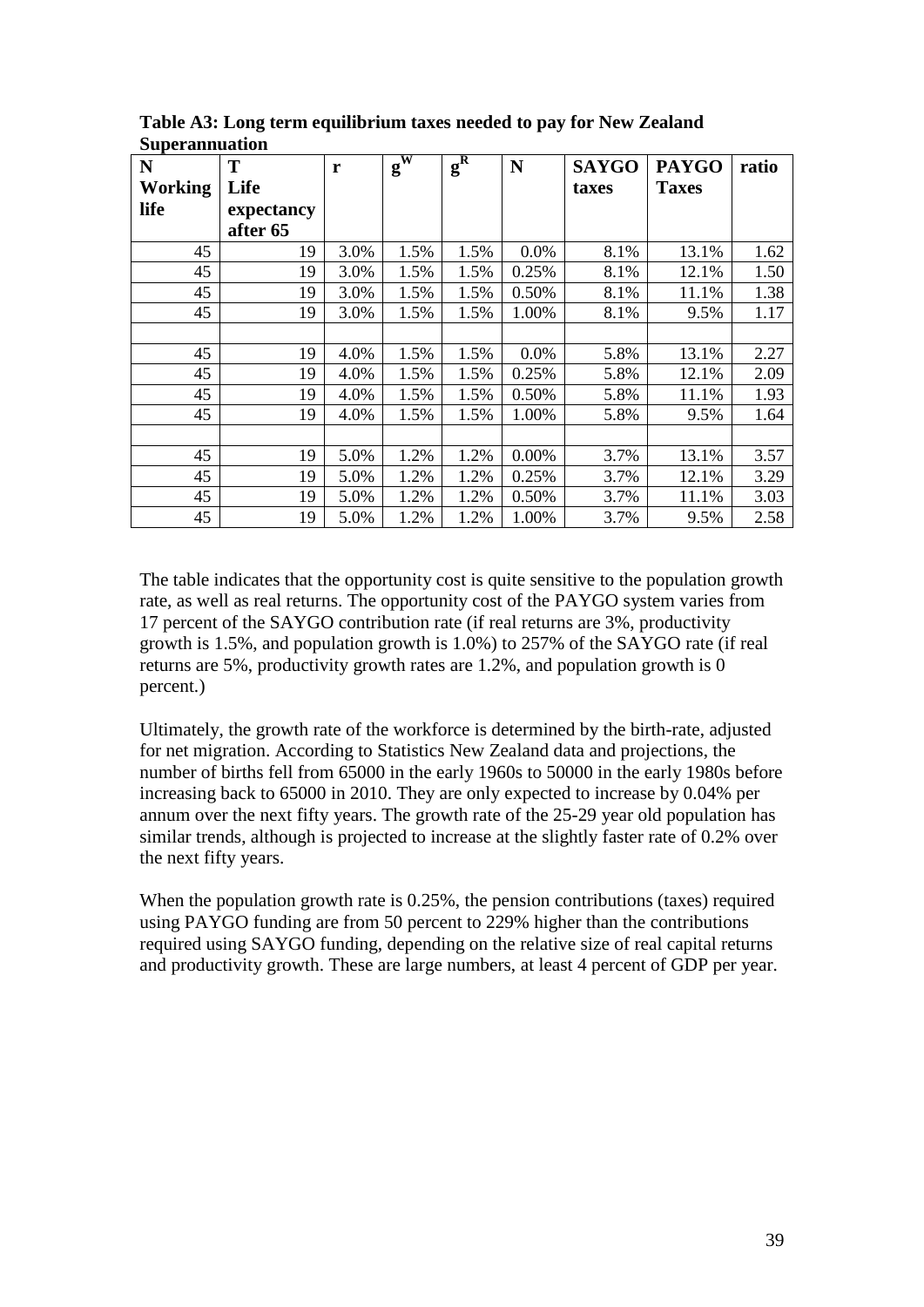|                                     | <b>PAYGO</b>                                                                                                                        | <b>SAYGO</b>                                                                                                                                                            |  |
|-------------------------------------|-------------------------------------------------------------------------------------------------------------------------------------|-------------------------------------------------------------------------------------------------------------------------------------------------------------------------|--|
| <b>Privately</b><br><b>Arranged</b> | Adults voluntarily provide<br>resources to older parents, and are<br>given resources by their children<br>in turn when they are old | Adults voluntarily accumulate<br>assets for their own retirements,<br>selling them to younger adults<br>when they are old.                                              |  |
|                                     | Sometimes the resource transfers<br>are linked through the education<br>adults provide to their children.                           |                                                                                                                                                                         |  |
| Government<br><b>Arranged</b>       | Government raises taxes that are<br>transferred to older people as<br>pensions.<br>Taxpayers receive a pension from                 | Government raises taxes that are<br>accumulated into a Government<br>retirement fund. The contributions<br>are sold, normally to young<br>contributors, to pay pensions |  |
|                                     | younger taxpayers when they are<br>old.                                                                                             | The government mandates people<br>have to buy assets accumulated in<br>private accounts. These assets are<br>sold to fund pensions.                                     |  |

**Table 1: Categories of retirement schemes.**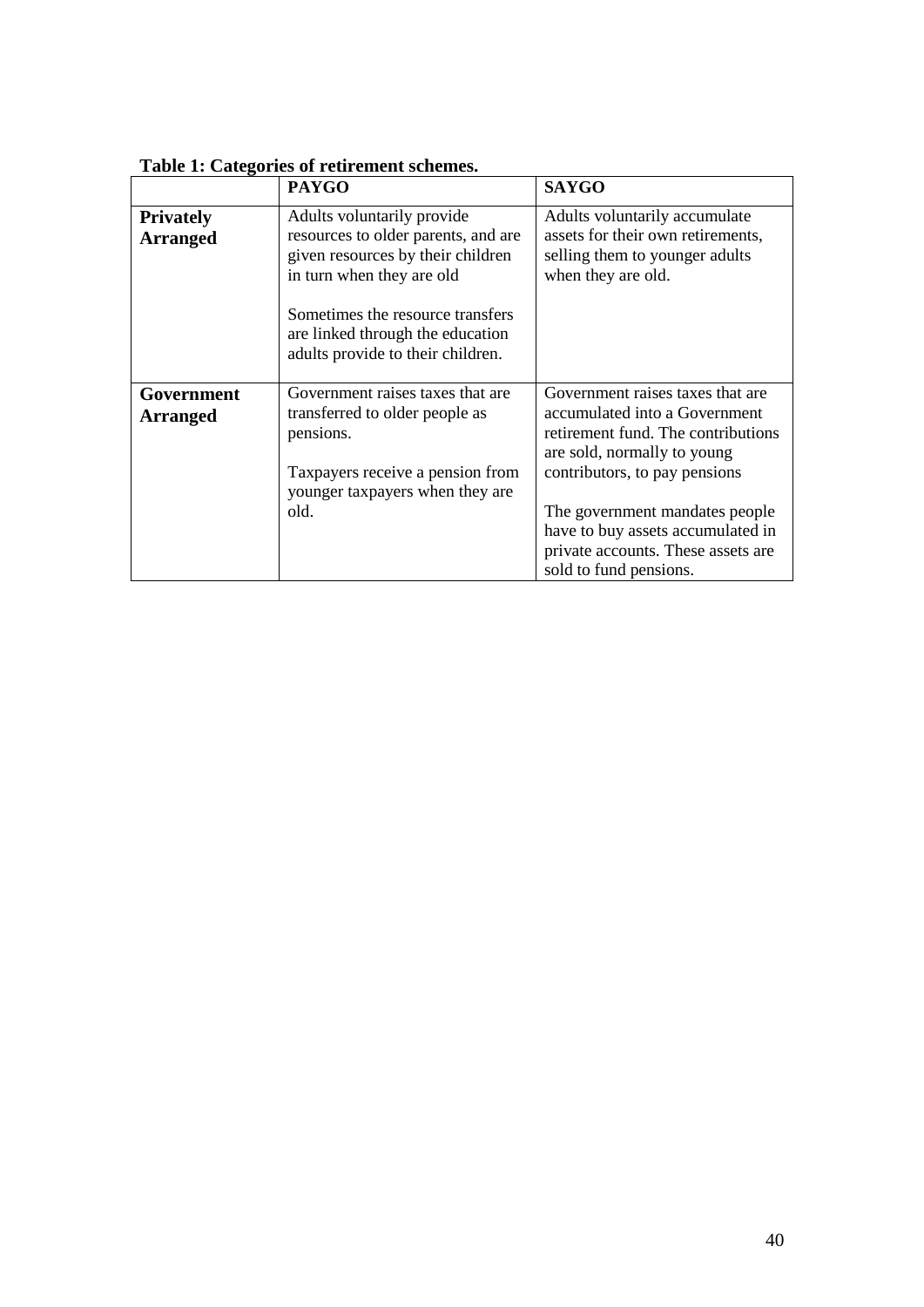|                    | <b>Effect on SAYGO pension</b>     | <b>Effect on PAYGO pension</b>                        |
|--------------------|------------------------------------|-------------------------------------------------------|
| <b>Higher than</b> | Cohort may run out of capital      | Higher pension contributions if                       |
| expected           | resources if it has high longevity | preceding generation has high                         |
| longevity.         | and annuities are not available.   | longevity                                             |
|                    |                                    |                                                       |
|                    |                                    | Length of pension payments                            |
|                    |                                    | automatically extended if                             |
|                    |                                    | contemporaneous cohort lives                          |
|                    |                                    | longer than expected.                                 |
| Large              | Low wages reduce retirement        | Low wages offset by small per                         |
| contemporaneous    | saving when working age            | capita pension contributions                          |
| cohort causes low  |                                    | when working (due to large                            |
| wages when         |                                    | cohort).                                              |
| working age        | Low retirement incomes due to      |                                                       |
|                    | low saving.                        | Normal retirement incomes as                          |
|                    |                                    | pension linked to                                     |
|                    | If the large cohort increases the  | contemporaneous wages.                                |
|                    | capital stock and reduces          |                                                       |
|                    | investment returns, low pension    |                                                       |
|                    | in old age                         |                                                       |
| Low capital        | Low retirement incomes due to      | Normal retirement incomes as                          |
| investment         | low capital returns.               | pension linked to                                     |
| returns, but       |                                    | contemporaneous wages.                                |
| normal wage        |                                    |                                                       |
| growth             |                                    |                                                       |
| Normal capital     | Low wages reduce retirement        | Low wages offset by reduced                           |
| investment         | saving when working age            | contributions when working age                        |
| returns, but low   | Low retirement incomes due to      | Low retirement incomes as                             |
| wage growth        |                                    |                                                       |
|                    | low saving.                        | pension linked to                                     |
| Low productivity   | Low wages reduce retirement        | contemporaneous wages.<br>Low wages offset by reduced |
| growth reduces     | saving when working age            | contributions when working age                        |
| capital returns    |                                    |                                                       |
| and wage           | Low retirement incomes due to      | Low retirement incomes as                             |
| incomes            | low capital returns and low        | pension linked to                                     |
|                    | savings.                           | contemporaneous wages.                                |
| Government         | Low retirement benefits because    | Low retirement benefits because                       |
| expropriation      | the Government imposes high        | the Government imposes high                           |
|                    | taxes or means tests on private    | taxes or means tests on private                       |
|                    | funds.                             | funds.                                                |

**Table 2: Effect of different macroeconomic risks on pension schemes**